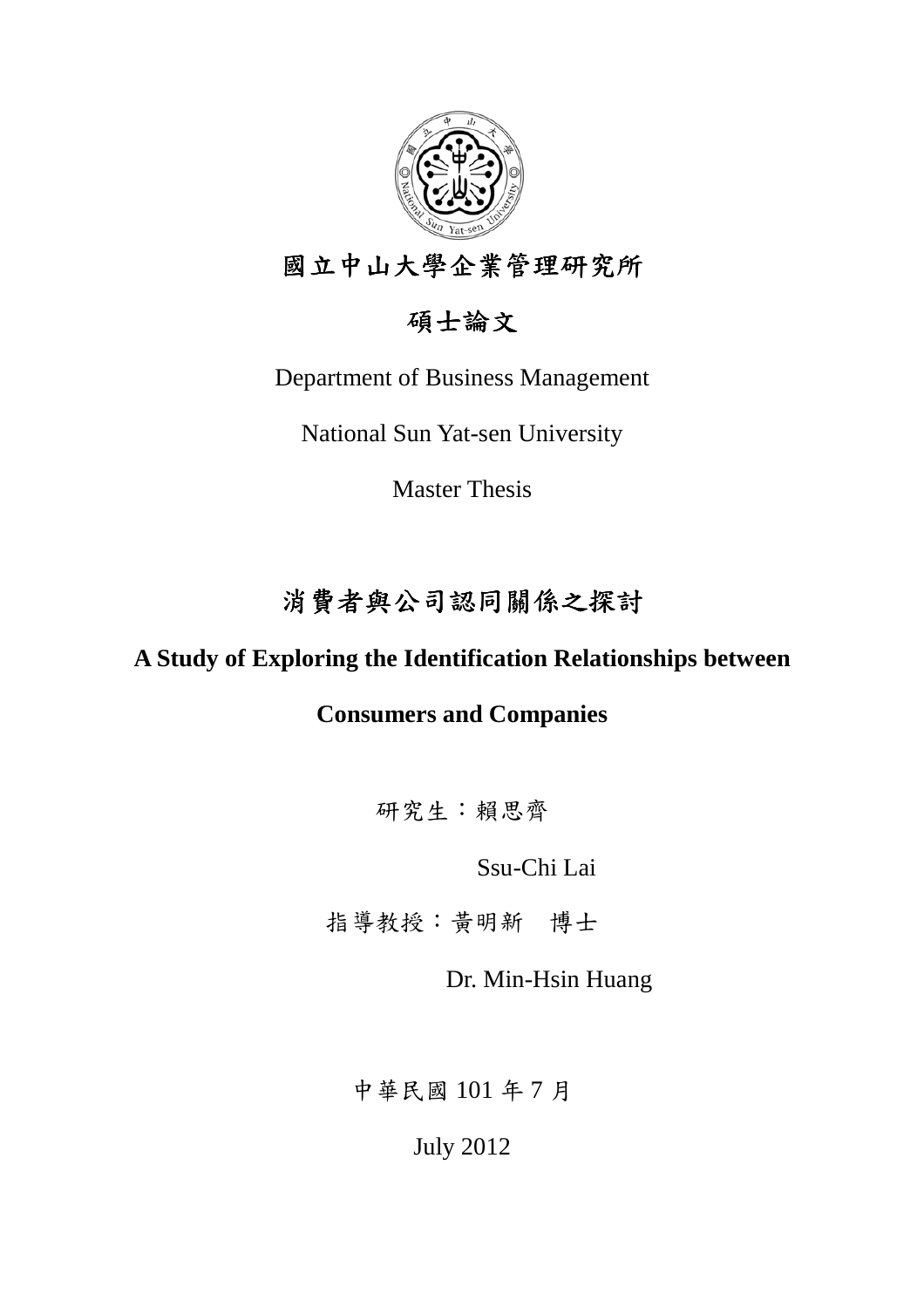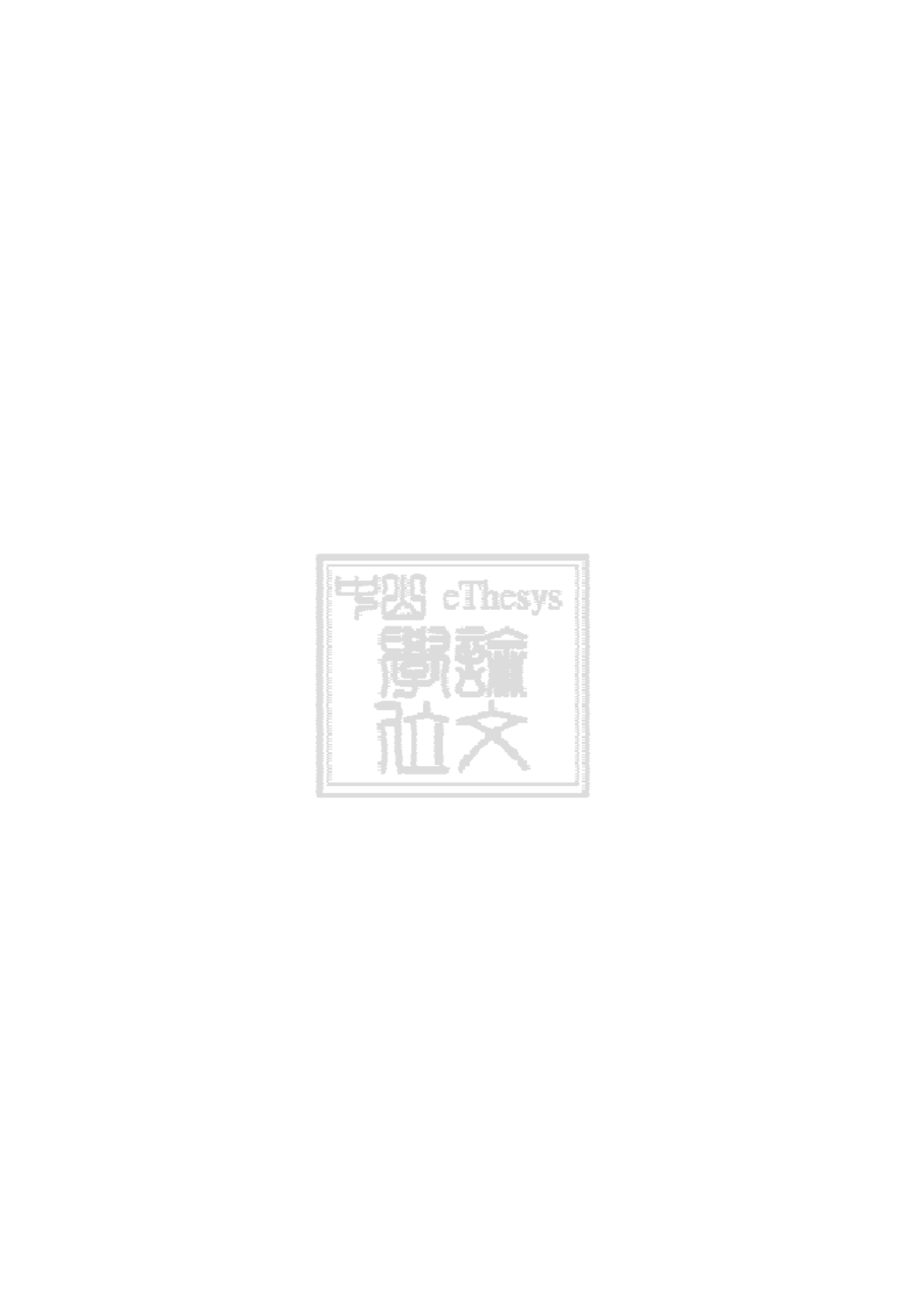ü, 國立中山大學研究生學位論文審定書 本校企業管理學系碩十班 研究生賴思齊 (學號: M994012041) 所提論文 消費者與公司認同關係之探討 A Study of Exploring the Identification Relationships between Consumers and Companies 於中華民國 / D | 年 / 月 / 6日經本委員會審查並舉行口試, 符合碩士學位論文標準。 學位考試委員簽章: 召集人吳基逞 关茎造 委員黄明新领 风 一起 尾尾 同电面 委 員周軒逸 委員 委 昌 委員  $w^{r}$ 指導教授(黃明新) (答名)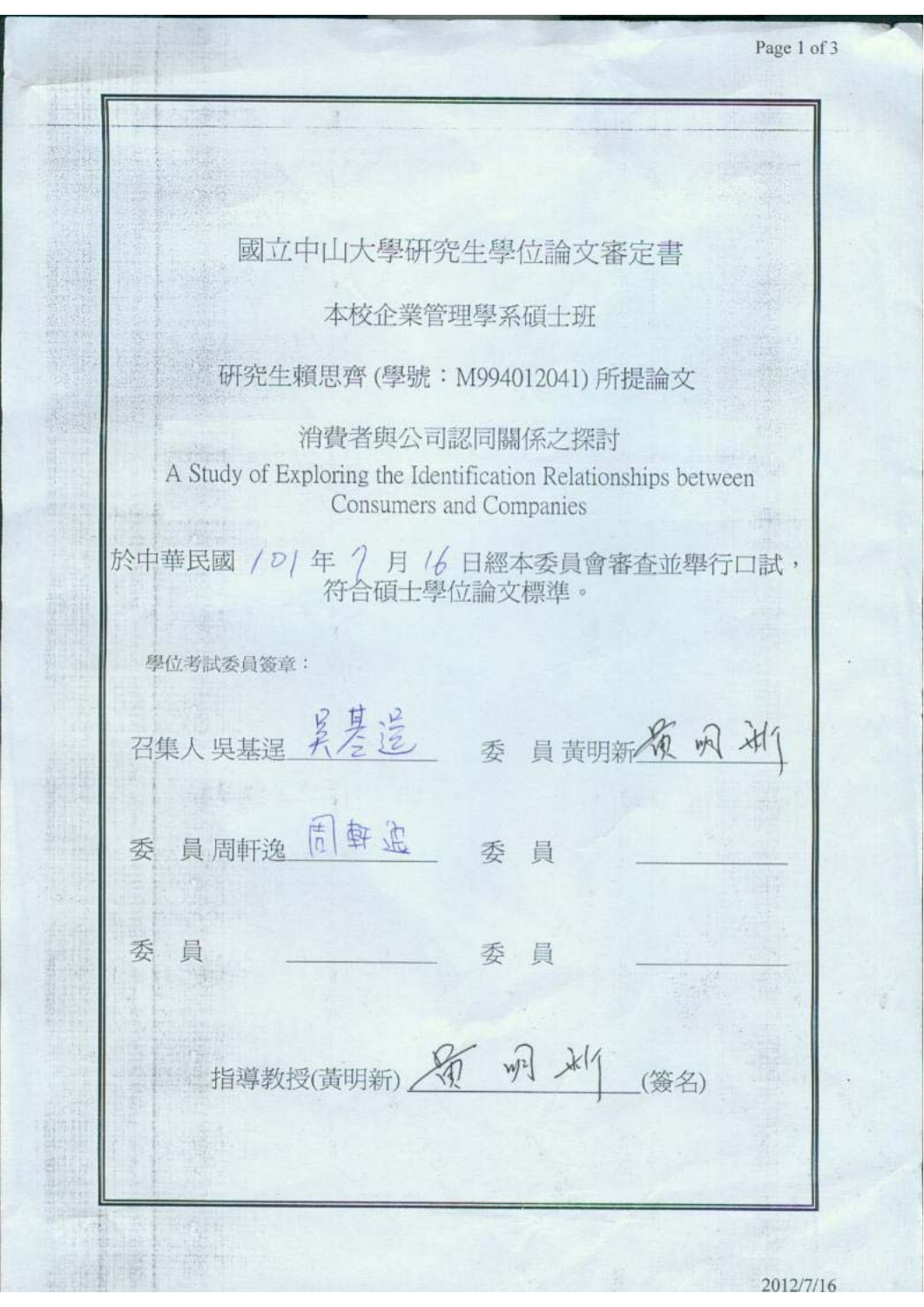## 誌謝

這篇論文的完成有賴許多人的幫忙,首先要感謝我的論文指導教授:黃明新 老師,老師花了很多時間一步一步地指導我,從一開始如何搜尋文獻、如何正確 閱讀文獻抓住重點、寫評論的要領、論文的架構和方向、報告應呈現的要點、持 續給我的論文建議和做研究的態度,這些都對我完成論文有非常大的助益。

 再來我要感謝一位所上的老師,他同時也是我的口試委員:吳基逞老師,老 師教授的多變量分析課程,對於我的量化研究來說,是相當重要的必備知識,讓 我對量化分析的方法能有概念。另一位要感謝的是教我英文寫作的:希家玹老師, 老師的社會科學英文寫作課程讓我學到用英文撰寫論文的實用技巧。

 接著要特別感謝我的博士班學長姊跟碩士班學弟,教我 SEM 的兆宏學長、茵 文學姊,幫我發問卷的香樺學姊、士育學弟,他們也都給予我不少論文相關的建 議與幫助。也謝謝一些和我一起討論功課、互相幫忙的珮綺、俊吉、姿婷、雅惠, 讓我的研究所生活不會太枯燥。

最後要感謝我的爸媽,他們辛苦的工作才有今天的我,直是辛苦他們了!希 望我能順利畢業、找到工作,趕快賺錢孝順父母!讓他們能夠不用工作、好好享 受退休生活、四處旅遊。

回想論文從無到有的過程中,遇到不少難題,第一是論文題目,一開始自己 構思的題目範圍太大、蒐集資料不易。所幸黃老師給予我一些方向和建議,讓我 能夠進入狀況。第二是用英文寫論文,在黃老師的建議下我選修了希老師的英文 寫作,另外也試著去結交一些外國朋友,讓自己能習慣英文的思考邏輯。第三是 用 SEM 分析數據,之前曾向吳老師學習 SPSS 分析方法,但尚未學過 SEM。最後 在學長姊的幫助下,我才能在短時間內對 SEM 有基本概念。這兩年的研究所生活, 和大學四年相較之下學到的東西反而更多,這都要感謝前面提到的各位,謝謝! 賴思齊 謹誌

民國 101 年 7 月

ii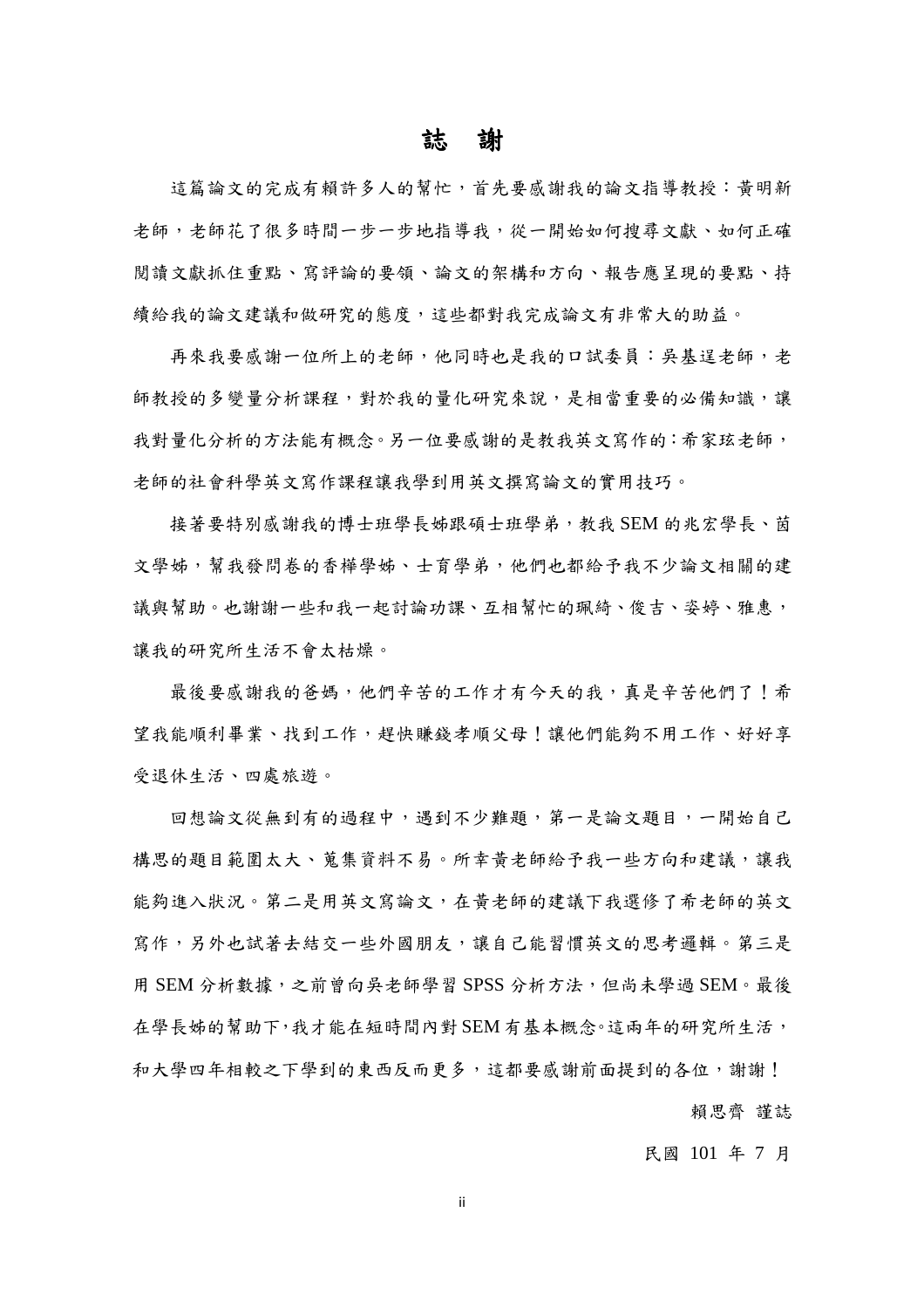## 摘要

對公司來說,開發新客戶的成本往往是留住舊客戶的成本的好幾倍。此外, 舊客戶的購買力很有可能比新客戶還要強。因此,越來越多的公司試圖和客戶建 立長期的關係,以謀取客戶再度光顧或做其他對公司有利的行為。

「消費者-公司認同」的概念已用於限定消費者與公司之間深厚的、具有意義 的、和長期的合作關係。本研究分析「消費者-公司認同」的前因和後果,我們提 出「消費者-公司認同」可能經由高度的「獨特性識別」、「聲望識別」導致。再者, 高度的「消費者-公司認同」應可增強消費者在該公司消費後的「再購意願」以及 日後對親友的「口碑」行銷。

以近期在台灣地區具有百貨公司消費經驗的消費者為對象進行問卷調查,期 間回收有效問卷共 294 份。我們利用結構方程模式分析結果發現,「獨特性識別」、 「聲望識別」皆分別和「消費者-公司認同」有正向的關係。此外,「消費者-公司 認同」也分別對「再購意願」、「口碑」有正向的影響。最後,提出本篇研究管理 意涵以供企業經理人在行銷策略上的運用,提升公司績效。

#### 關鍵詞:消費者**-**公司認同、獨特性識別、聲望識別、再購意願、口碑

iii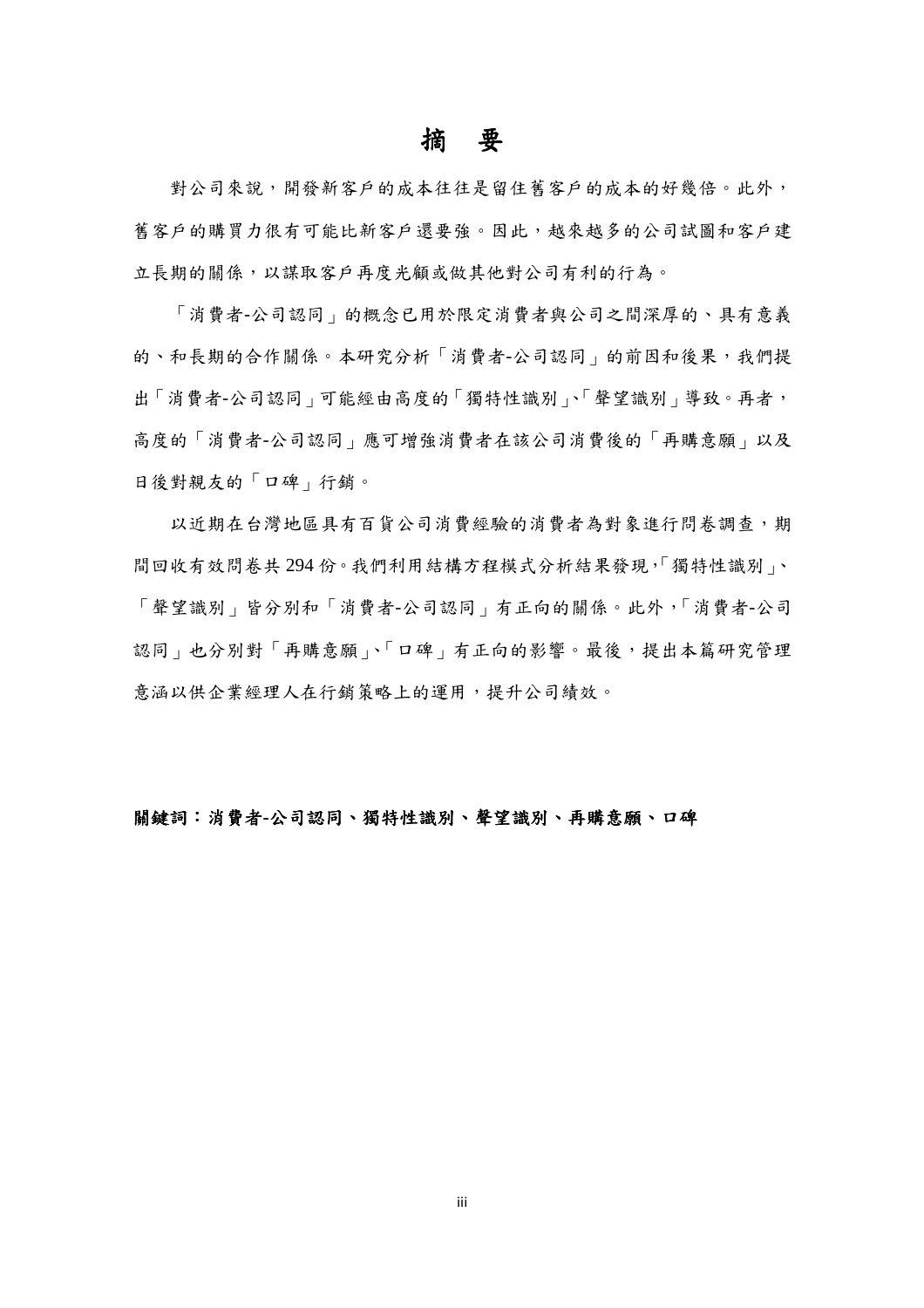### **ABSTRACT**

For companies, the cost of acquiring a new customer is several times the cost of retaining an existing customer. Furthermore, the purchasing power of an existing customer is usually more predominant than a new one. Therefore, more and more companies attempt to establish long-term relationships with customers in order to make them patronize again or do other useful behaviors.

The concept of consumer-company identification (C-C identification) has been used to qualify the deep, meaningful, and long-term relationships between consumers and companies. This research analyzes the antecedents and consequences of C-C identification. We suggest that high identity distinctiveness and identity prestige may lead to high C-C identification. Also, high C-C identification should enhance consumers' repurchase intention and word-of-mouth (WOM).

Our survey with questionnaire conducted to investigate and collect data is sent to the consumers who have shopping experience recently in department stores of Taiwan. The valid sample with questionnaire returned is 294. We analyze the results by using structural equation modeling (SEM) and find that identity distinctiveness and identity prestige have a positive relationship with C-C identification separately. Moreover, C-C identification also has a positive effect to repurchase intention and WOM. Eventually, the managerial implications of this study may help corporate managers to ponder their marketing strategies or even improve their firms' performance.

**Keywords: Consumer-company identification (C-C identification), Identity distinctiveness, Identity prestige, Repurchase intention, Word-of-mouth (WOM)**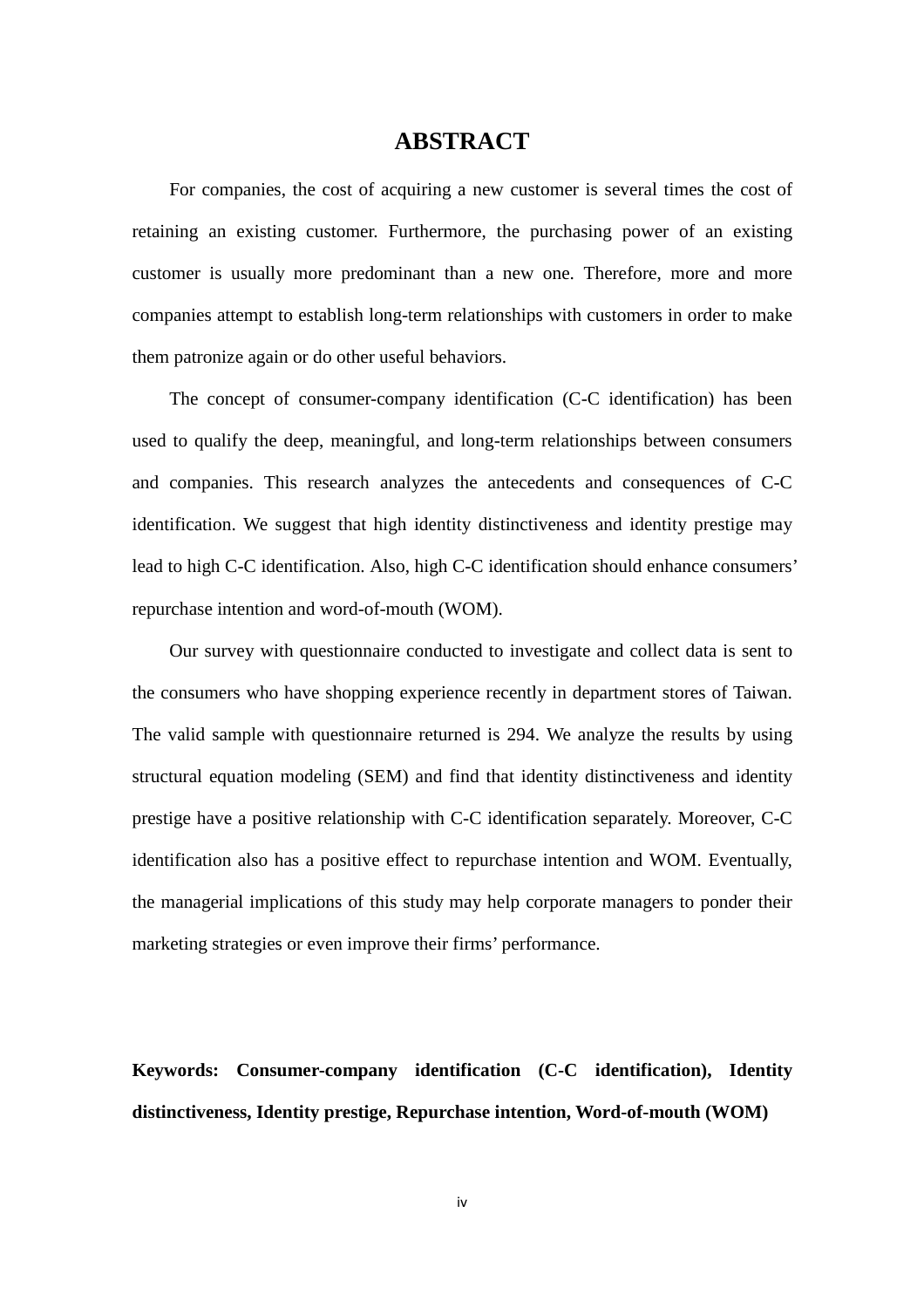## **CONTENTS**

| <b>CHAPTER 1</b> |                                                              |
|------------------|--------------------------------------------------------------|
| 1.1              |                                                              |
| 1.2              |                                                              |
| 1.3              |                                                              |
| <b>CHAPTER 2</b> |                                                              |
| 2.1              |                                                              |
| 2.2              |                                                              |
| 2.3              | Consumer-Company Identification (C-C Identification) 9       |
| 2.4              |                                                              |
| 2.5              |                                                              |
| 2.6              |                                                              |
| 2.7              |                                                              |
| 2.8              |                                                              |
| <b>CHAPTER 3</b> |                                                              |
| 3.1              |                                                              |
| 3.1.1            |                                                              |
| 3.1.2            | Identity Distinctiveness $\rightarrow$ C-C Identification 16 |
| 3.1.3            |                                                              |
| 3.1.4            | C-C Identification $\rightarrow$ Repurchase Intention  18    |
| 3.1.5            | C-C Identification $\rightarrow$ Word-of-Mouth (WOM)  18     |
| 3.2              |                                                              |
| 3.3              |                                                              |
| 3.3.1            |                                                              |
| 3.3.2            |                                                              |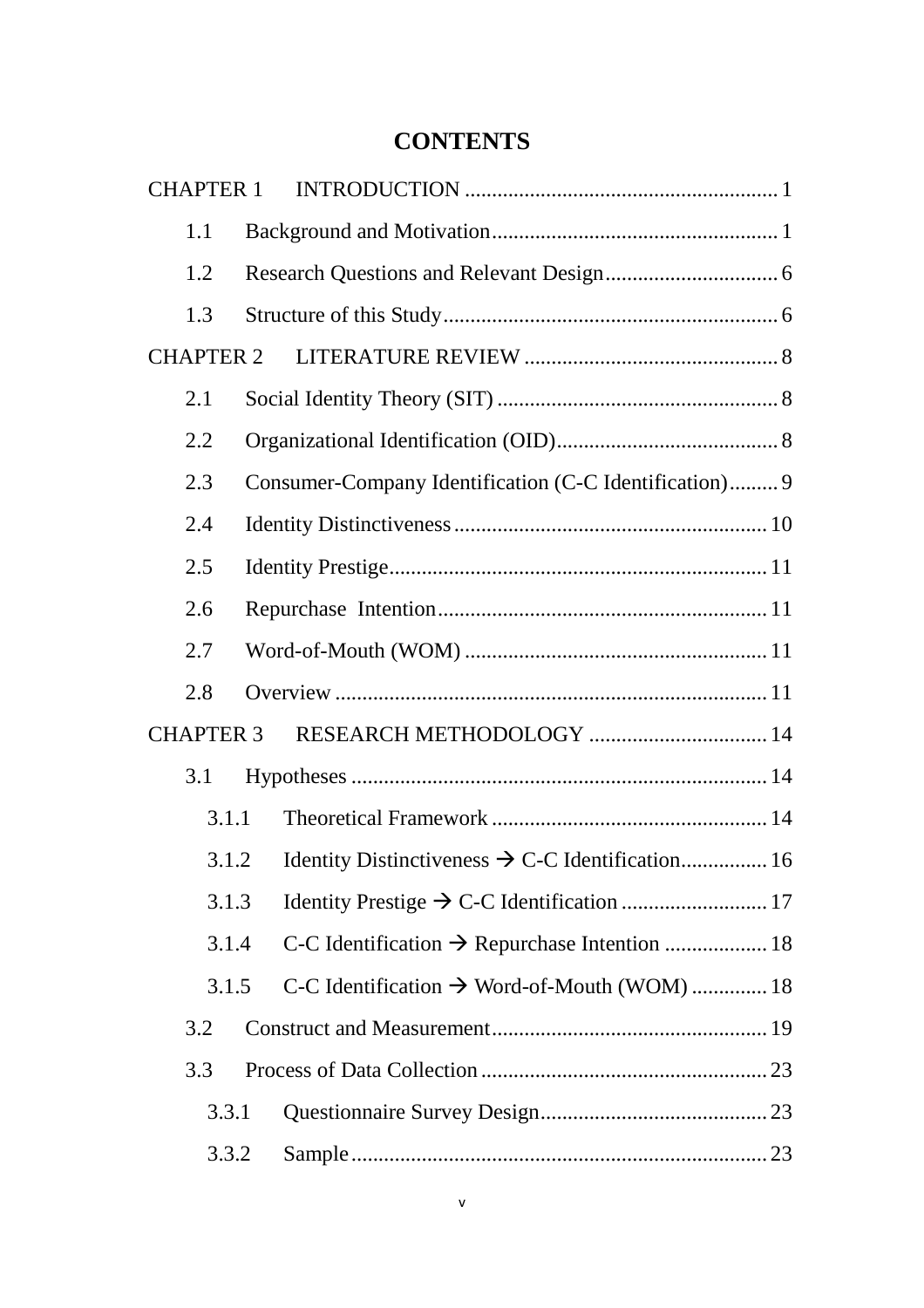|  | 3.4              |       |  |  |
|--|------------------|-------|--|--|
|  |                  |       |  |  |
|  | 4.1              |       |  |  |
|  |                  | 4.1.1 |  |  |
|  |                  | 4.1.2 |  |  |
|  | 4.2              |       |  |  |
|  | 4.3              |       |  |  |
|  | <b>CHAPTER 5</b> |       |  |  |
|  | 5.1              |       |  |  |
|  | 5.2              |       |  |  |
|  |                  | 5.2.1 |  |  |
|  |                  | 5.2.2 |  |  |
|  | 5.3              |       |  |  |
|  | 5.4              |       |  |  |
|  |                  |       |  |  |
|  |                  |       |  |  |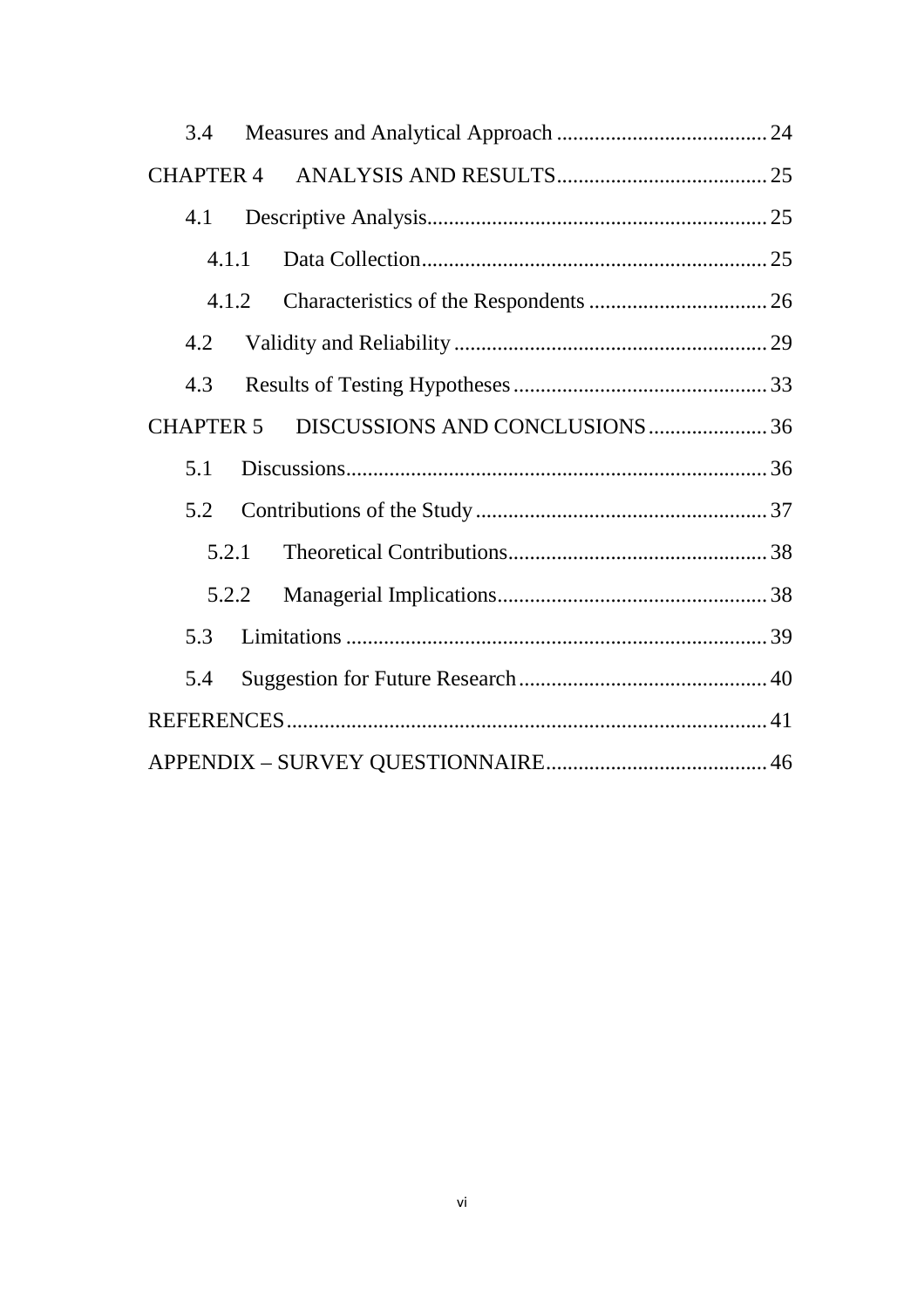## **LIST OF TABLES**

| Table 4-2 Confirmatory factor analysis, reliability, and validity30 |  |
|---------------------------------------------------------------------|--|
|                                                                     |  |
|                                                                     |  |

## **LIST OF FIGURES**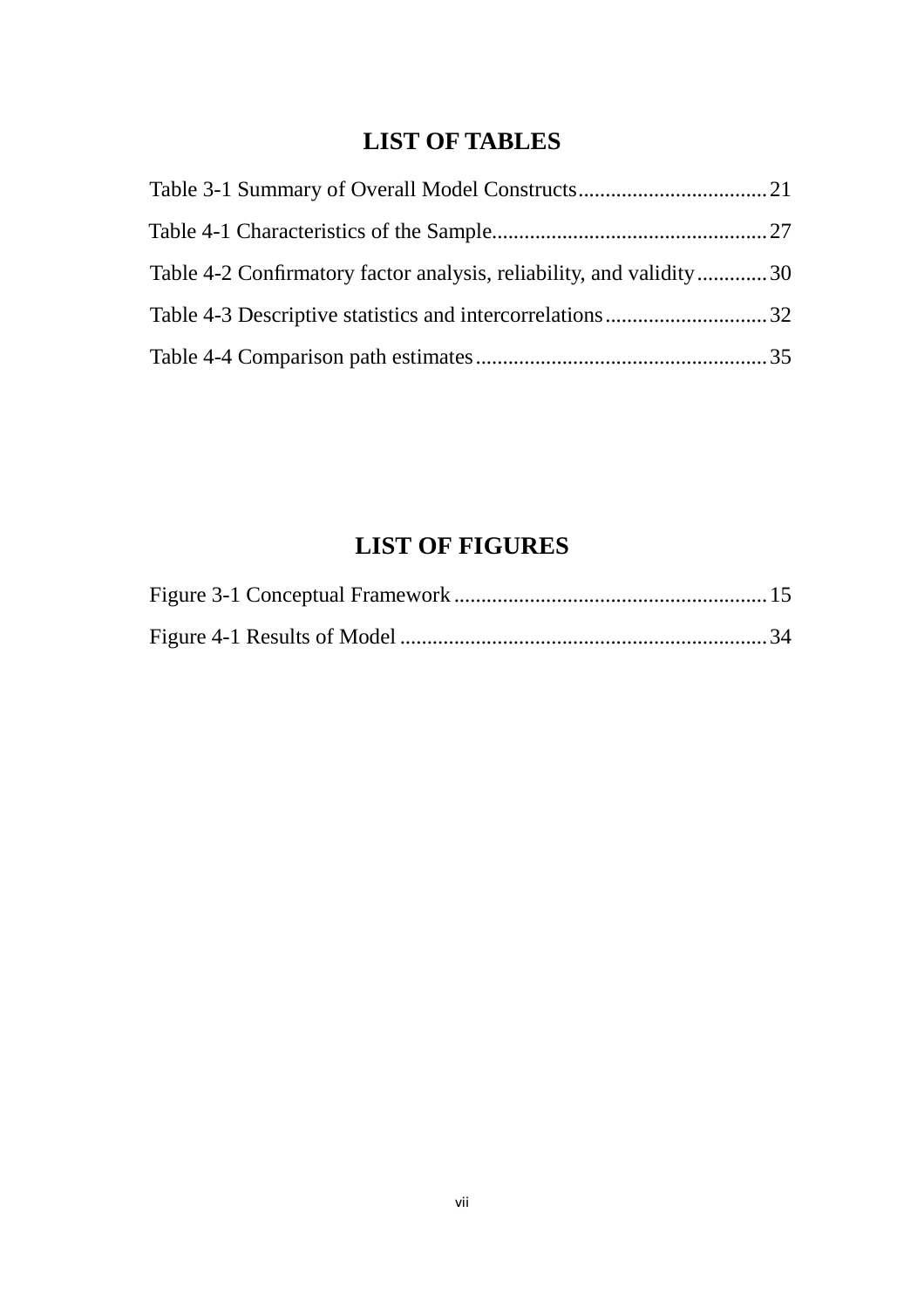## **CHAPTER 1 INTRODUCTION**

#### **1.1 Background and Motivation**

 As Peppers and Rogers (1993) acutely pointed out, the cost of finding a new customer is usually six to nine times the cost of retaining an existing customer. Cliff (1998) observed very truly that the purchasing power of an existing customer is often more potent than a new one. Thence, more and more companies attempt to establish long-term relationships with customers in order to make them patronize again or even take other useful behaviors (e.g., recommend). Much ink has been spent on customer loyalty (Reichheld, 1996), customer satisfaction (Fournier and Mick, 1999), relationship marketing (De Wulf, Odekerken-Schroder, and Iacobucci, 2001), and customer relationship management (CRM) (Winer, 2001). As we know, conventional relationship marketing was powerful previously. However, the core contention, customer loyalty, customer satisfaction, may not enough for a firm's long-term marketing strategy anymore. The problem of low explained power or inconsistent results was mentioned in anterior researches.

On the other hand, social identity theory (SIT) was developed by Henri Tajfel and John Turner (1979). They attempted to identify the situations that would lead members of a group (e.g., class, baseball team, or political party) in favor of the in-group and even against another out-group. Some related researches in marketing explored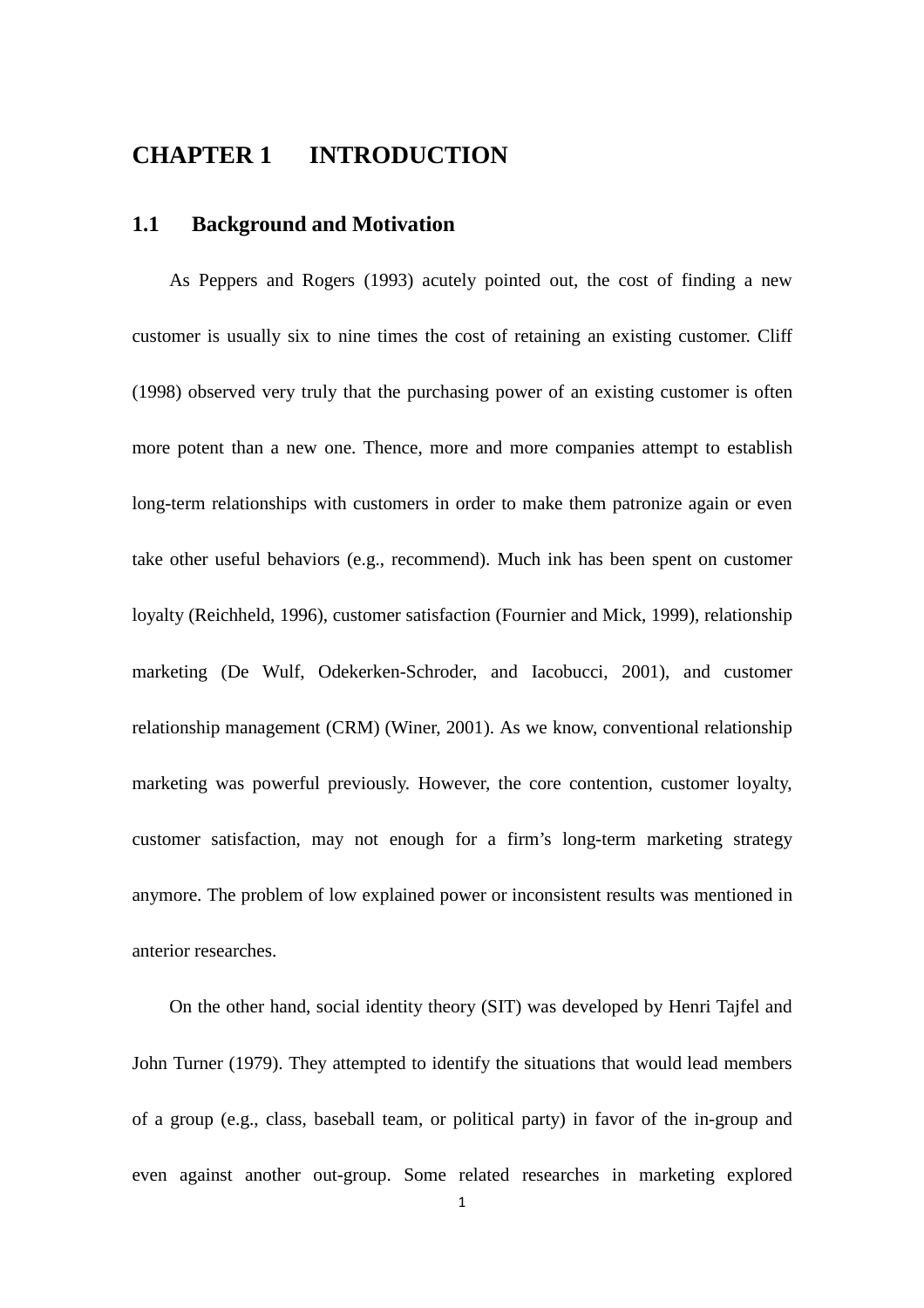antecedents and consequences of social identity. Also, SIT can be expanded to different types of identification such as organizational identification (OID). Because people can get the source of pride and self-esteem from the groups they belong to, they may also get same needs from the organizations they belong to or identify with. OID is another important field of research due to the long-term relationship between people and the organizations (Tompkins, 2005).

 To date, this kind of identification research has investigated the relationships between members and non-profit organizations (e.g., Bhattacharya, Rao, and Glynn, 1995; Mael and Ashforth, 1992). Also, it has probed the relationships between employees and their employer (e.g., Dutton, Dukerich, and Harquail, 1994). On the basis of positive consequences of identification (e.g., Bergami and Bagozzi, 2000;

Mael and Ashforth, 1992), customers can do some useful extra-role behaviors or in-role behaviors to the companies whom they identify with (Ahearne, Bhattacharya, and Gruen, 2005).

For practitioners, the issue how companies are able to build deep and long-term relationships with their customers is discussed in many previous researches. In the last few years, several articles have been devoted to the study of consumer-company identification (C-C identification). The service-profit chain (SPC) of social identity-based provides an extra approach to affect company profits (Homburg, Wieseke,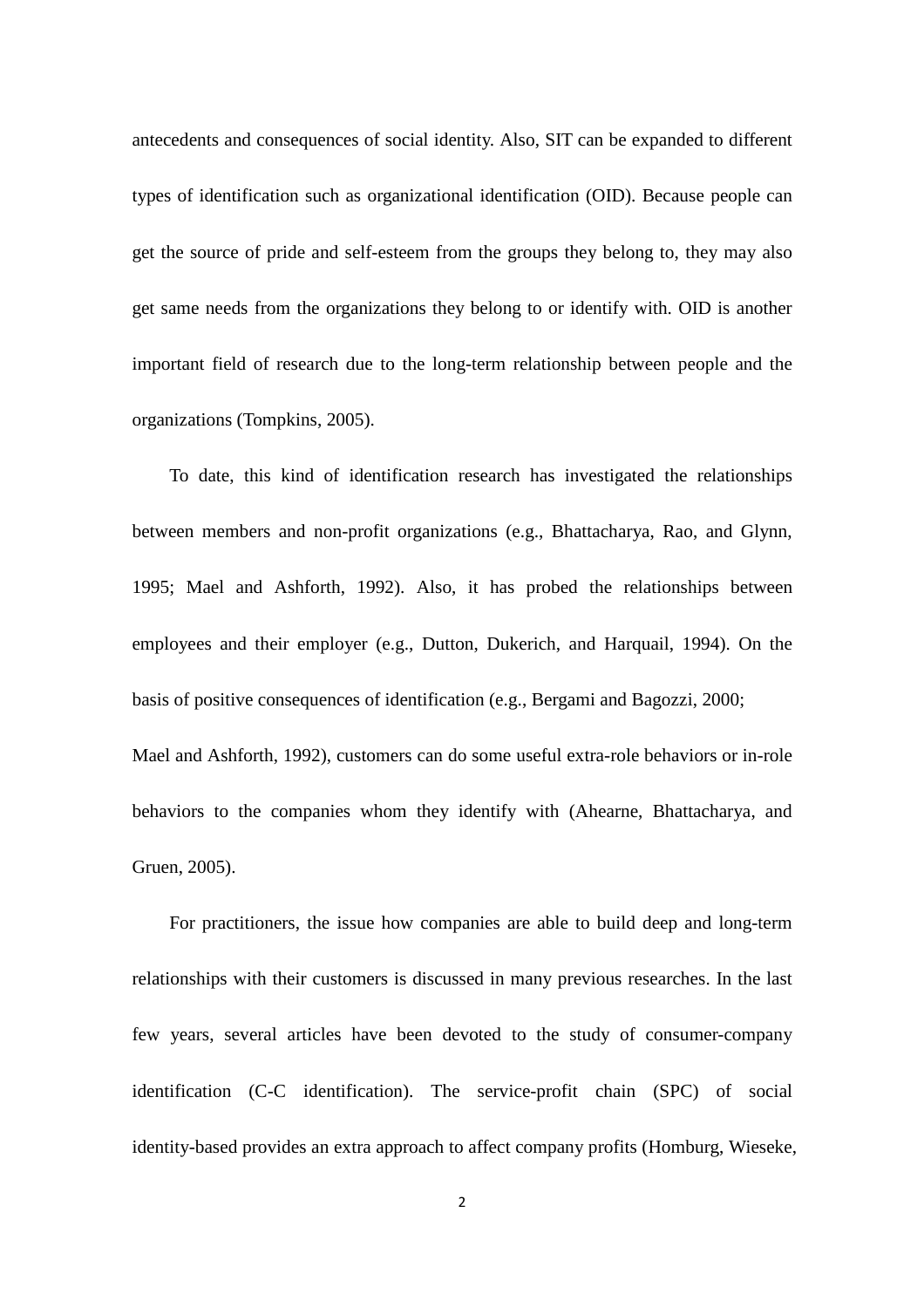and Hoyer, 2009). Homburg et al.'s study made a considerable contribution to marketing theory and research. It demonstrated a positive role for social identification construct in developing strong customer relationship, which in turn lead to positive market and financial outcomes. In addition, its managerial implication indicates that firms shouldn't only rely on customer satisfaction, but also others such as the self-identity between customers and companies. The result of previous research (Lichtenstein, Netemeyer, and Maxham, 2010) suggests that retailers should improve the company's financial performance by enhancing C-C identification. Some researches proved that consumers would like to make long-term relationships with the companies they identify with. Also, companies have high C-C identification with their consumers may make consumers do some useful behaviors for the companies. Therefore, corporate managers should upgrade C-C identification to improve the outcome of their companies.

The most important addition to be made to what we have said about C-C identification is to inquire not only its consequences but also antecedents. Some previous researches explored both antecedents and consequences in recent years (Ahearne, Bhattacharya, and Gruen, 2005; Bhattacharya and Sankar, 2003; Currás-Pérez, Bigné-Alcañiz, and Alvarado-Herrera, 2009). There may be many antecedents and their influences to C-C identification could be positive or negative. Bhattacharya and Sen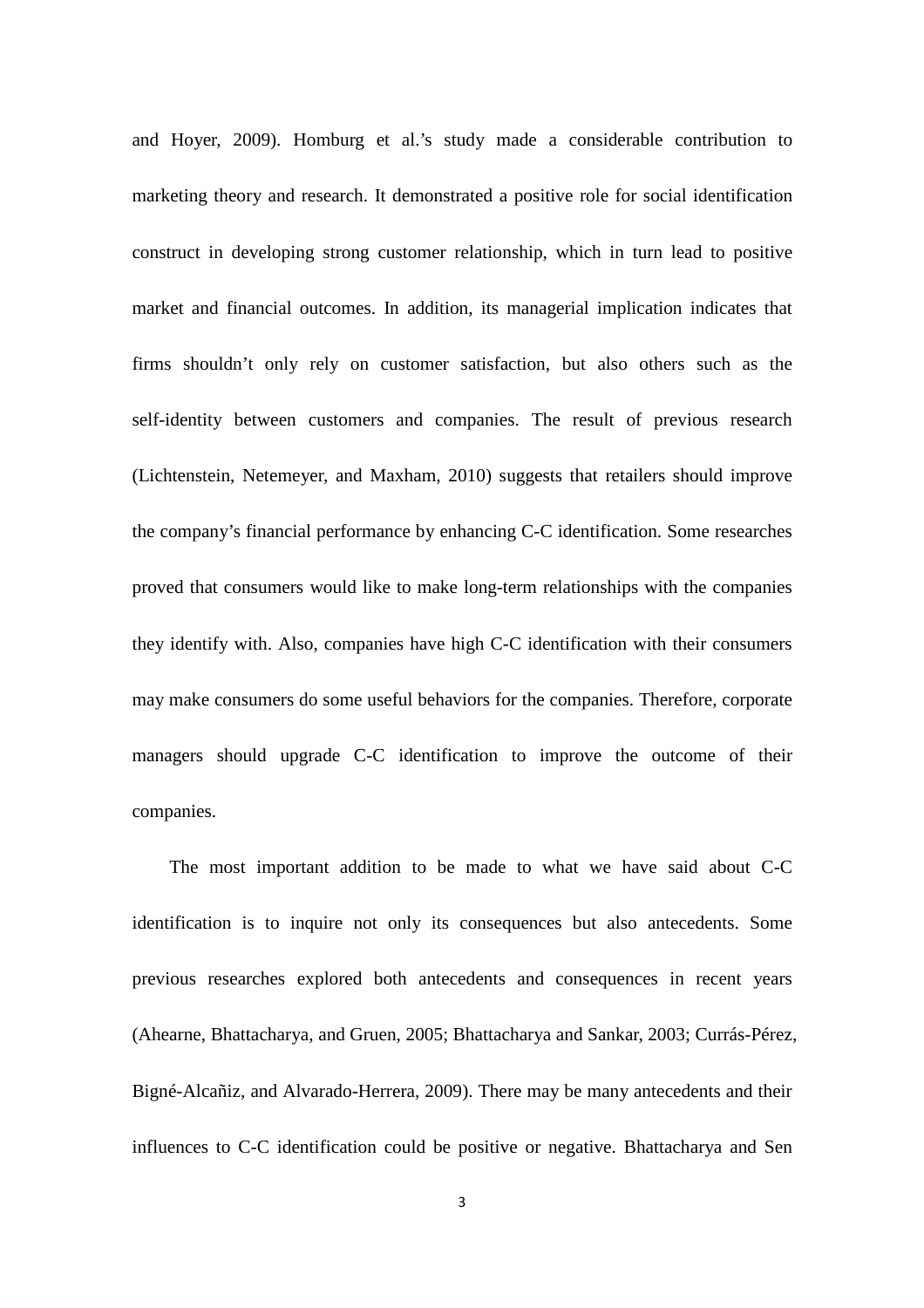(2003) told us that Consumer-Company relationships can't be unilaterally forced by companies. It depends on the self-definitional needs of consumers. They explored that identity distinctiveness, prestige and similarity will strengthen C-C identification of the companies which the consumers identify with: "The relationships between consumers' perceptions of a company identity and their evaluation of its attractiveness are mediated by the identity's perceived distinctiveness on dimensions they value, perceived prestige and perceived similarity to their own" (Ahearne, Bhattacharya, and Gruen, 2005). The scholars provided evidence that the effect of company identification on customer behavior is above and beyond the effect of product evaluation. Also, they found that the characteristics of organizations and the characteristics of salespersons could influence C-C identification. Customers would like to take an extra step to support the companies which they are attracted to the characteristics of the companies. Those anterior studies contribute to the marketing and business researches by demonstrating the existence of C-C identification and also providing insight into the subsequent benefits which companies are probable to gain. All in all, it is worthwhile examining the subject of the relationships (antecedents and consequences) of C-C identification between companies and consumers more closely.

According to former researches of C-C identification, the relationship between companies and consumers was acutely pointed out by scholars. This subject deserves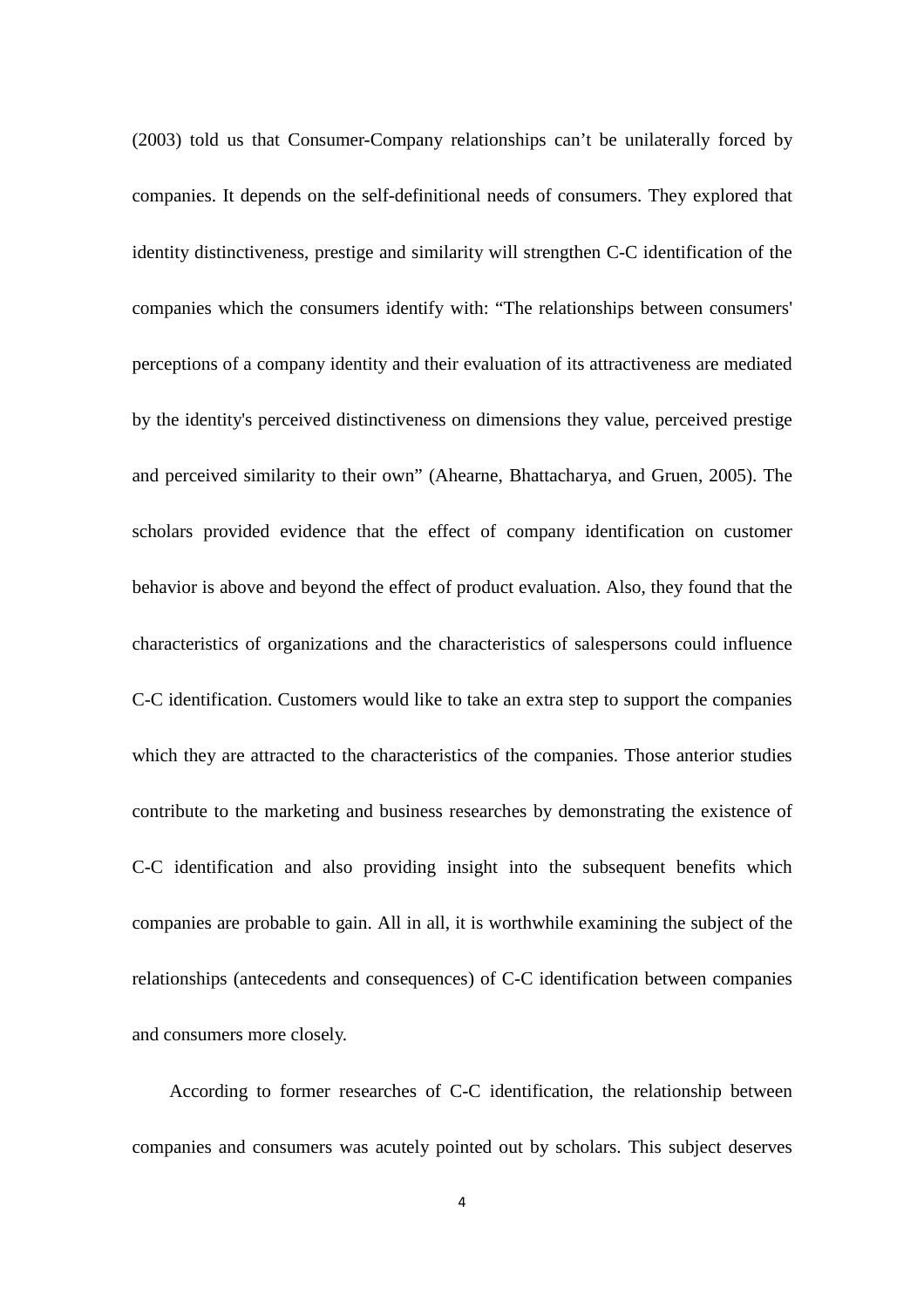more than a passing notice. The contributions of this article include as follows. First, most of previous researches put identity attractiveness between C-C identification and self-definitional characteristics such as distinctiveness, prestige, similarity or coherence (Bhattacharya and Sankar, 2003; Currás-Pérez, Bigné-Alcañiz, and Alvarado-Herrera, 2009). The study wants to explore the direct influence of those characteristics to C-C identification. Also, the prior research (Bhattacharya and Sankar, 2003) didn't offer the support by quantifying its model testing. Currás-Pérez et al. (2009) have quantified the testing but they focused on the effects of CSR and brand identity characteristics (e.g., brand distinctiveness, brand prestige, and brand coherence). Therefore, the model testing is quantified and we focus on product identity characteristics (identity distinctiveness and identity prestige) in this article. Furthermore, many previous literatures explored the consequences of C-C identification. For example, scholars proved that C-C identification directly affects behavioral variables (e.g., purchase intention). However, word-of-mouth was mentioned without enough quantified testing in this kind of framework. We test not only repurchase intention but also word-of-mouth by quantifying them. Additionally, it merits discussing C-C identification in the other industries (e.g., department store). In most department stores, we can buy many different species of products. The testing results of research may be more impartial. In Taiwan, the density of department stores is high. Especially it takes the first place of the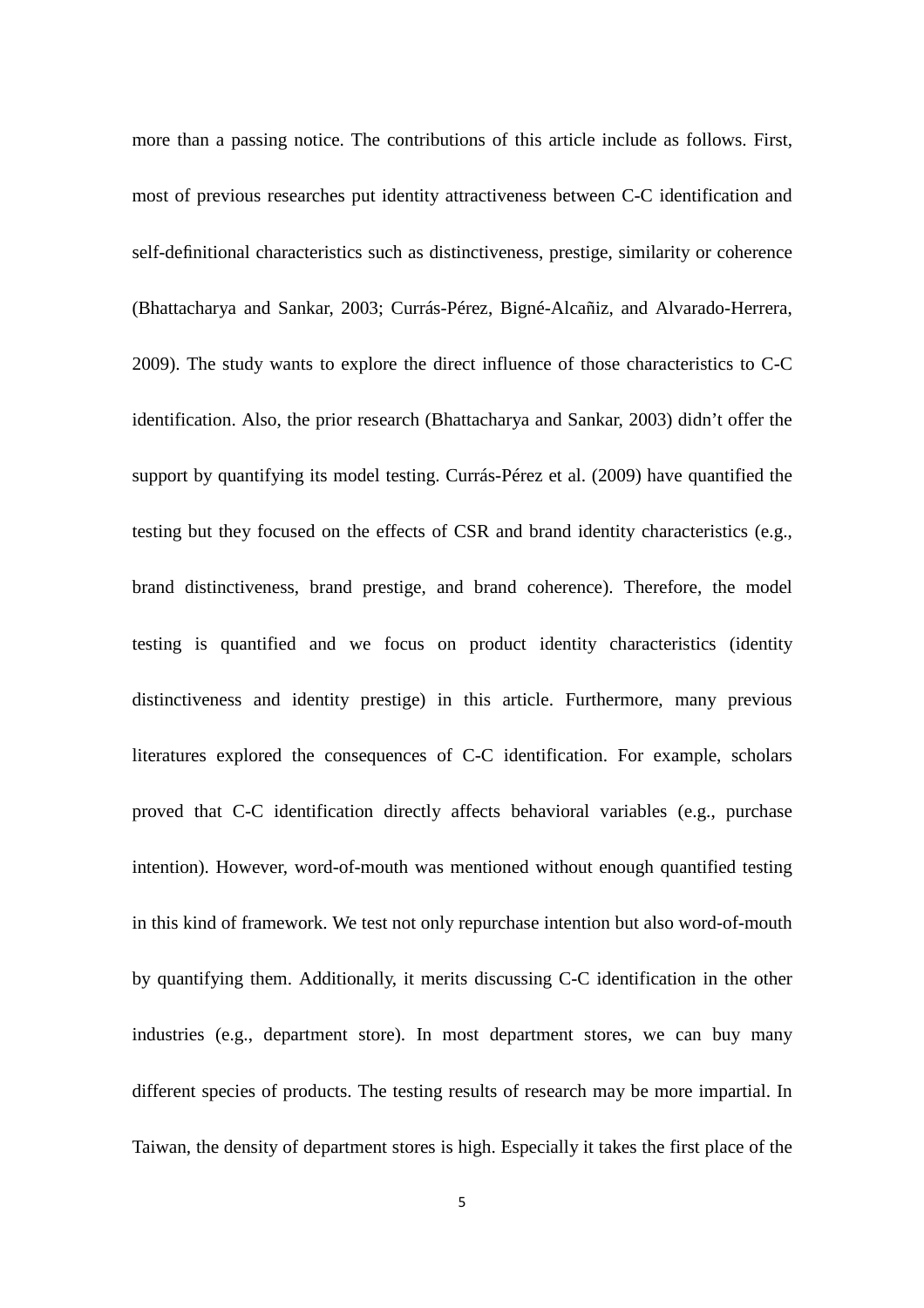world in Taipei, which is the capital city of Taiwan. Therefore, it is interesting to note how C-C identification and its relationships operate in this industry in Taiwan.

#### **1.2 Research Questions and Relevant Design**

This paper will investigate the questions as follows:

First, can the companies having high C-C identification result from their characteristics (e.g., high identity distinctiveness and prestige) attracting consumers? Also, can the companies having high C-C identification affect favorable behaviors of their consumers (e.g., repurchase intention and word-of-mouth)?

The purposes of this study are enumerated below: First, the study will confirm and exam the relationships between consumer-company identification (C-C identification), identity distinctiveness and identity prestige (Dimitriadis and Papista, 2011). Second, according to previous researches (Kim, Han and Park, 2001; Ahearne, Bhattacharya, and Gruen, 2005; Curra´s, Bigne´ and Alvarado, 2009), C-C identification may be positive related to repurchase intention and word-of-mouth (WOM).

#### **1.3 Structure of this Study**

This study includes five chapters. The summary for each chapter is as follows:

Chapter one introduces background and motivation of the research in the first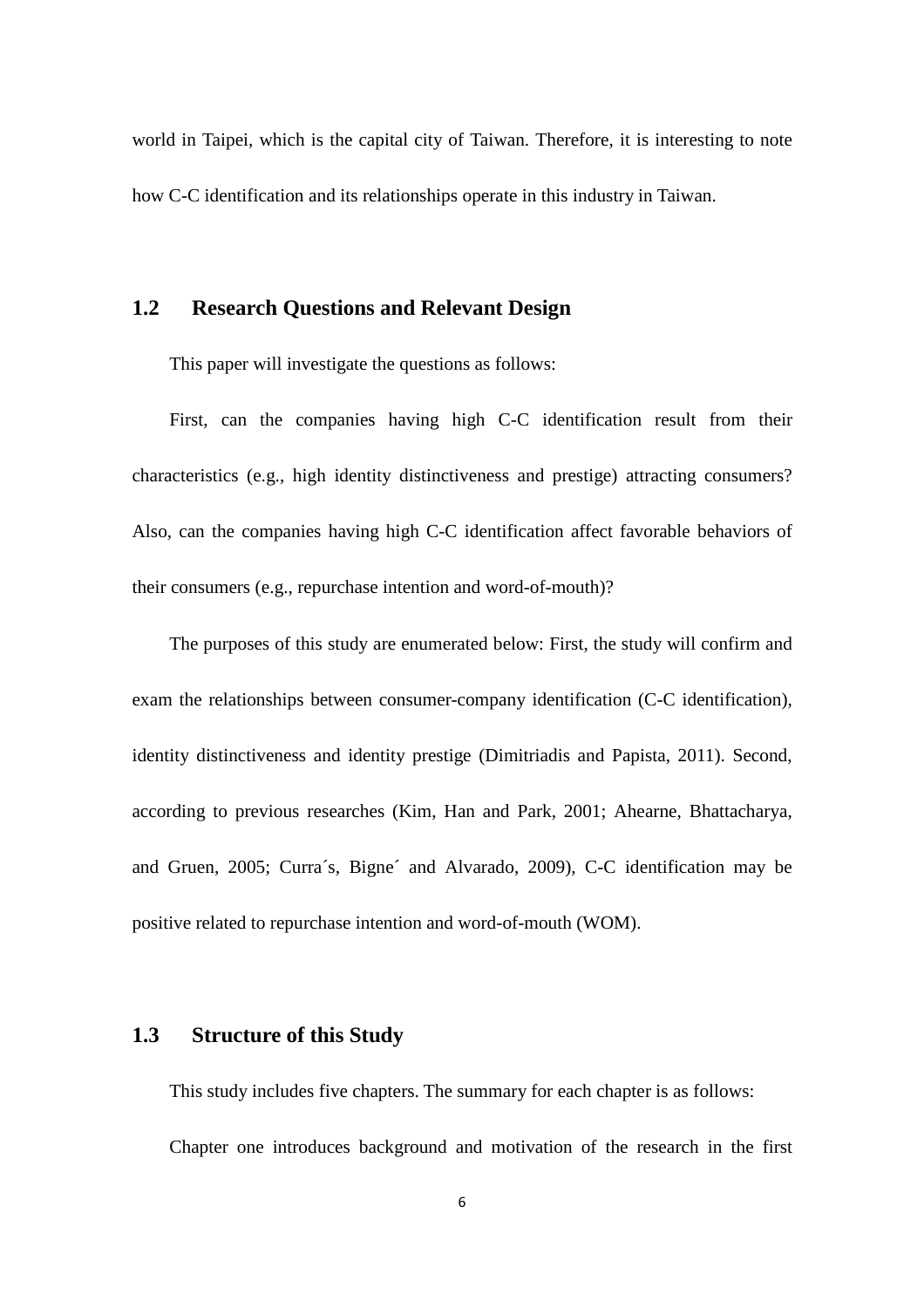segment. In the second segment, the purposes of the research are considered. The structure of the research is referred in final segment. Chapter two reviews the anterior literatures concerned with social identity, organizational identification, C-C identification, identity distinctiveness, identity prestige, repurchase intention, and word-of-mouth (WOM). Chapter three draws attention to the hypotheses of the research and its framework in the first segment. In the second segment, the measurement of constructs and indicators are showed. The collection of data, the approach and the statistics for analyzing the data are described in the last two segments. Chapter four comes to the results of the whole analysis including the characteristics of the sample, validity and reliability analysis, and structural equation modeling (SEM). Chapter five discusses the finding, implication, limitation of this study and some ideas for further research.

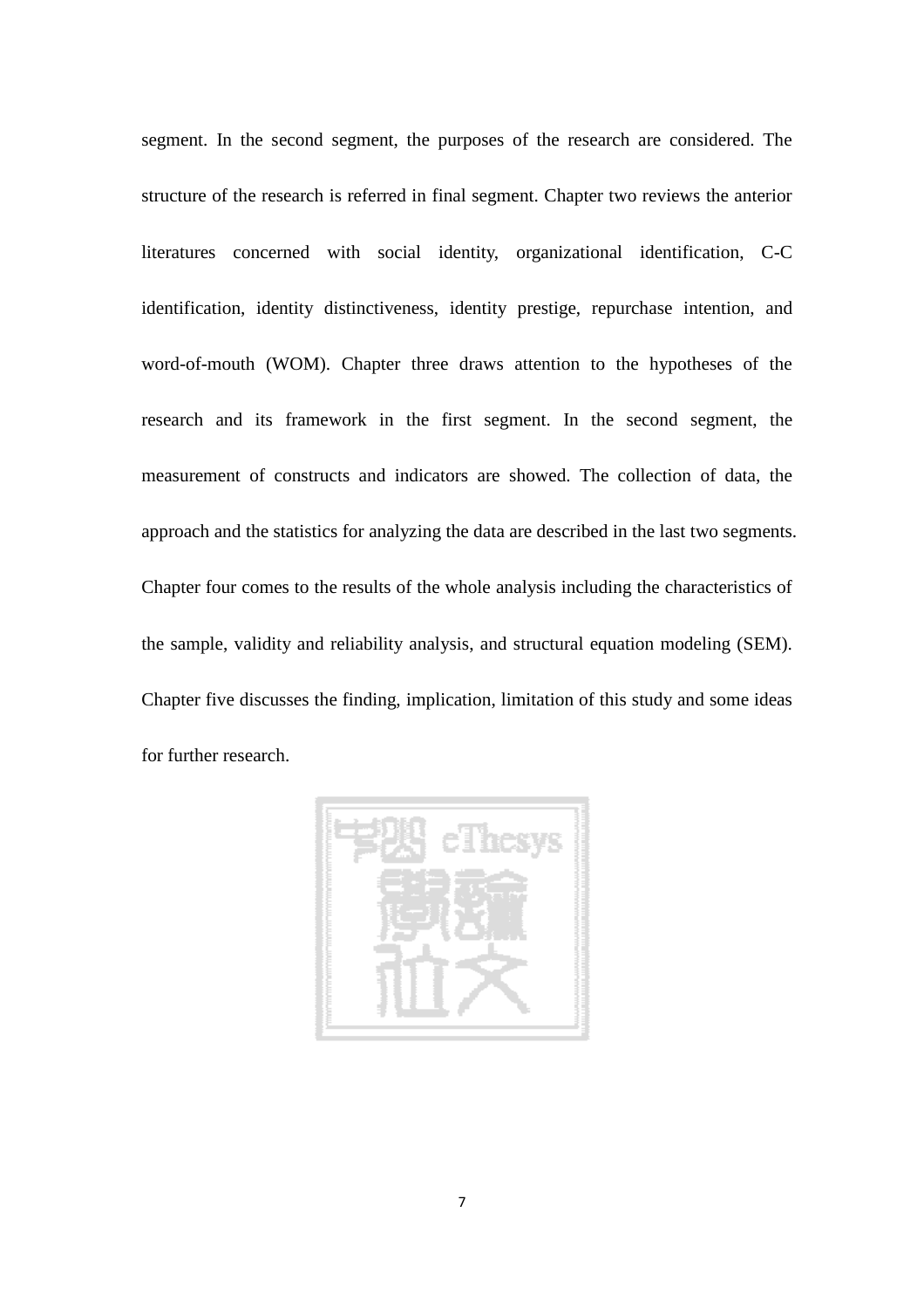## **CHAPTER 2 LITERATURE REVIEW**

 This chapter reviews several theories including social identity (SIT), organizational identity (OID), consumer-company identification (C-C identification), identity distinctiveness, identity prestige, repurchase intention, and word-of-mouth (WOM) as stated in chapter one above. Also, their definitions and applications will be discussed.

## **2.1 Social Identity Theory (SIT)**

 Social identity theory (SIT) is proposed in view of that people attach importance to the membership of particular groups they belong. Social identity gives birth to organizational identification and brings some organizational behaviors into play. SIT offers a social-psychological perspective, developed principally by Henri Tajfel (1978, 1981; Taifel and Tumer, 1985) and John Tumer (1975, 1982, 1984, 1985). According to this theory, people incline to classify themselves and others into various social categories, such as organizational membership, religious belief, or residence (Tajfel and Tumer, 1985).

### **2.2 Organizational Identification (OID)**

 Organizational identification (OID) is the degree of shared values, goals, and desires between a person and an organization. One of the pioneers, Phillip Tompkins,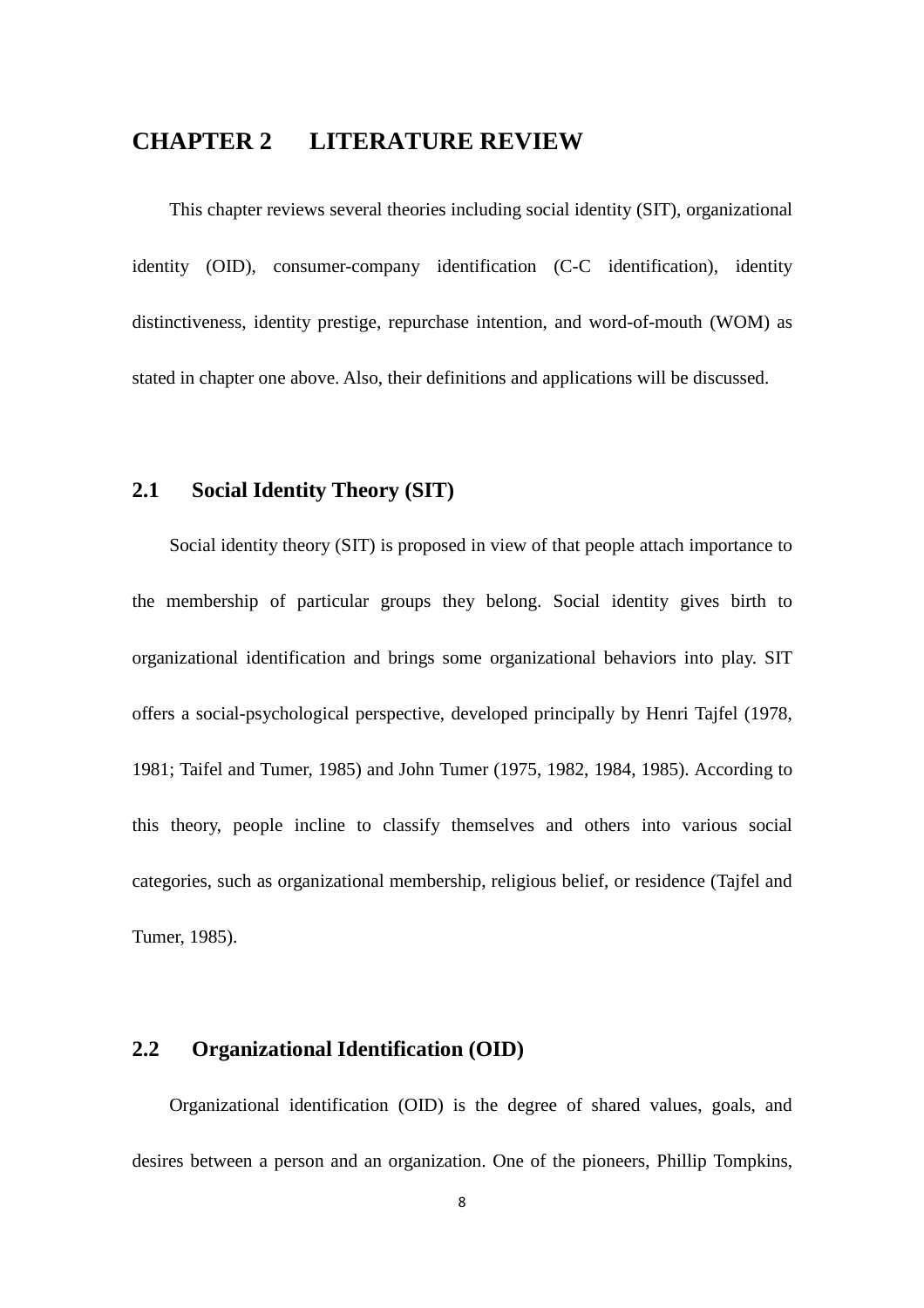introduced the concept of organizational identification in the study of organizational communication (Tompkins, 2005). Drawing on SIT and OID, many scholars proposed that people can get belongingness and other needs from the groups they belong to or the organizations they identify with. Moreover, several scholars demonstrated a positive role for the social identification construct in developing strong customer relationship, which in turn lead to positive market and financial outcomes (Homburg, Wieseke, and Hoyer, 2009). They suggested that companies should build useful relationships between them and people with some approaches (e.g., company identification) for improving firm performance.

#### **2.3 Consumer-Company Identification (C-C Identification)**

Former researches determined some reasons that consumers would like to have strong and meaningful relationships with certain companies they are attracted. Consumer-company identification (C-C identification) is one of approaches that companies can intensify their attractiveness (Bhattacharya and Sen, 2003). The relationships between consumers and companies are not only unilaterally forced by companies, but also depend on the self-definitional needs of consumers. Moreover, the research tested some contentions regarding the crucial antecedents and consequences of C-C identification in the market. Another previous research contributed to the marketing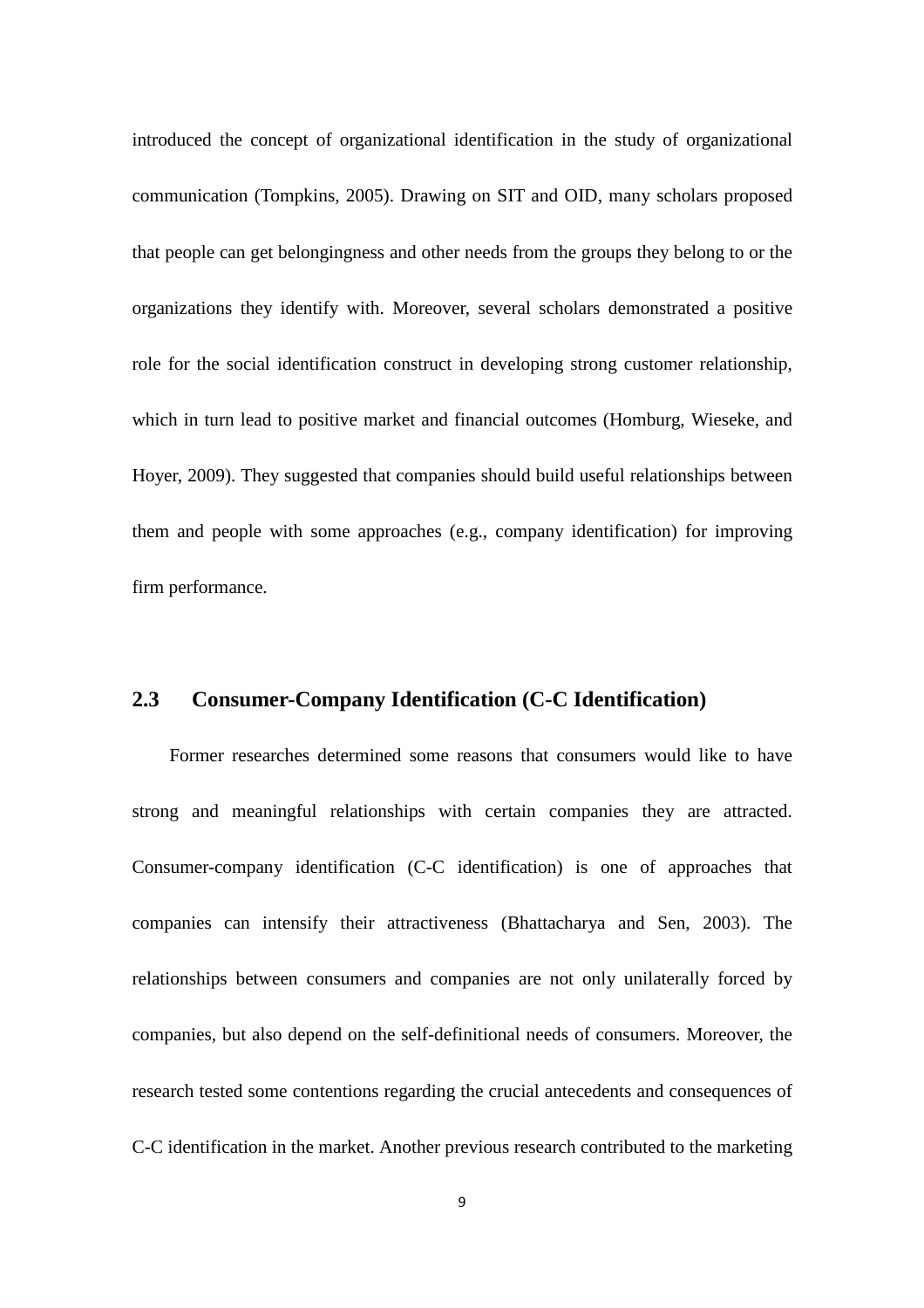researches by indicating the existence of identification in the customer region and offering foresight into the cultivated identification and the consecutive benefits (Ahearne, Bhattacharya, and Gruen, 2005). Also, some evidences were provided that customers are willing to take an extra step to support a company if they are attracted to the characteristics of this company or its employee. Furthermore, scholars pointed that some product utilization behaviors or even extra-role behaviors (e.g., word-of-mouth) of customers are affected positively by C-C identification. Many researches focused on C-C identification and its contributions.

#### **2.4 Identity Distinctiveness**

 The demand which people distinguish themselves from others in social environment was argued by SIT (Tajfel and Turner, 1985). Prior theory of distinctiveness proposes that not only do people have their demand to be similar to others, but they also have their demand to be unique by identify with groups (Brewer, 1991). Also, customers would be attracted by the companies with an aspect of inimitable characteristics (e.g., culture, strategy, structure). Some previous researches suggest that the relationship between identity attractiveness and C-C identification may be mediated by identity distinctiveness (Ahearne, Bhattacharya, & Gruen, 2005; Bhattacharya & Sen, 2003). Consequently, distinctiveness is a considered organizational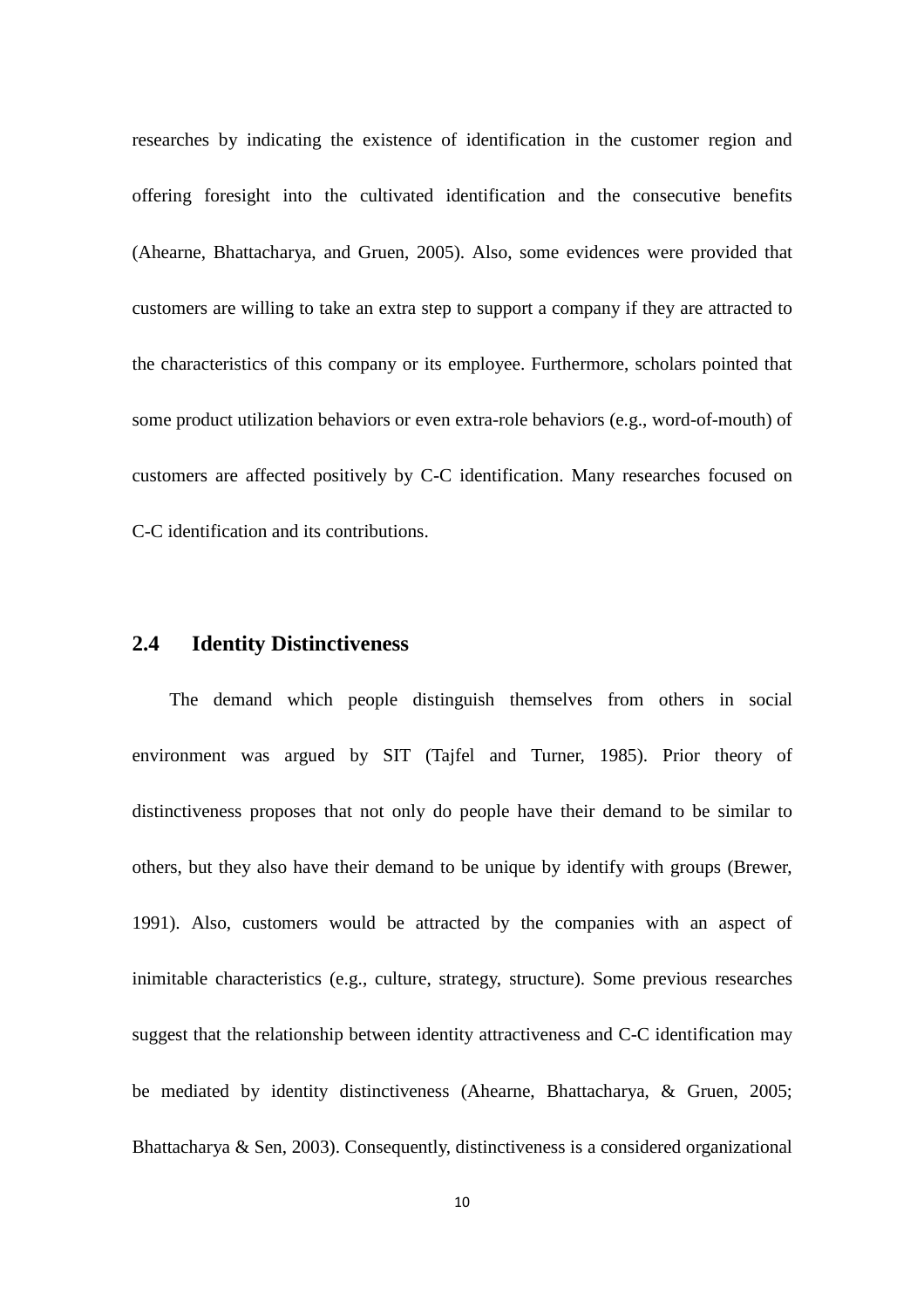characteristic and a decisive factor of attractiveness.

## **2.5 Identity Prestige**

 People's demands of positive self-continuity, self-enhancement, and self-views could elevate their self-esteem (Kunda, 1999). Previous researches of organizational identification prove that people would identify with prestigious organizations or companies to meet their demands of self-enhancement (Ashforth and Mael, 1989; Dutton, Dukerich, and Harquail, 1994) and their sense of self-worth (Bergami and Bagozzi, 2000). Furthermore, identity attractiveness of companies may be partly decided by identity prestige (Cheney, 1983; Pratt, 1998). C-C identification could be affected by the external image of companies and the view of related outsiders ( Bergami and Bagozzi, 2000; Smidts, Pruyn, and Van Riel, 2001). Former researches also propose that the relationship between identity attractiveness and C-C identification may be mediated by identity prestige (Ahearne et al., 2005; Bhattacharya & Sankar, 2003).

### **2.6 Repurchase Intention**

The major behavior customers can exercise in their role is product purchase. Some academics (Currás-Pérez, 2009; Lichtenstein et al., 2004; Madrigal, 2001) propound the models where C-C identification influences consumer affective responses like purchase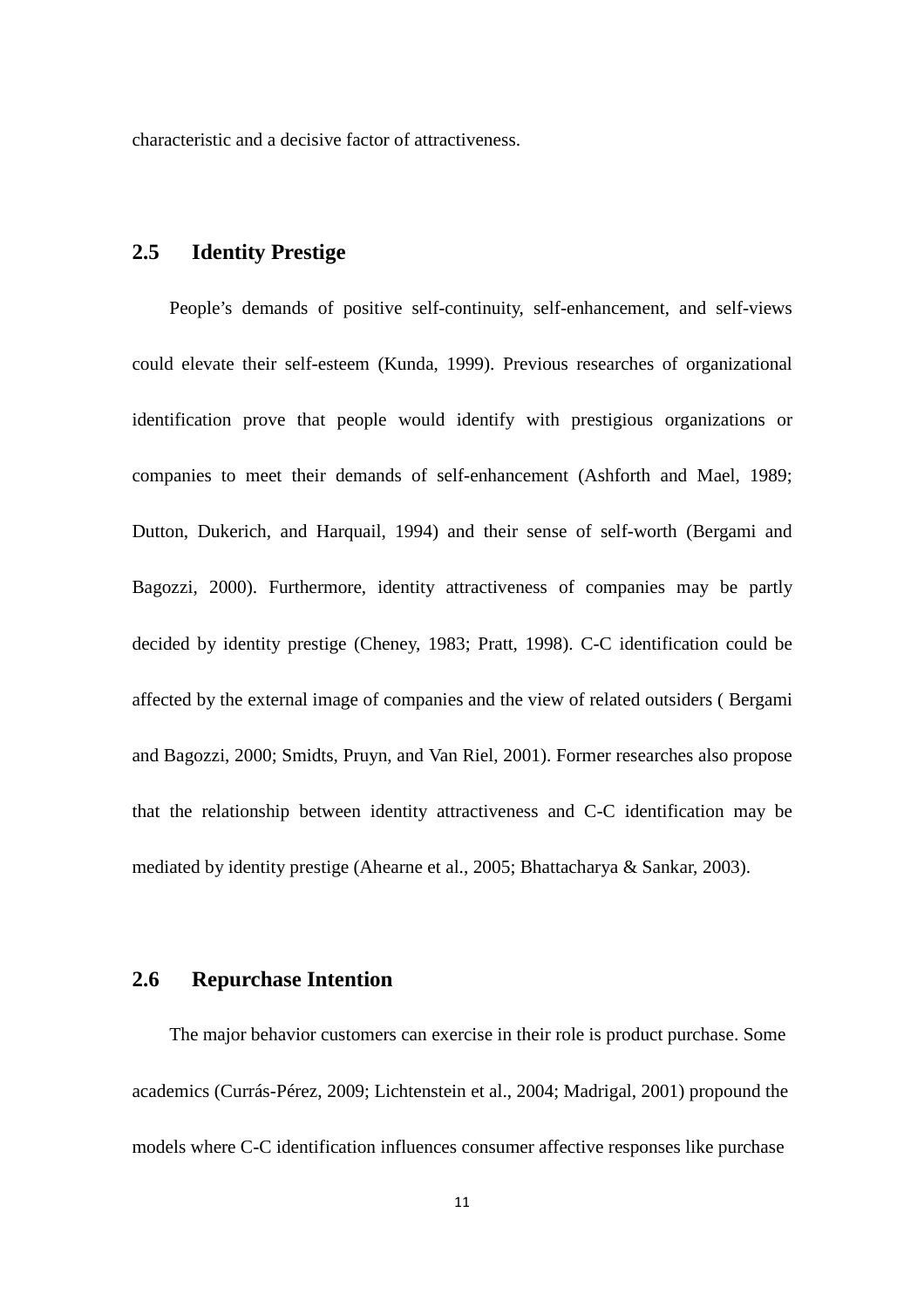intention. The Theory of Extended Self (Belk, 1988) advances that the behavior of product purchase voice and project self, required for personal definition. All in all, most researches didn't focus on repurchase intention. Is there any difference between purchase intention and repurchase intention? In addition, Mittal and Kamakura (2001) filled the void that relate satisfaction ratings to actual repurchase behavior.

#### **2.7 Word-of-Mouth (WOM)**

 WOM is which information about companies, brands, products, services, and so on could be transferred from one consumer to another. Harrison-Walker (2001) defined WOM as ''informal, person-to-person communication between a perceived noncommercial communicator and a receiver regarding a brand, a product, an organization, or a service" (p. 63). Many articles describe encouraging positive WOM as the valuable and grassroots way of marketing (Deal and Abel, 2001).

For consumers, WOM is one of positive promotion when they identify with the company and its products. (e.g., the U.K. retail bank, is recommend by its customers and gain more than one-third of its new business deals; Smith 2001). More and more companies attempt to drive the power of WOM advertising.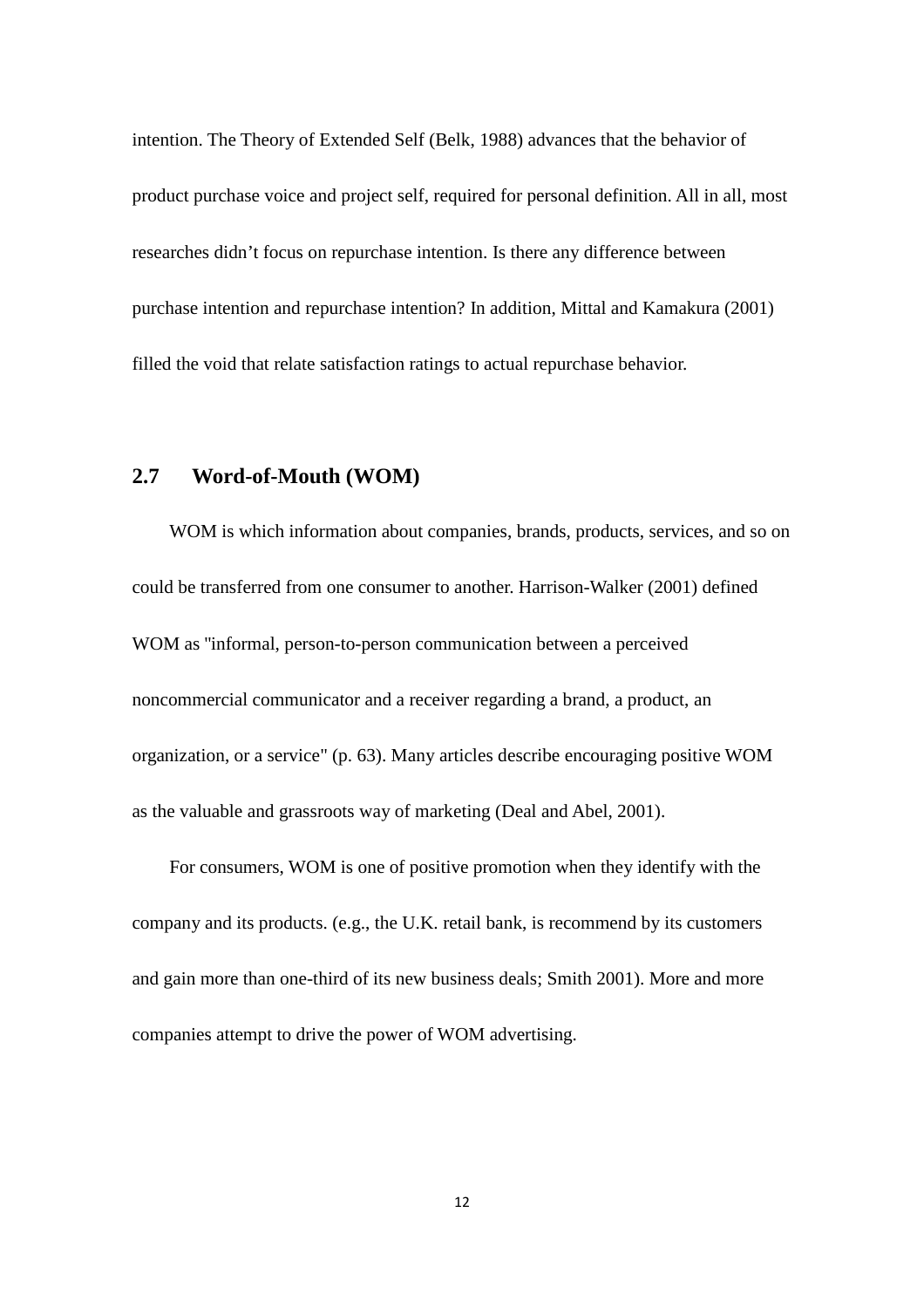### **2.8 Overview**

In short, we bring up that C-C identification is derived from OID and SIT. Turning to this paper, we define C-C identification as recognition and acceptance to the company which consumers identify with including a self-definitional and an emotional meaning. Additionally, certain related literatures of identity distinctiveness and prestige show that there are some positive relations among C-C identification, identity attractiveness, and those characteristics. Finally, the prior literatures of repurchase intention and WOM are referred. In the next chapter, the research design and methodology of our study will be demonstrated.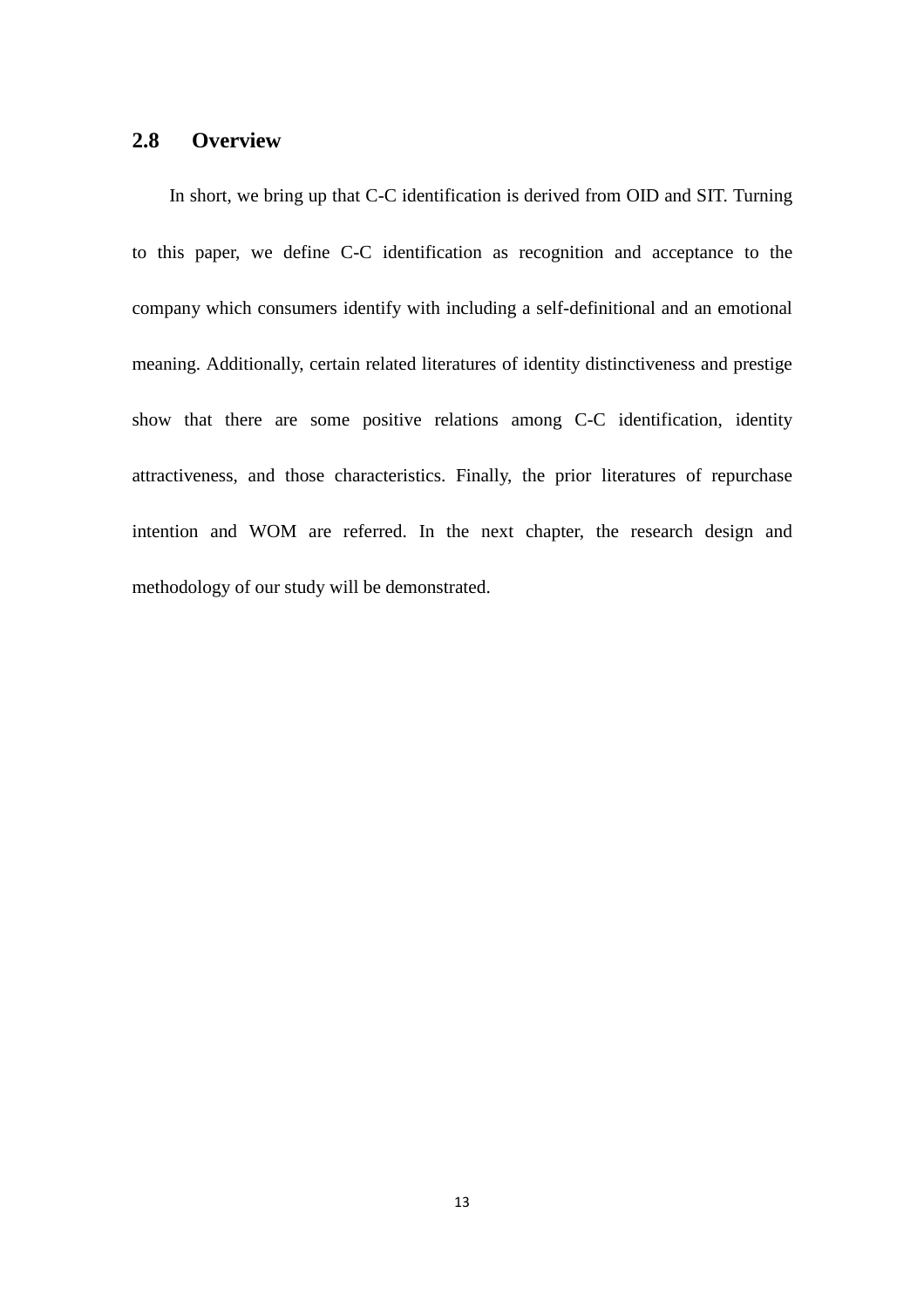## **CHAPTER 3 RESEARCH METHODOLOGY**

This chapter focuses on the hypotheses of the research and framework on the basis of previous literatures in the first segment. The second segment shows the source of scale items for measuring selected constructs, including C-C Identification, identity distinctiveness, identity prestige, repurchase intention, and word-of-mouth (WOM). The other segments describe the collection of data, the approach and the statistics for analyzing the data.

### **3.1 Hypotheses**

This study is designed to explore the identification relationships between consumers and companies based on former researches. We reaffirm and examine the antecedents and consequences of C-C identification involving identity distinctiveness, identity prestige, repurchase intention, and WOM. In the following, the hypotheses of our study will be developed in view of opportune literatures.

#### **3.1.1 Theoretical Framework**

Figure 3-1 represents the relations of our hypothesized model among C-C identification, identity distinctiveness, identity prestige, repurchase intention, and WOM.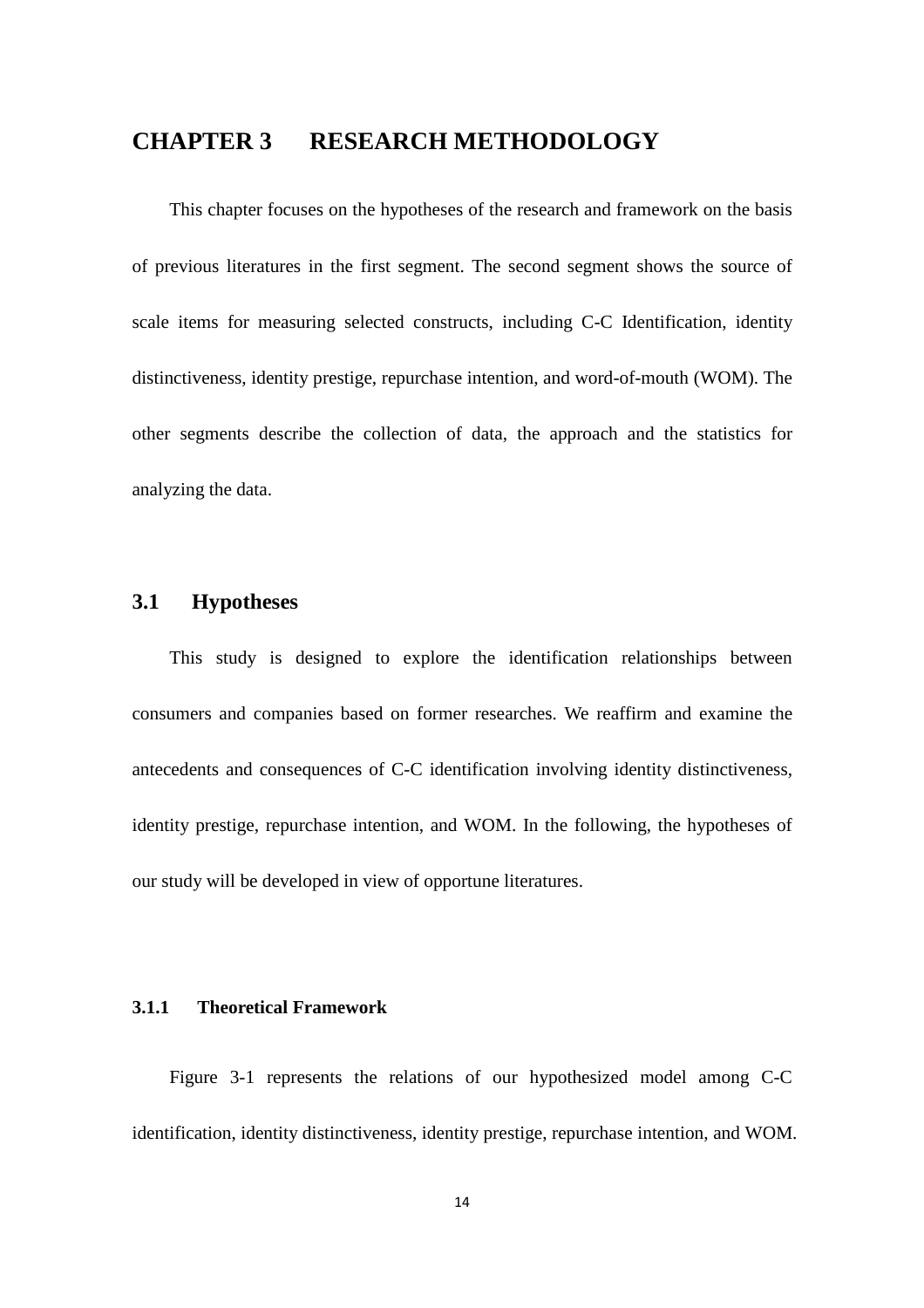The ground for considering these constructs is that they are widely exploited in marketing and business researches (Bhattacharya and Sen, 2003; Babin 2005; Cornwell and Coote 2005; Curra´s, Bigne´, and Alvarado 2009; Homburg, Wieseke, and Hoyer 2009). This conceptual model is presented as shown below:

**Figure 3-1 Conceptual Framework**

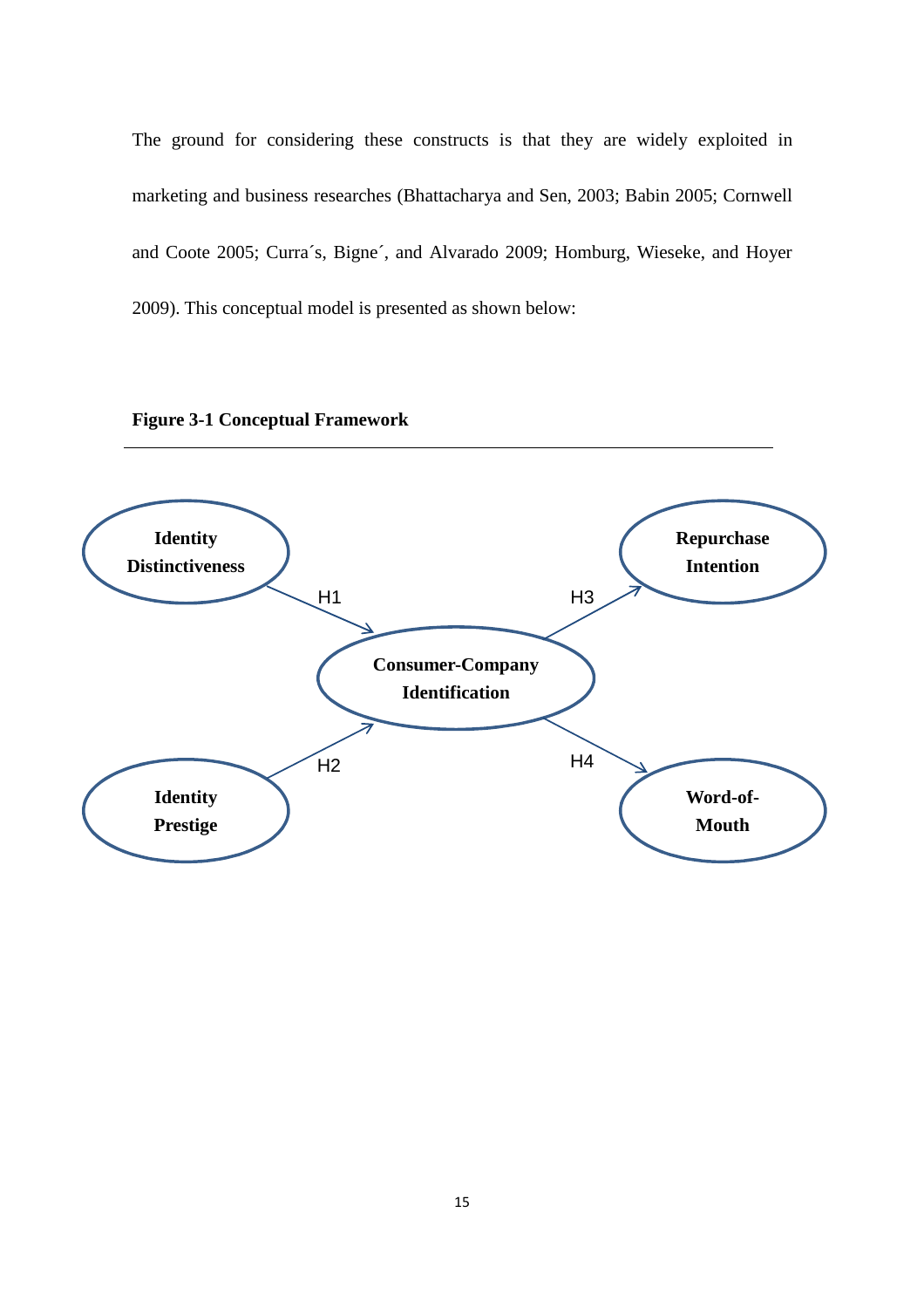Previous research believes that there is a strong, direct relation between identity attractiveness and organizational identification: "The greater the attractiveness of the perceived identity of an organization, the stronger is a person's identification with it" (Dutton, Dukerich, and Harquail 1994, p.244). According to prior researches, the same observation can apply to business. Though identity attractiveness, some characteristics (e.g., identity distinctiveness, prestige, similarity, or coherence) have positive relationships with C-C identification (Bhattacharya et al., 2003; Currás-Pérez et al., 2009). Moreover, C-C identification can influence consumers' behaviors (e.g., purchase intention). This study will remove the construct of identity attractiveness and probe that the connections among identity distinctiveness, prestige and C-C identification.

#### **3.1.2** Identity Distinctiveness  $\rightarrow$  C-C Identification

 Prior studies implicate that consumer-company relationships can't be only unilaterally imposed by companies. It also depends on consumers' self-definitional needs. Social identity research debates that most of people would distinguish themselves from others (Tajfel and Turner, 1985). Moreover, people identify with their groups which meet not only the need to be similar to others but also the need to be unique (Brewer, 1991). According to previous researches, higher identity (brand) distinctiveness may lead to higher identity (brand) attractiveness (Bhattacharya & Sen,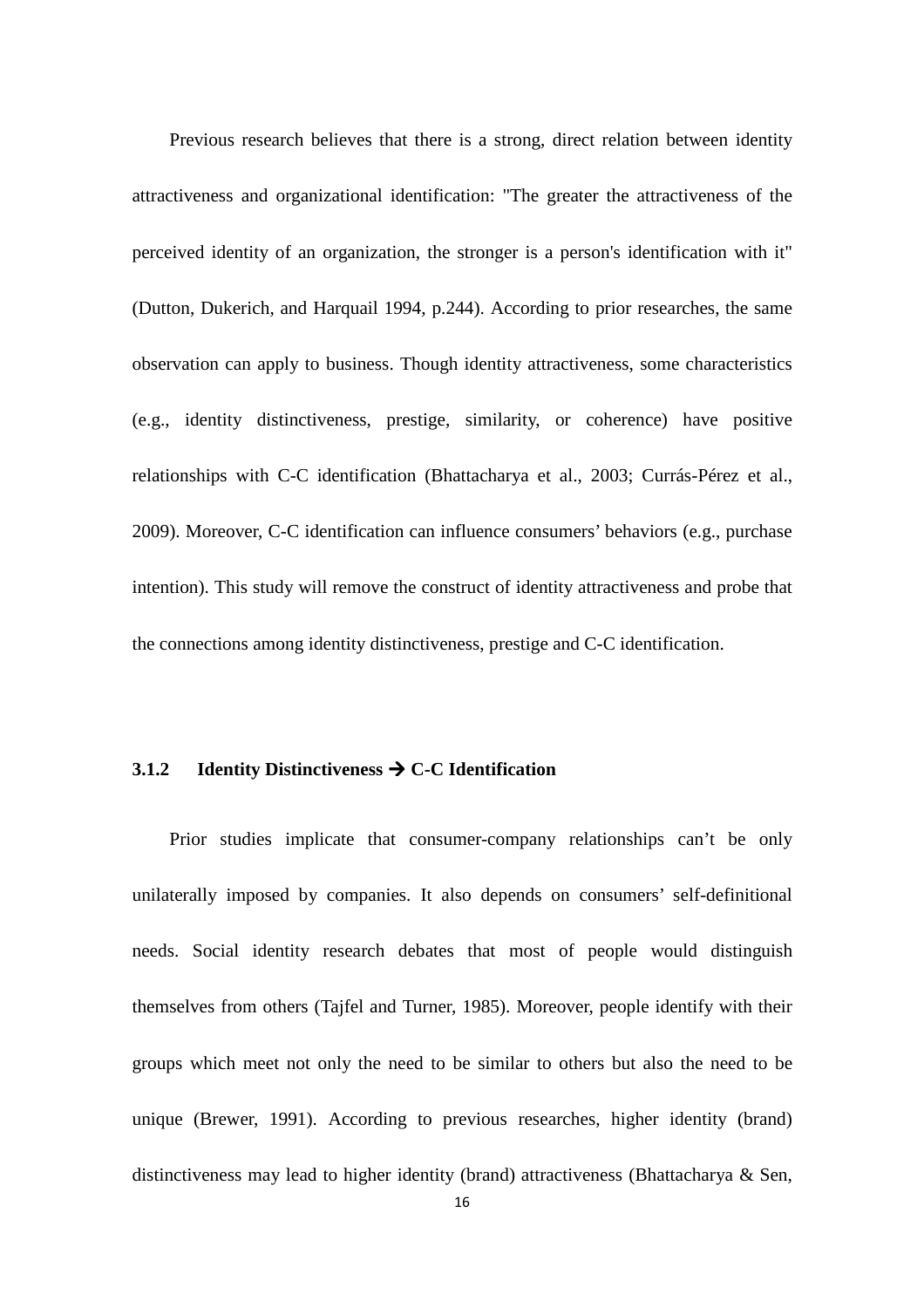2003; Currás-Pérez, Bigné-Alcañiz, & Alvarado-Herrera, 2009). Thence, distinctiveness is a noteworthy organizational characteristic to identity attractiveness and even C-C identification. In the paper, we define this identity distinctiveness as some inimitable characteristics of the company and it can attract and make consumers identify with it. Thus, our hypothesis is as follows:

#### *H1: Identity distinctiveness has a positive influence on C-C identification.*

#### **3.1.3** Identity Prestige → C-C Identification

 Greater self-esteem could originate from the affirmation and retention of positive self-views and self-enhancement (Kunda, 1999). Furthermore, consumers identify with organizations which have prestigious identities for contenting their need of self-enhancement (Ashforth and Mael, 1989; Dutton, Dukerich, and Harquail, 1994). Therefore, C-C identification and identity attractiveness can be evaluated by its perceived prestige (Cheney, 1983; Pratt, 1998). According to previous researches, higher identity (brand) prestige may result in higher identity (brand) attractiveness (Bhattacharya & Sankar, 2003; Currás-Pérez et al., 2009). In this paper, identity prestige is defined as reputation of the company and it is able to attract and make consumers identify with it. Thus, our hypothesis is:

#### *H2: Identity prestige has a positive influence on C-C identification.*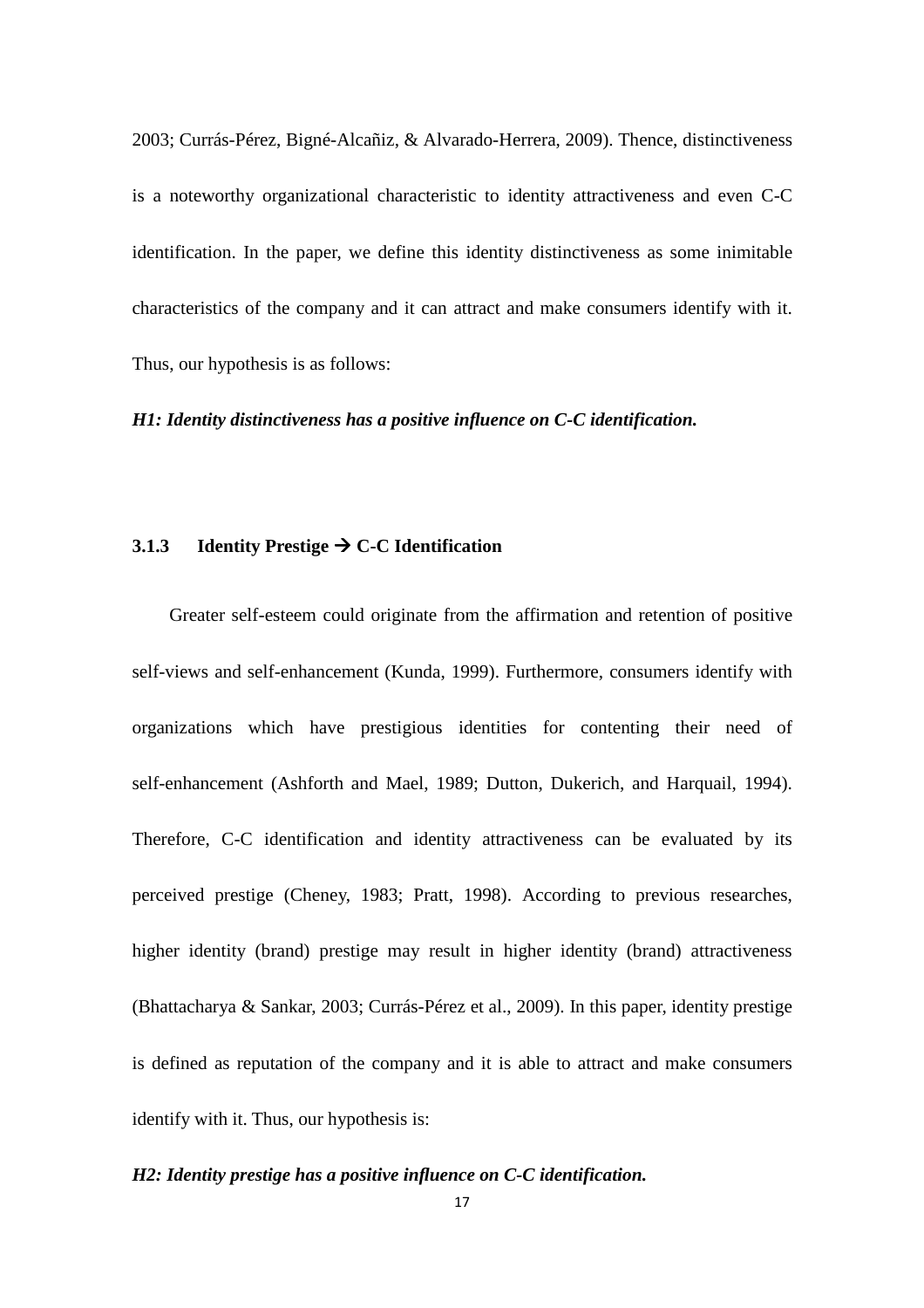#### **3.1.4 C-C Identification Repurchase Intention**

 Some academics (Lichtenstein et al., 2004; Madrigal, 2001) propound the models where C-C identification influences consumer behaviors like purchase intention. The Theory of Extended Self (Belk, 1988) advances that the behavior of product purchase voice and project self, required for personal definition. Also, consumers identify with the company by purchasing its products (Yoon et al., 2006). Nowadays, repurchase intention is defined as the intent which the consumers would like to patronize the company again after buying its product. Thus, the hypothesis is:

*H3: C-C identification has a positive influence on repurchase intention.* 

#### **3.1.5** C-C Identification  $\rightarrow$  Word-of-Mouth (WOM)

 WOM is which information about companies, brands, products, services, and so on could be transferred from one consumer to another. Harrison-Walker (2001) defined WOM as ''informal, person-to-person communication between a perceived noncommercial communicator and a receiver regarding a brand, a product, an organization, or a service" (p. 63). Many articles describe encouraging positive WOM as the valuable and grassroots way of marketing (Deal and Abel, 2001). More and more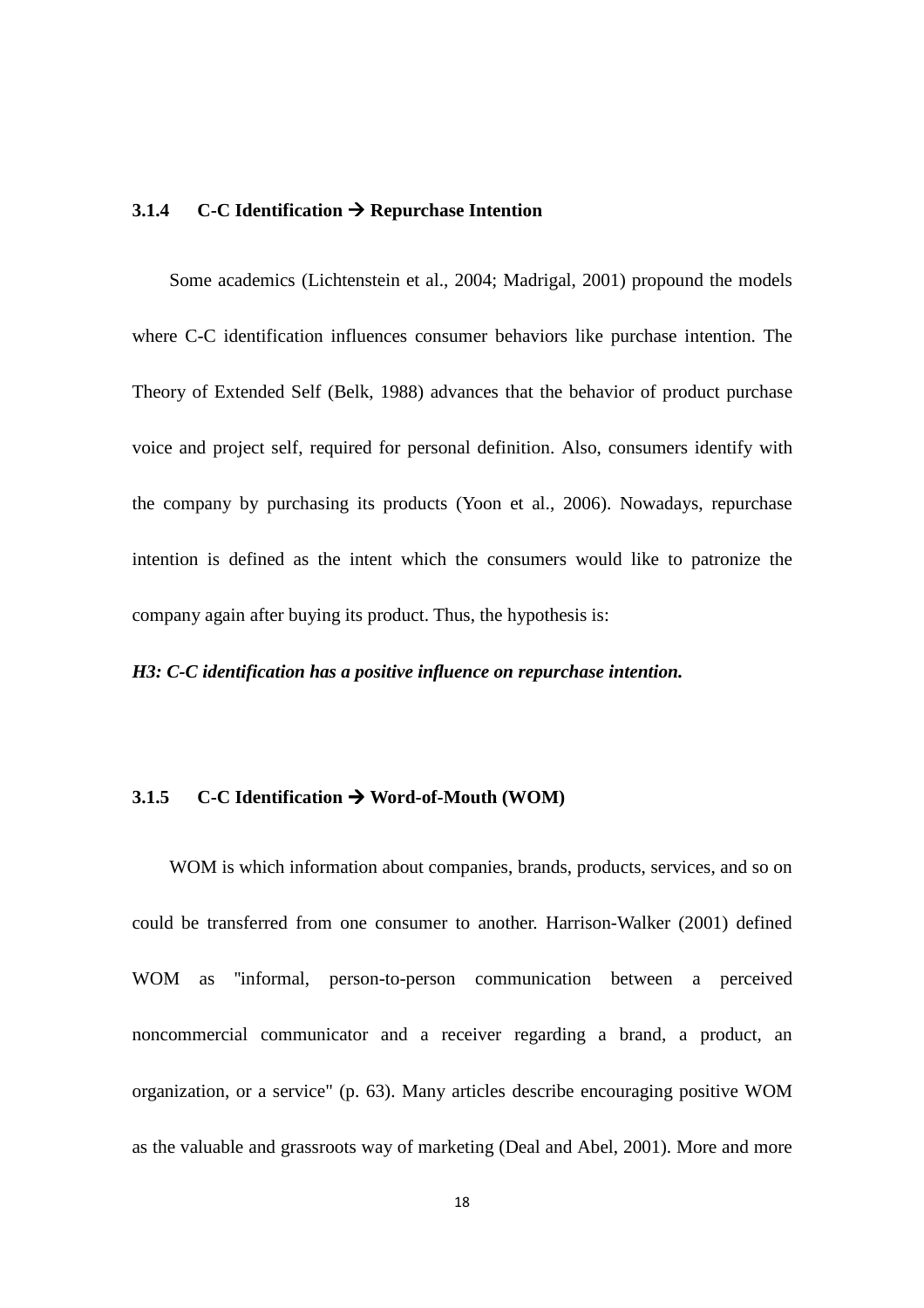companies attempt to drive the power of WOM advertising. However, not many studies explored its antecedents. Here, we define WOM as the behavior which the consumers would like to recommend the company for their relatives or friends after experiencing an enjoyable or a beneficial service. Thus, the hypothesis is:

*H4: C-C identification has a positive influence on word-of-mouth.* 

#### **3.2 Construct and Measurement**

In this study, there are five major constructs below:  $(1)$  C-C identification;  $(2)$ identity distinctiveness; (3) identity prestige; (4) repurchase intention; and (5) WOM. We use the 5 scale items developed by Mael et al.'s studies to measure C-C identification (Mael and Ashforth, 1992; Homburg, Wieseke, and Hoyer, 2009). The 3 scale items developed by Bhattacharya et al.'s studies are used to measure identity distinctiveness (Bhattacharya and Sen, 2003; Curra´s, Bigne´, and Alvarado, 2009). Another 3 scale items developed by Mael et al.'s studies are used to measure identity prestige (Mael and Ashforth, 1992; Bhattacharya, Rao, and Glynn, 1995; Cornwell and Coote, 2005; Curra´s, Bigne´ and Alvarado, 2009). We also use 3 scale items developed by Putrevu et al.'s studies to measure repurchase intention (Putrevu and

Lord's, 1994; Curra's, Bigne', and Alvarado, 2009). Finally, WOM is measured by 3 scale items developed by Zeithaml et al.'s studies (Zeithaml, Berry, and Parasuraman,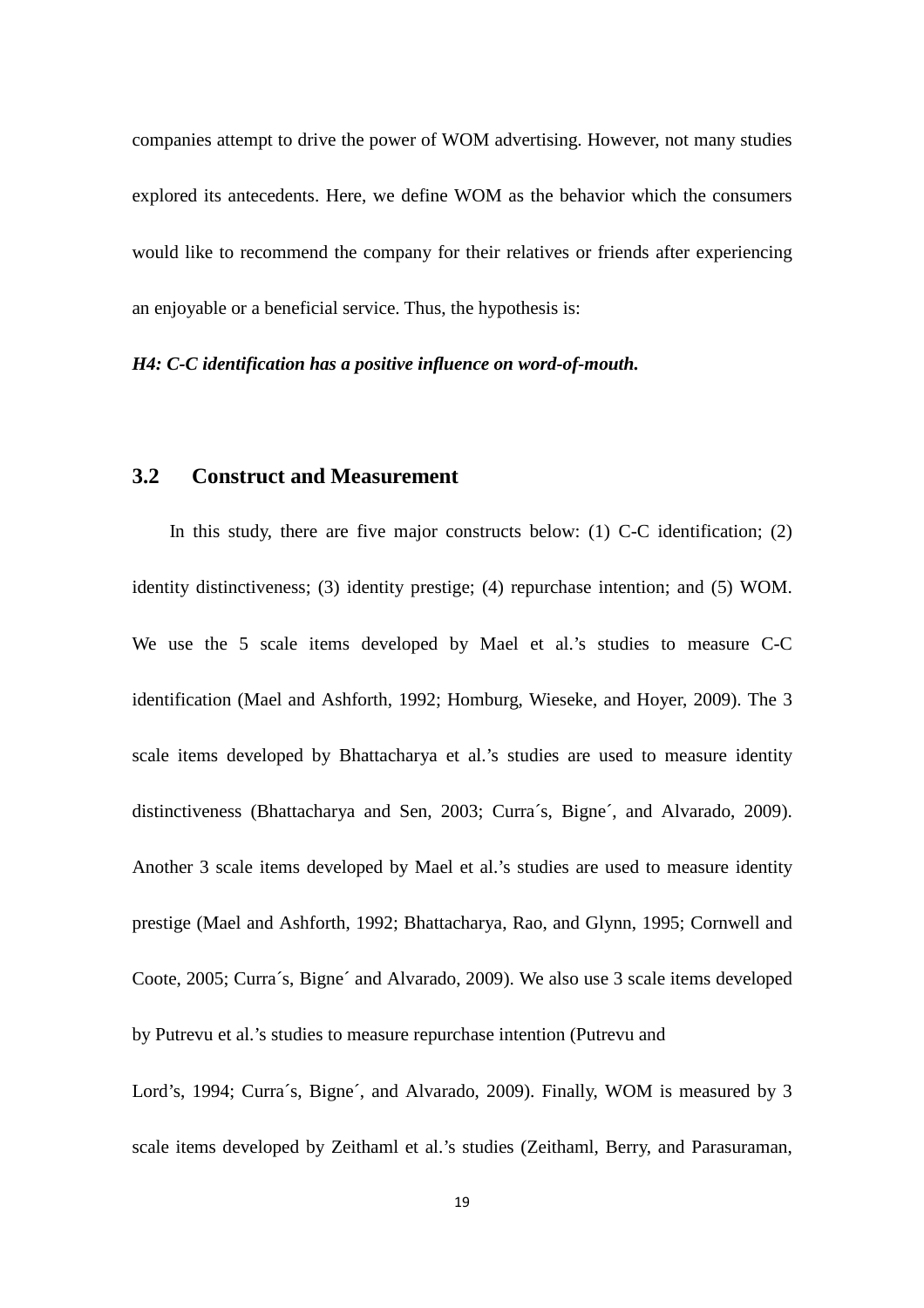1996; Babin, 2005; Cheng, Yang, and Chen, 2011). These items are all rated on the seven-point Likert Scale, ranging from " $1 =$  strongly disagree" to " $7 =$  strongly agree".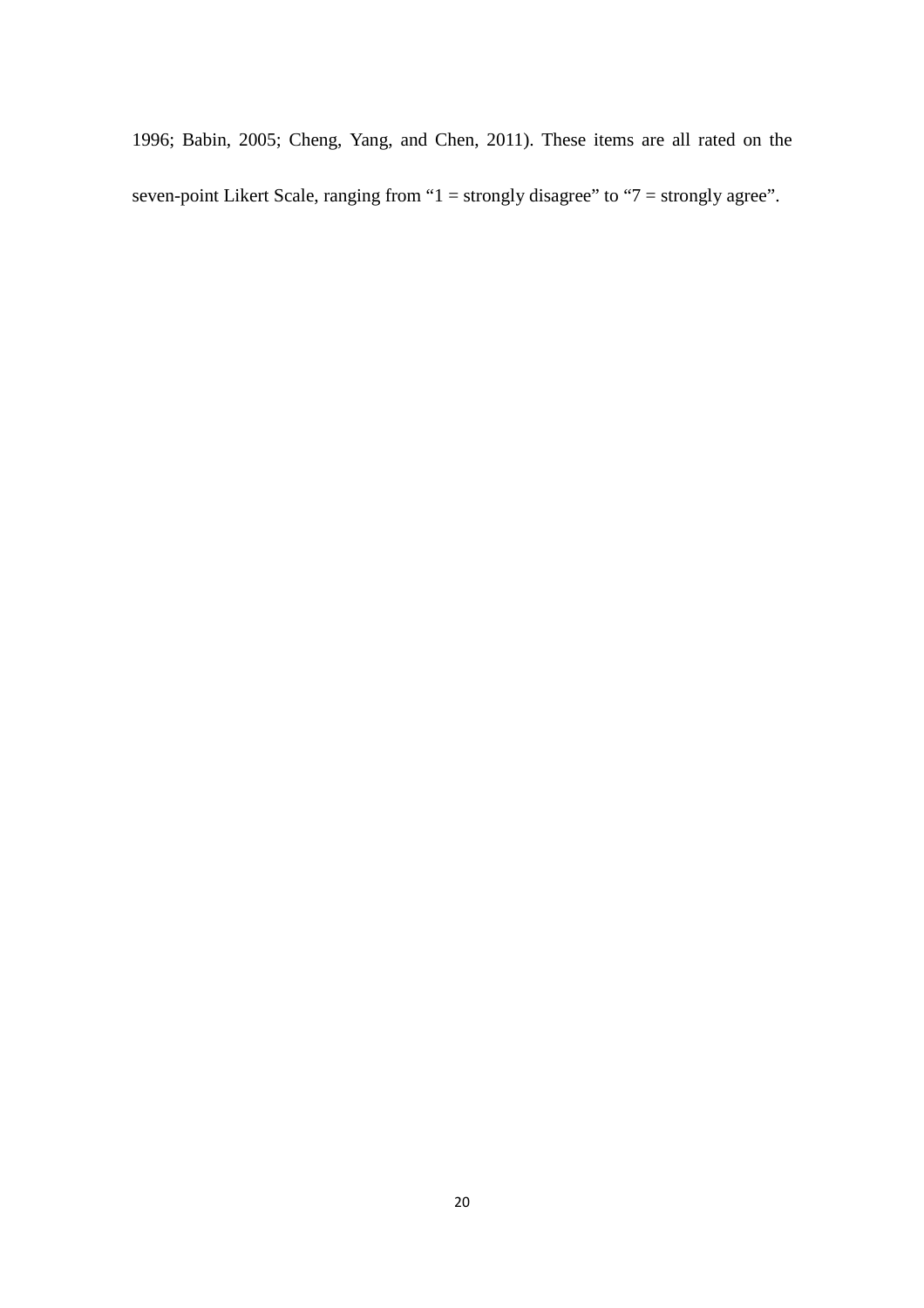| <b>Constructs</b>       | <b>Definition</b> | <b>Measure Items</b>           | <b>Source</b>      |
|-------------------------|-------------------|--------------------------------|--------------------|
| Consumer-Co             | Recognition and   | 1. I strongly identify with    | Mael & Ashforth    |
| mpany                   | acceptance to the | [X]                            | (1992); Homburg,   |
| <b>Identification</b>   | company which     | 2. I feel good to be a         | Wieseke, & Hoyer   |
| $(C-C)$                 | consumers         | customer of $[X]$              | (2009)             |
| <b>Identification</b> ) | identify with     | 3. I like to tell that I am a  |                    |
|                         | includes a        | customer of $[X]$              |                    |
|                         | self-definitional | 4. $[X]$ fits well to me       |                    |
|                         | and an emotional  | 5. I feel attached to [X]      |                    |
|                         | meaning           |                                |                    |
| <b>Identity</b>         | The inimitable    | 1. $[X]$ is different from the | Bhattacharya &     |
| <b>Distinctiveness</b>  | characteristic of | other brands in the sector     | Sen (2003);        |
|                         | the company can   | 2. $[X]$ is different from the | Curra's, Bigne', & |
|                         | attract and make  | rest of its competitors        | Alvarado (2009)    |
|                         | consumers         | 3. [X] stands out from its     |                    |
|                         | identify with it  | competitors                    |                    |
| <b>Identity</b>         | Reputation of the | 1. The people around me        | Mael & Ashforth    |
| <b>Prestige</b>         | company is able   | have a positive image of       | (1992);            |
|                         | to attract and    | [X]                            | Bhattacharya, Rao, |
|                         | make consumers    | 2. In general $[X]$ is a       | & Glynn (1995);    |
|                         | identify with it  | respected brand                | Cornwell & Coote   |
|                         |                   | 3. [X] is a brand with a       | (2005); Curra's,   |
|                         |                   | good reputation                | Bigne & Alvarado   |
|                         |                   |                                | (2009)             |

**Table 3-1 Summary of Overall Model Constructs**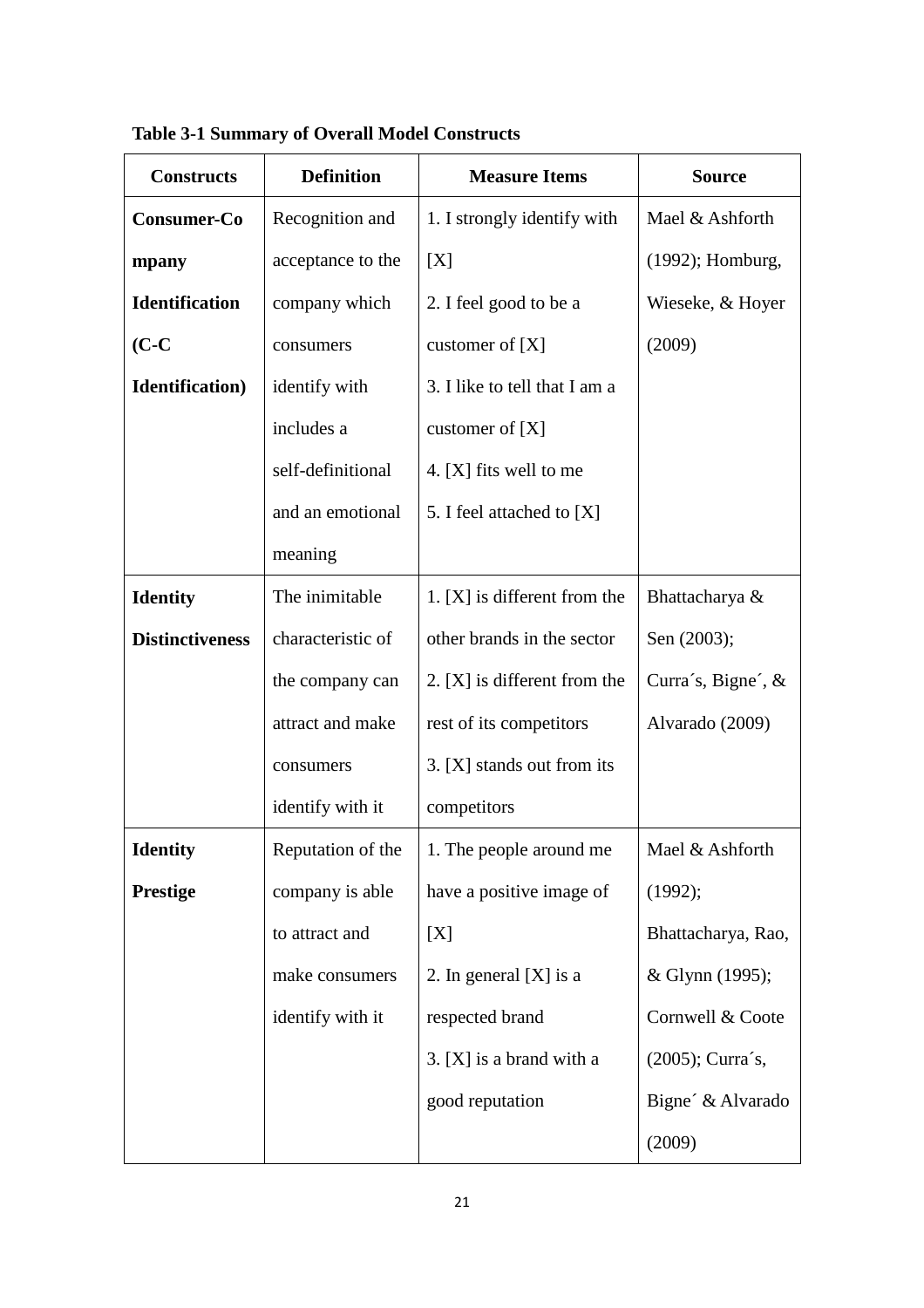**Table 3-1 (Continue)** 

| <b>Constructs</b> | <b>Definition</b>  | <b>Measure Items</b>          | <b>Source</b>     |  |
|-------------------|--------------------|-------------------------------|-------------------|--|
| Repurchase        | The intent which   | 1. The next time I need to    | Putrevu and       |  |
| <b>Intention</b>  | the consumers      | buy any toiletry and          | Lord's (1994);    |  |
|                   | would like to      | cosmetic product, I will      | Curra's, Bigne',  |  |
|                   | patronize the      | choose [X]                    | and Alvarado      |  |
|                   | company again      | 2. It is very likely that in  | (2009)            |  |
|                   | after buying its   | the future I will buy a       |                   |  |
|                   | product            | product of [X]                |                   |  |
|                   |                    | 3. I will definitely buy a    |                   |  |
|                   |                    | product of [X]                |                   |  |
| Word-of-          | The behavior       | 1. I will say positive things | Zeithaml, Berry,  |  |
| Mouth (WOM)       | which the          | about [X] to other people     | and Parasuraman   |  |
|                   | consumers would    | 2. I will recommend it to     | (1996); Babin     |  |
|                   | like to            | someone who seeks my          | $(2005)$ ; Cheng, |  |
|                   | recommend the      | advice                        | Yang, and Chen    |  |
|                   | company for        | 3. I will encourage friends   | (2011)            |  |
|                   | others after       | and relatives to visit [X]    |                   |  |
|                   | experiencing an    |                               |                   |  |
|                   | enjoyable or a     |                               |                   |  |
|                   | beneficial service |                               |                   |  |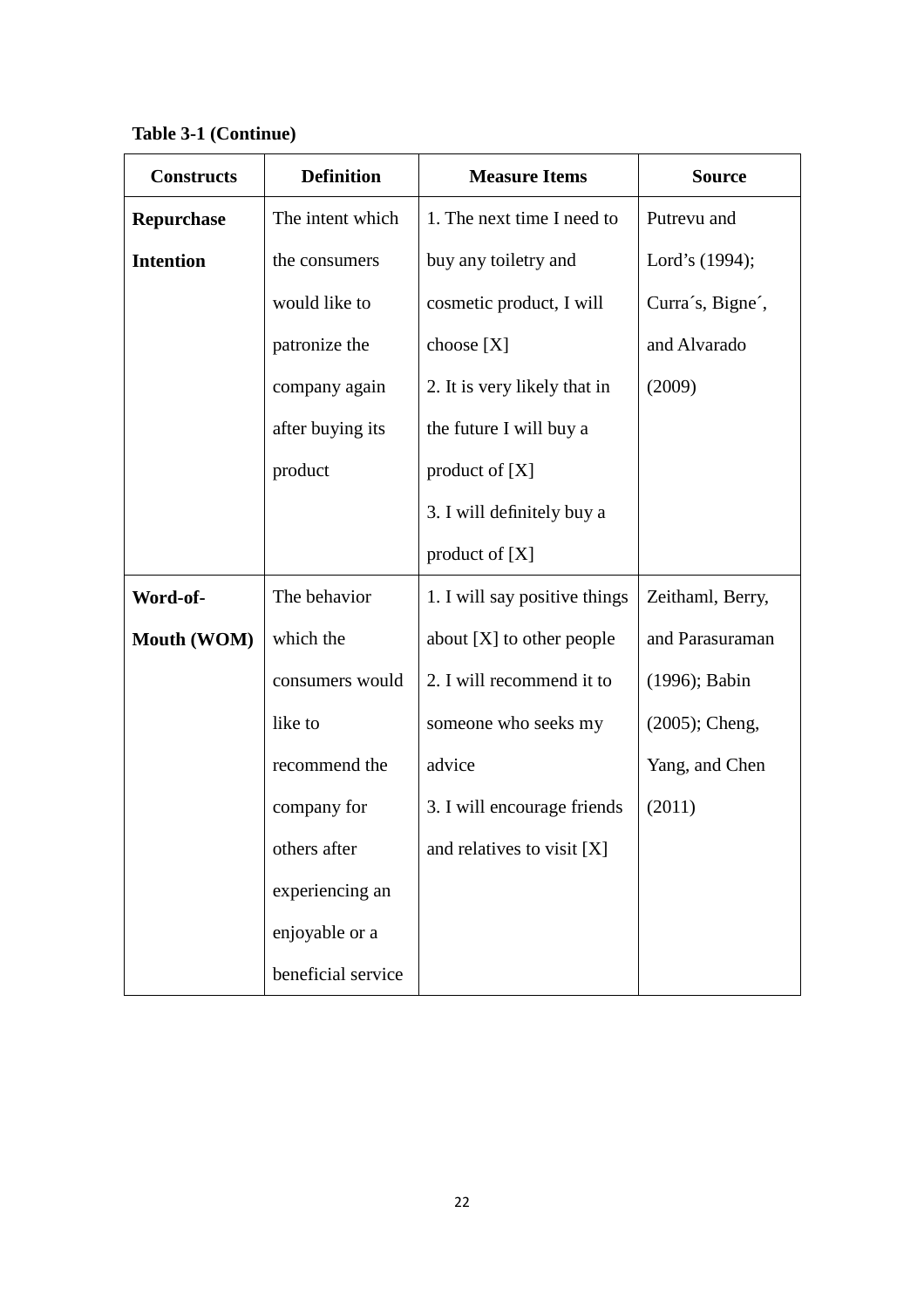#### **3.3 Process of Data Collection**

 This segment reports the process to design the survey and the operandi to ensure the perspicuity of our questionnaire. In addition, the selection of sample is also reasoned.

#### **3.3.1 Questionnaire Survey Design**

 For examining the proposed relations among consumer-company identification (C-C identification), its antecedents, and its consequences, the questionnaire involves five constructs with seventeen items. Each item uses seven-point Likert Scale ranging from "1 = strongly disagree" to "7 = strongly agree" to finger out this quantitative study with our respondents. Also, all questions adapted from pertinent former researches are translated from English to Chinese. In this study, we take department stores on behalf of "company". To guarantee our questions perspicuity, 6 specialists (i.e., one professor, two doctoral students, and three persons who have shopping experience in the department stores) are asked to check the statement of each questionnaire item.

#### **3.3.2 Sample**

The sample of this survey is collected from the consumers having shopping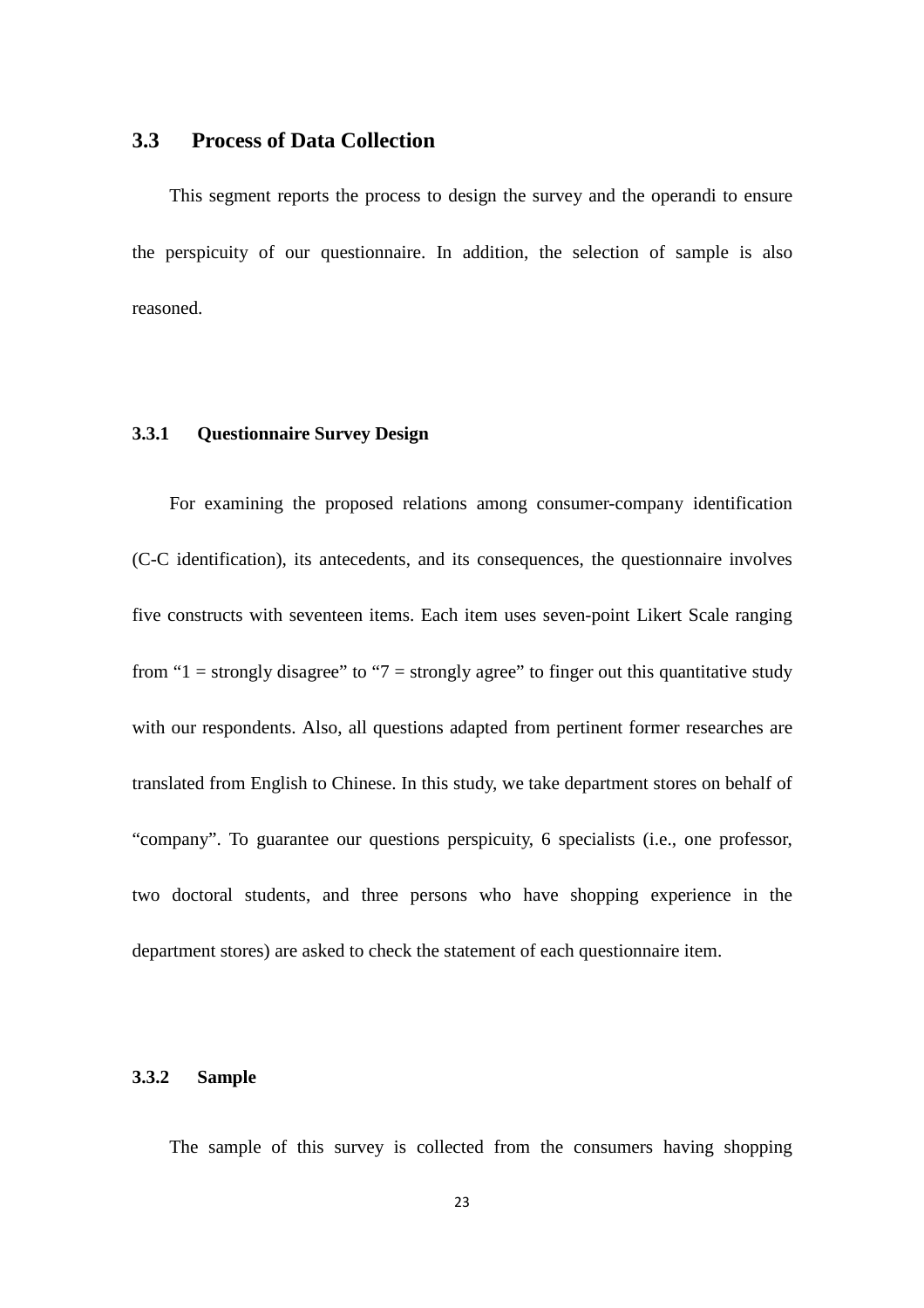experience of department store in Taipei City or Kaohsiung City. Although the choosing of these samples is primarily convenience based, some reasons are considered as follow: First, the department store density is very high in both cities. It is worth to investigate whether C-C identification and its relationships can work well in this industry. Second, one of these cities is in the north and another one is in the south of Taiwan. These two are the first and second biggest cities here. According to location and population, we can understand the characteristics of consumers in this industry and place by examining the effects of pivotal constructs in our sample.

## **3.4 Measures and Analytical Approach**

For the purpose of this study, we ask consumers the questions of their C-C identification to department stores by using our questionnaire. Then, we analyze those data and interpreted the meanings of figures by using statistic software including SPSS and LISREL in the study.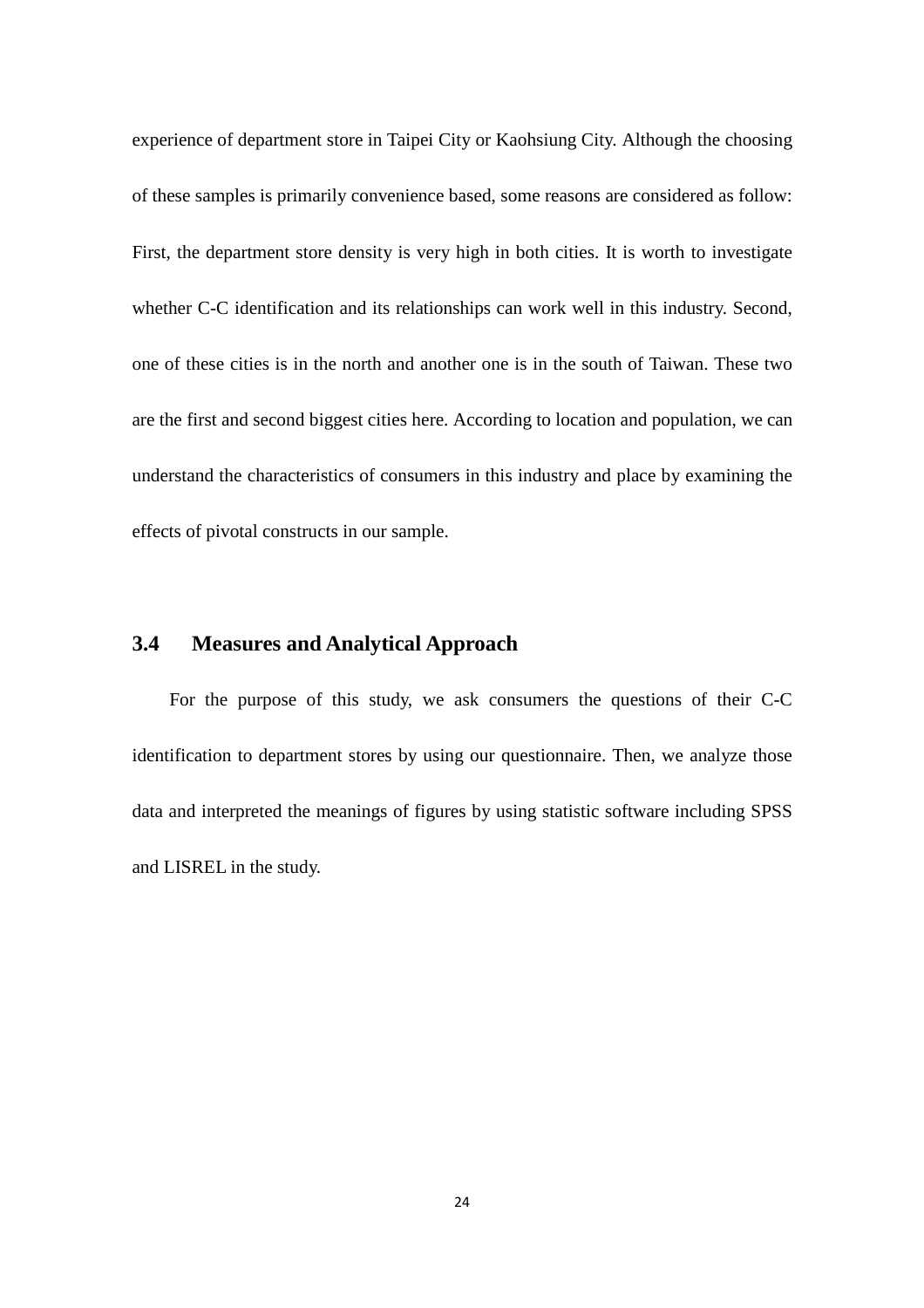## **CHAPTER 4 ANALYSIS AND RESULTS**

 This chapter presents the empirical results of the study. It includes descriptive analysis, validity and reliability tests of measurement scales, and research findings.

## **4.1 Descriptive Analysis**

 In this segment, the preliminary analyses are conducted by providing the information of respondents' characteristics and relevant results of measurement.

#### **4.1.1 Data Collection**

The period of our survey with structured questionnaires is from April  $30<sup>th</sup>$ , 2012 to May  $13<sup>th</sup>$ , 2012. The reference source of each measure item has showed in table 3-1. The questionnaires contain two versions. One is paper version and another is electronic version. The total respondents who have shopping experience of department stores in Taipei City or Kaohsiung City amounted to 350. We sent the electronic one to some consumers by using E-mail and took paper one to ask other consumers by face-to-face. And then, 310 questionnaires were collected. Among these returned questionnaires, 294 had completed responses across all variables of the study. It means that the usable response rate is 84.0%.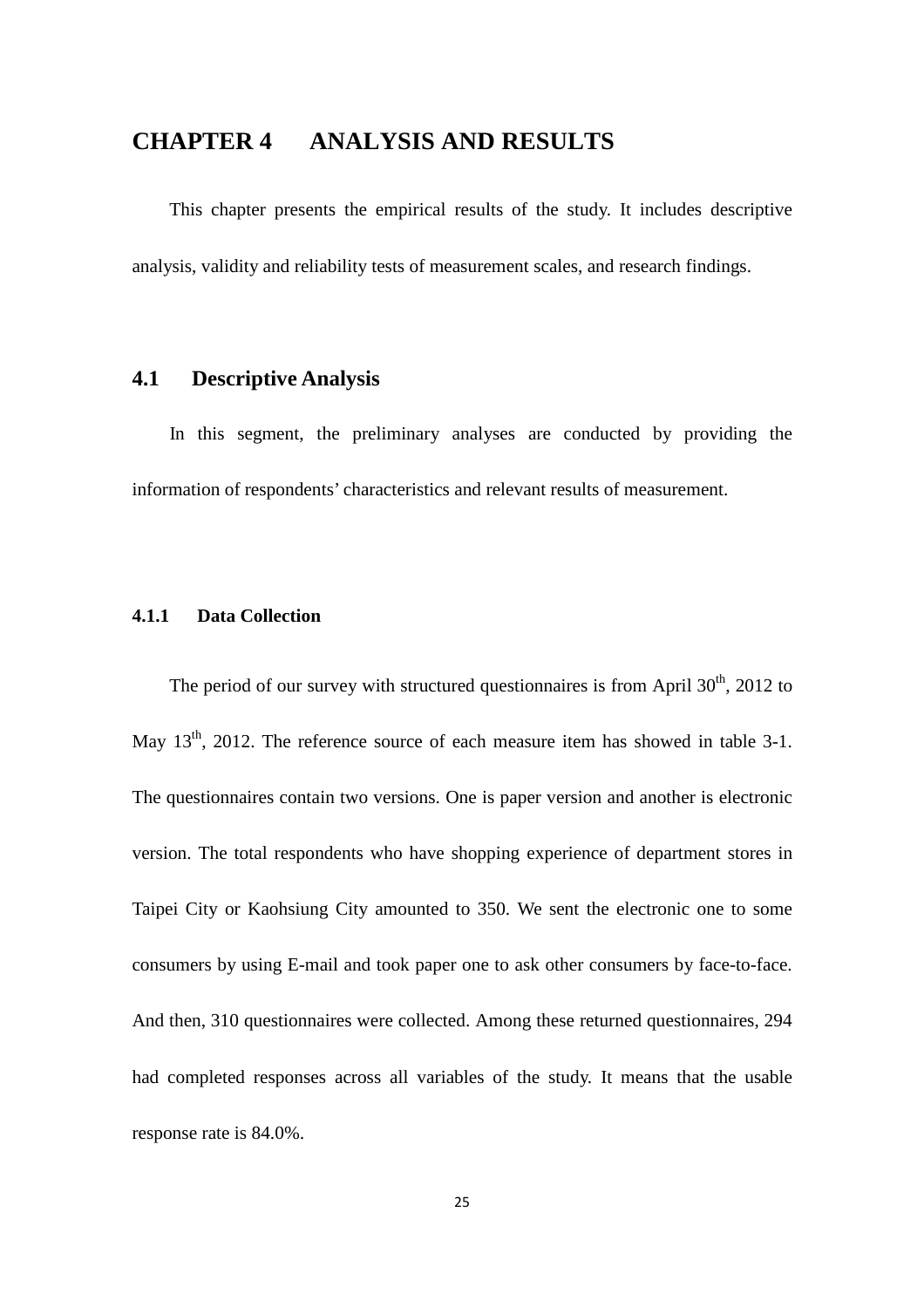#### **4.1.2 Characteristics of the Respondents**

 Table 4-1 reports the statistics which are the characteristics of our sample. Five demographical items are included in this study: (1) gender, (2) age, (3) occupation, (4) education, and (5) residence. We may note, in passing, that column of residence is not equal to shopping area. It means some of the respondents having shopping experience in Taipei City or Kaohsiung City, but they are from other cities.

 Among these respondents, 58.8% are female and 41.2% are male. The superior quantity of the respondents' ages range from 21 to 30 years old (47.3%) or from 31 to 40 years old (27.2%). Regarding the highest education level of the respondents, the major part of them holds college degree (56.8%) or master degree (34.0%). As for the respondents' residence, most of them are from the south (58.5%) or the North (32.0%) of Taiwan.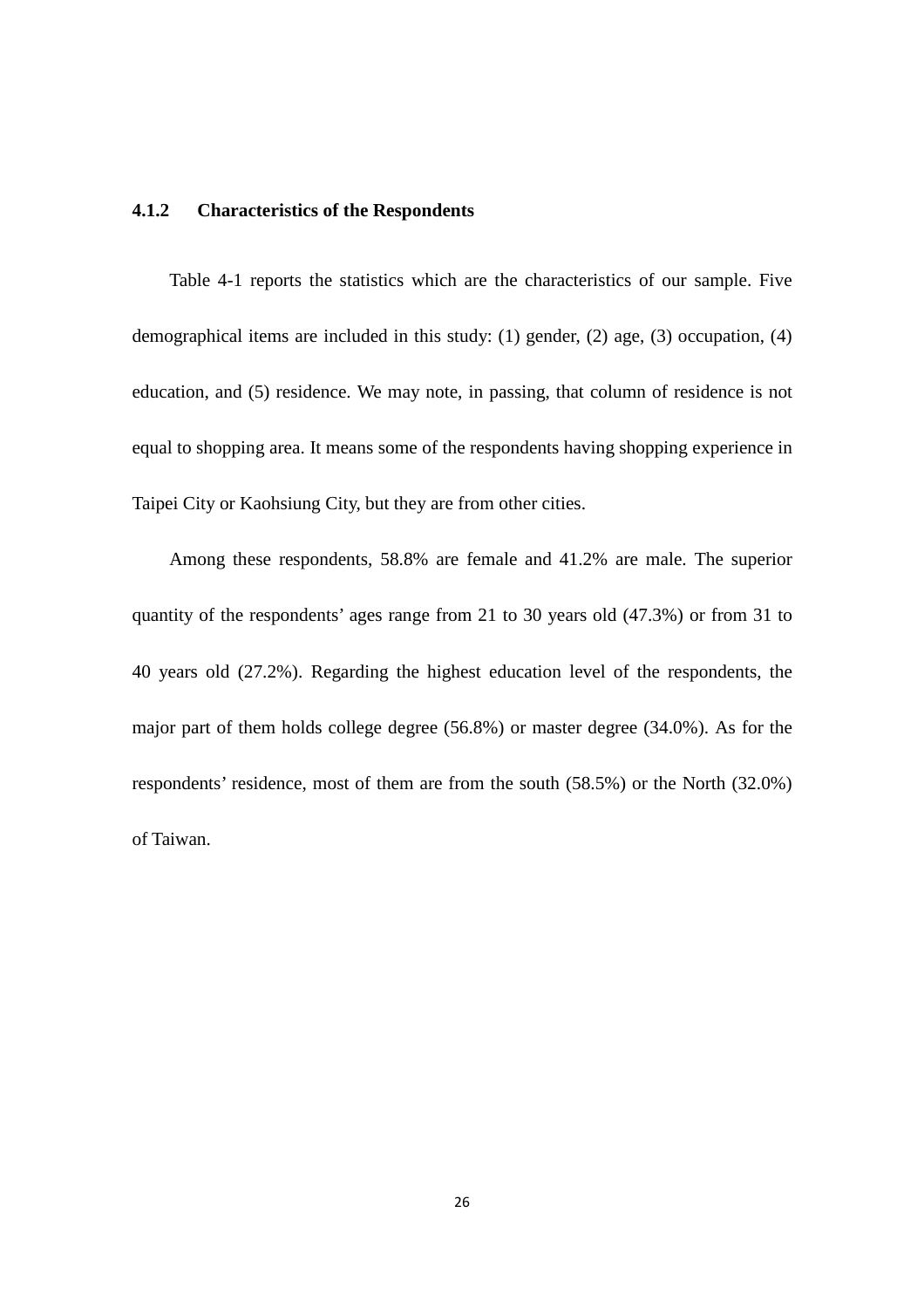|                           | Participants |               |
|---------------------------|--------------|---------------|
|                           | $(n = 294)$  |               |
| Characteristic            | $\mathbf n$  | $\frac{0}{0}$ |
| Gender:                   |              |               |
| Male                      | 121          | 41.2          |
| Female                    | 173          | 58.8          |
| Age:                      |              |               |
| Not more than 20          | 50           | 17.0          |
| $21\sim30$                | 139          | 47.3          |
| $31\sim40$                | 80           | 27.2          |
| $41\sim50$                | 19           | 6.5           |
| Not less than 50          | 6            | $2.0\,$       |
| <b>Occupation:</b>        |              |               |
| Agriculture               | $1\,$        | .3            |
| Manufacturing industry    | 26           | 8.8           |
| <b>Business</b>           | 40           | 13.6          |
| Military / Public servant | 19           | 6.5           |
| Service industry          | 38           | 12.9          |
| Freelancer                | 14           | 4.8           |
| Student                   | 137          | 46.6          |
| Others                    | 19           | $6.5\,$       |

|  | <b>Table 4-1 Characteristics of the Sample</b> |  |  |
|--|------------------------------------------------|--|--|
|--|------------------------------------------------|--|--|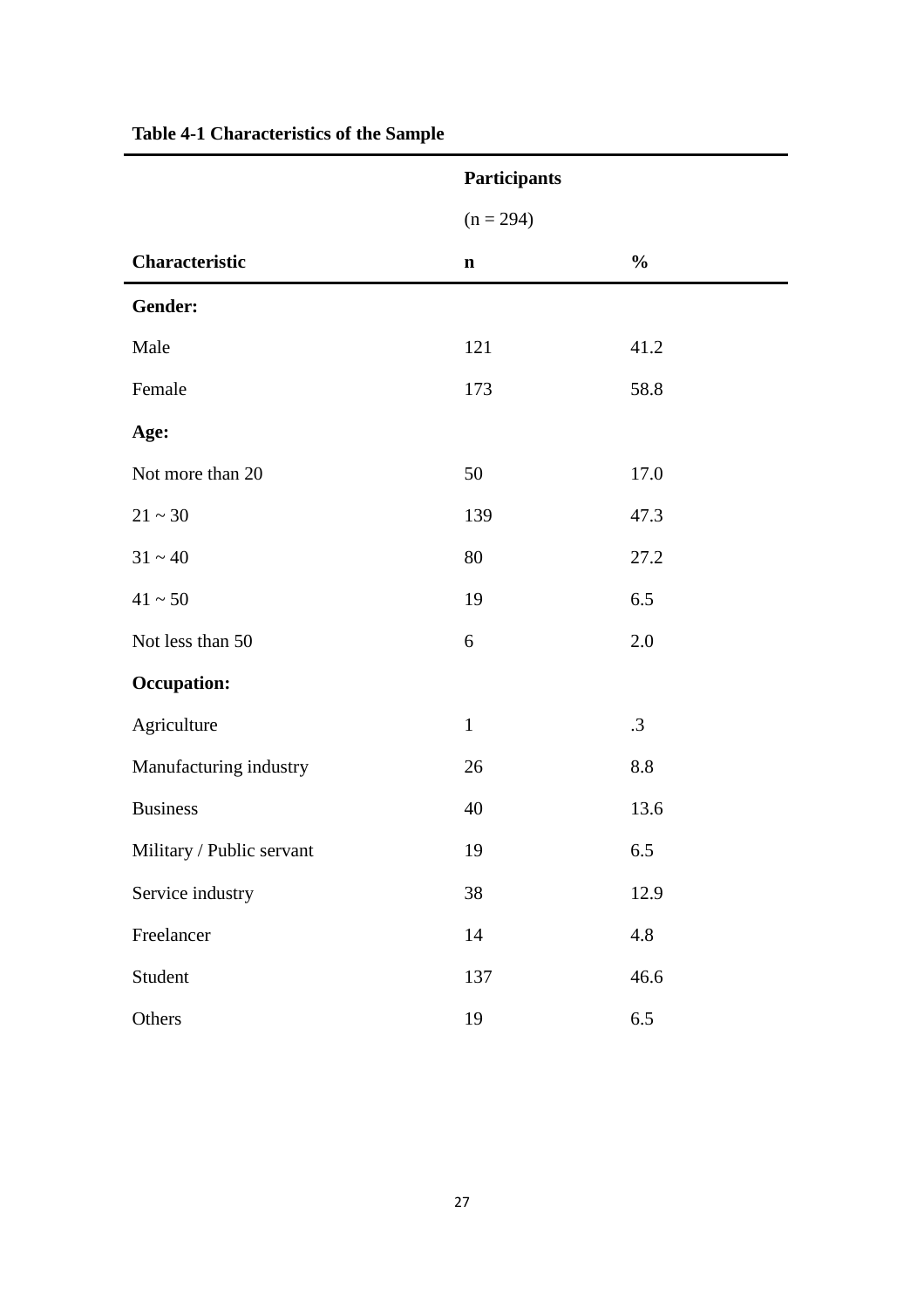**Table 4-1 (Continue)** 

| Characteristic    | $\mathbf n$      | $\frac{0}{0}$    |
|-------------------|------------------|------------------|
| <b>Education:</b> |                  |                  |
| Senior high       | 19               | 6.5              |
| College           | 167              | 56.8             |
| Master            | 100              | 34.0             |
| Doctor            | 8                | 2.7              |
| Others            | $\boldsymbol{0}$ | $\boldsymbol{0}$ |
| <b>Residence:</b> |                  |                  |
| North             | 94               | 32.0             |
| Middle            | 22               | 7.5              |
| South             | 172              | 58.5             |
| East              | 3                | $1.0\,$          |
| Oversea           | 3                | $1.0\,$          |

Note: Total number of participants = 294.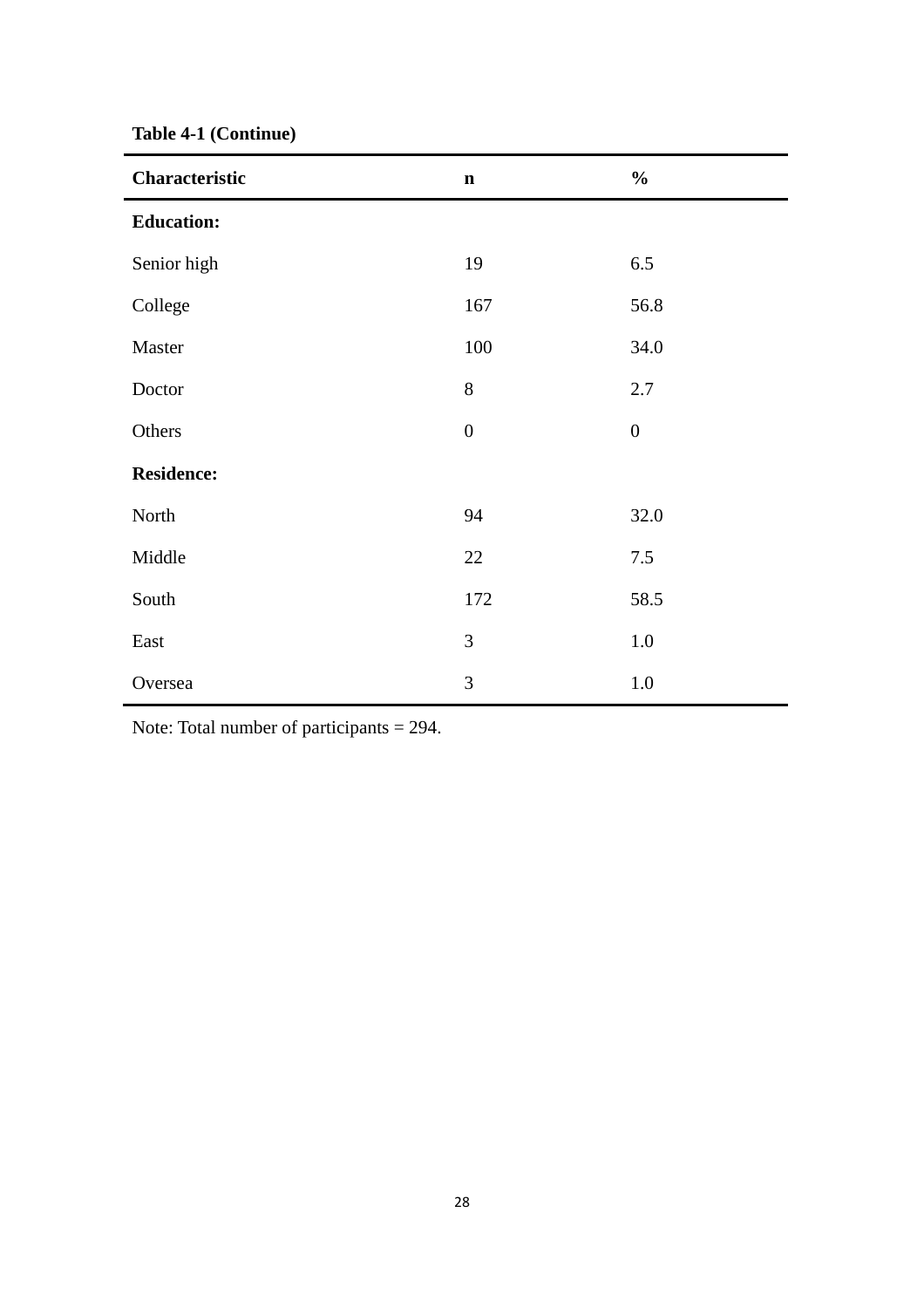#### **4.2 Validity and Reliability**

 We use confirmatory factor analysis (CFA) to evaluate the quality of our measurement. The results of analyses are offered in table 4-2 and table 4-3. The figures of table 4-2 include factor loading, t-value, coefficient alpha, composite reliability, average variance extracted, chi-square test, degrees of freedom, non-normed fit index, comparative fit index, root mean square error of approximation, and standardized root mean square residual. The figures of table 4-3 include mean, standard deviation, and correlation matrix.

 According to table 4-2, the indices suggest that the model works with our data (chi-square test  $[\gamma^2] = 610.09$ , degrees of freedom [d.f.] =109; non-normed fit index [NNFI] = .95; comparative fit index  $[CFI] = .96$ ; root mean square error of approximation  $[RMSEA] = .125$ ; and standardized root mean square residual  $[SRMR]$  $= .060$ ) (Bagozzi et al., 1988; Bentler et al., 1980; Jarvenpaa et al., 2000). Furthermore, all coefficient alphas [ $\alpha$ ] (from .85 to .91) comply with a standard ( $>$  .7). All composite reliabilities [CR] (from .87 to .94) also comply with a standard  $(> .7)$ . Thus, we can find that the reliability of our measurement model is supported (Nunnally, 1978). Then, all factor loadings (from .70 to .97) meet a standard  $(> .7)$ , t-values are significant ( $p < .01$ ), and all average variances extracted [AVE] (from .66 to .84) are fine (> .5). Therefore, our convergent validity is supported (Fornell and Larcker, 1981).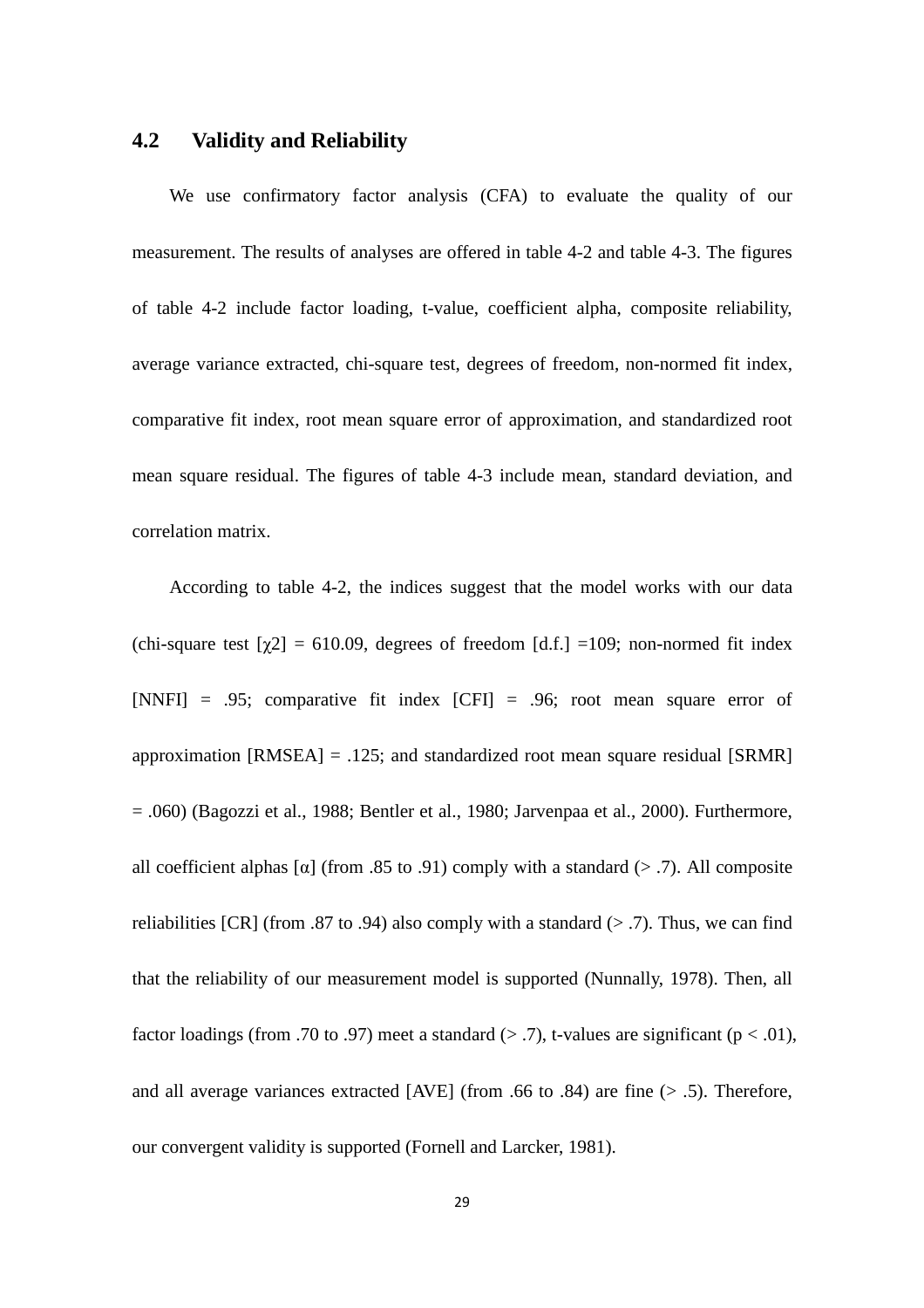|    | <b>Construct</b>                             | <b>Factor</b>  | t-value | $\pmb{\alpha}$ | CR  | <b>AVE</b> |
|----|----------------------------------------------|----------------|---------|----------------|-----|------------|
|    |                                              | <b>Loading</b> |         |                |     |            |
|    | <b>CCI</b> (Consumer-Company Identification) |                |         | .87            | .91 | .66        |
| 1. | I strongly identify with [X]                 | .83            | 17.24   |                |     |            |
| 2. | I feel good to be a customer of [X]          | .87            | 18.52   |                |     |            |
| 3. | I like to tell that I am a customer of [X]   | .87            | 18.59   |                |     |            |
| 4. | [X] fits well to me                          | .77            | 15.37   |                |     |            |
| 5. | I feel attached to [X]                       | .70            | 13.40   |                |     |            |
|    | <b>RI</b> (Repurchase Intention)             |                |         | .87            | .90 | .76        |
| 1. | The next time I need to buy any toiletry     | .86            | 18.03   |                |     |            |
|    | and cosmetic product, I will choose [X]      |                |         |                |     |            |
| 2. | It is very likely that in the future I will  | .90            | 19.54   |                |     |            |
|    | buy a product of [X]                         |                |         |                |     |            |
| 3. | I will definitely buy a product of [X]       | .85            | 17.75   |                |     |            |
|    | WOM (Word-of-Mouth)                          |                |         | .91            | .94 | .84        |
| 1. | I will say positive things about [X] to      | .90            | 19.90   |                |     |            |
|    | other people                                 |                |         |                |     |            |
| 2. | I will recommend it to someone who           | .97            | 22.39   |                |     |            |
|    | seeks my advice                              |                |         |                |     |            |
| 3. | I will encourage friends and relatives to    | .88            | 18.88   |                |     |            |
|    | visit [X]                                    |                |         |                |     |            |

## **Table 4-2 Confirmatory factor analysis, reliability, and validity**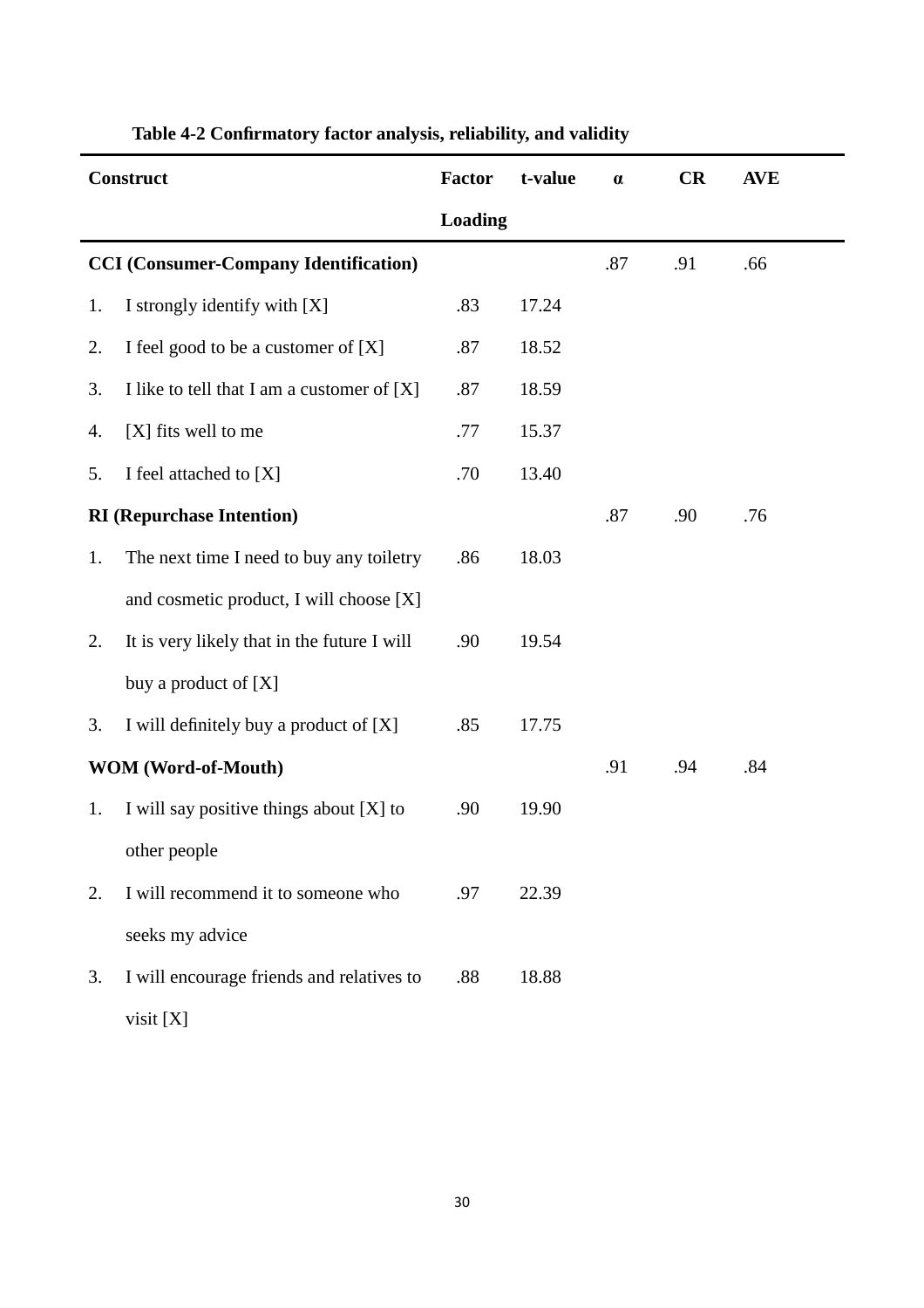| <b>Construct</b> |                                             | <b>Factor</b> | t-value | $\alpha$ | CR  | <b>AVE</b> |
|------------------|---------------------------------------------|---------------|---------|----------|-----|------------|
|                  |                                             | Loading       |         |          |     |            |
|                  | <b>ID</b> (Identity Distinctiveness)        |               |         | .85      | .87 | .69        |
| 1.               | $[X]$ is different from the other brands in | .82           | 16.32   |          |     |            |
|                  | the sector                                  |               |         |          |     |            |
| 2.               | $[X]$ is different from the rest of its     | .82           | 16.38   |          |     |            |
|                  | competitors                                 |               |         |          |     |            |
| 3.               | [X] stands out from its competitors         | .86           | 17.64   |          |     |            |
|                  | <b>IP</b> (Identity Prestige)               |               |         | .85      | .88 | .72        |
| 1.               | The people around me have a positive        | .81           | 16.53   |          |     |            |
|                  | image of $[X]$                              |               |         |          |     |            |
| 2.               | In general $[X]$ is a respected brand       | .89           | 19.11   |          |     |            |
| 3.               | [X] is a brand with a good reputation       | .84           | 17.23   |          |     |            |

## **Table 4-2 (Continue)**

## **χ2 = 610.09; d.f. = 109; NNFI = 0.95; CFI = 0.96; RMSEA= 0.125 SRMR = 0.060**

Note: 1. C.R. (composite reliability) =  $(Σ$ Loading) $2 / ((Σ$ Loading) $2 + (Var))$ 

2. AVE (average variance extracted) =  $(\Sigma$ Loading2) / ( $(\Sigma$ Loading2) + (Var))

3. All factor loadings are significant at the 0.01 level or better.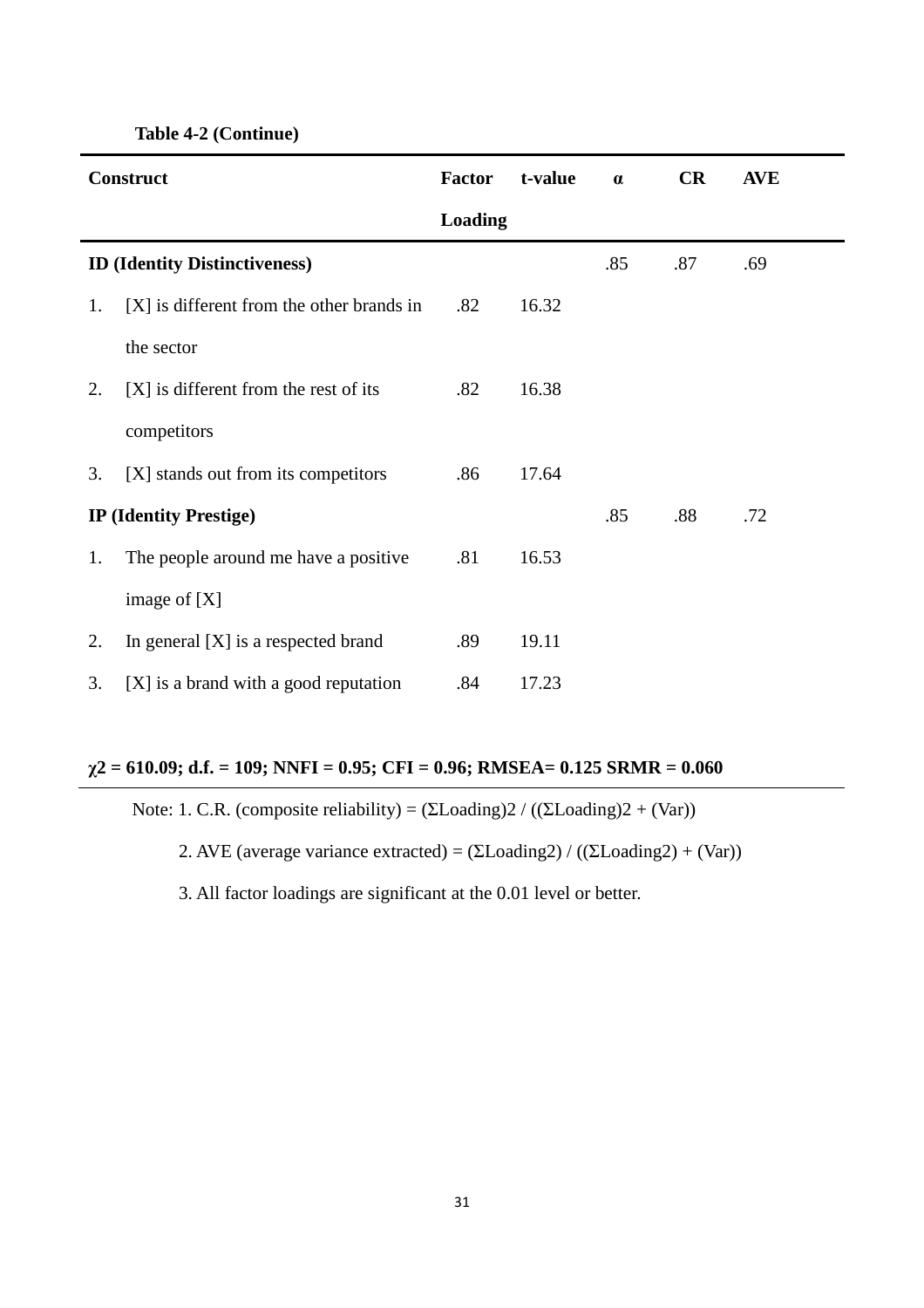In table 4-3, it presents that the figures of relationships among the constructs

(from.61 to .81). The information of AVE is shown in table 4-2 (from .66 to .84.). After comparing the square of parameters between every two constructs with the AVE, we find that those figures of table 4-3 are less than the AVE (Fornell and Larcker, 1981). Therefore, all possible pairs of constructs meet this criterion and discriminant validity is supported.

| Construct  | <b>CCI</b> | RI   | <b>WOM</b> | ID   | $\rm IP$ |
|------------|------------|------|------------|------|----------|
| <b>CCI</b> | 1.00       |      |            |      |          |
| RI         | .76        | 1.00 |            |      |          |
| <b>WOM</b> | .75        | .81  | 1.00       |      |          |
| ID         | .61        | .73  | .65        | 1.00 |          |
| IP         | .73        | .74  | .72        | .76  | 1.00     |
| Mean       | 5.14       | 5.17 | 4.98       | 4.55 | 5.13     |
| Standard   | .93        | 1.09 | 1.09       | 1.05 | .91      |
| deviation  |            |      |            |      |          |

**Table 4-3 Descriptive statistics and intercorrelations** 

Notes: 1. CCI (consumer-company identification), RI (repurchase intention), WOM

(word-of-mouth), ID (identity distinctiveness), and IP (identity prestige)

2. All correlations are significant at the 0.01 level or better.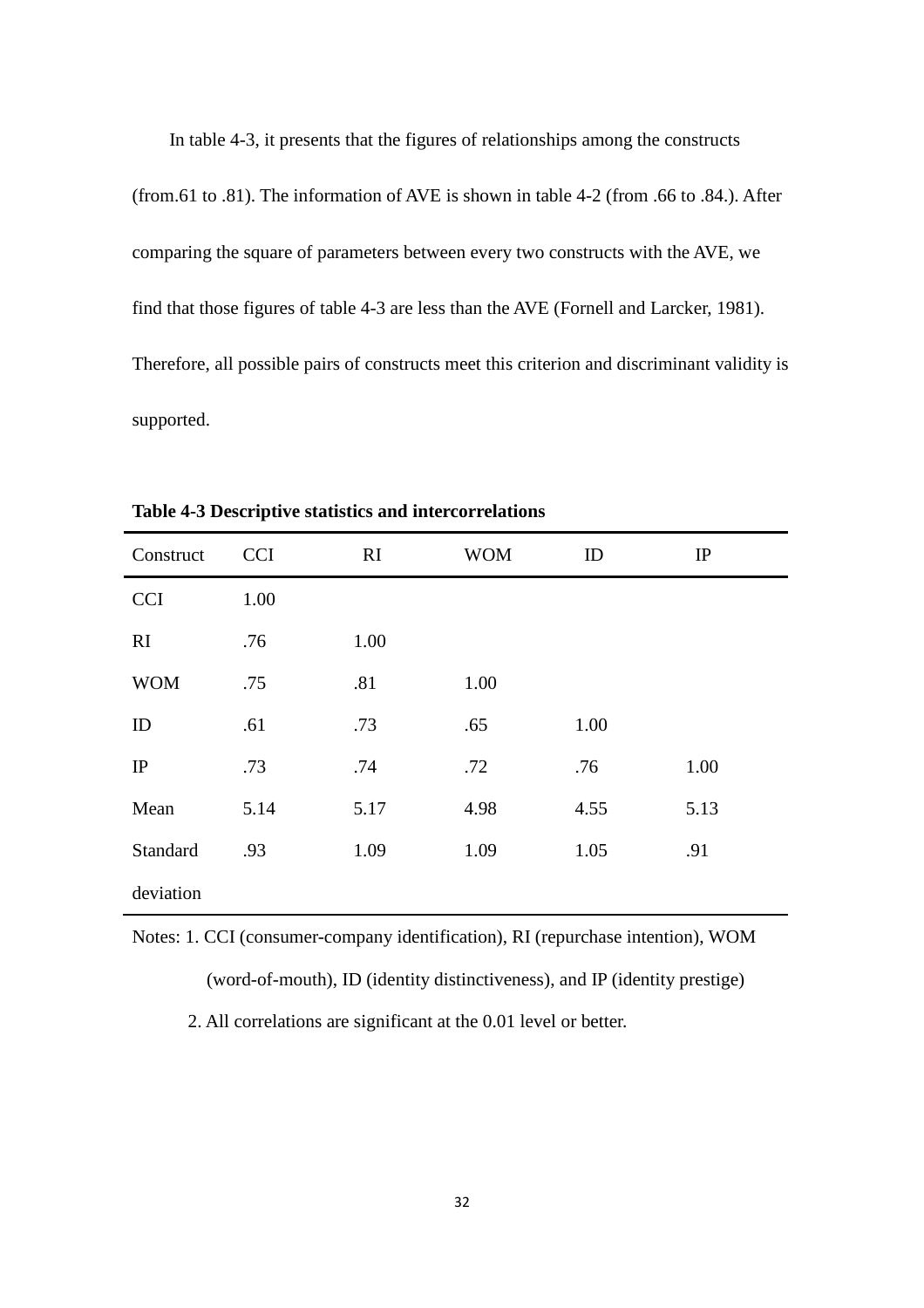#### **4.3 Results of Testing Hypotheses**

 We use structural equation modeling (SEM) method to test our hypotheses. The resulting standardized parameter estimates and fit indices are showed in Figure 4-1. Also, all hypotheses descriptions and our findings are presented in Table 4-4.

Figure 4-1 indicates that the model fits data well ( $\chi$ 2 = 732.31, d.f. = 114, CFI  $= .95$ , NNFI = .94, RMSEA = .136). As figure 4-1 illustrates, all direct effects are significant ( $p < .01$ ) in the expected direction. As our forecast, ID (identity distinctiveness) and CCI (C-C identification) may have a positive relationship. The results of our analysis (see Figure 4-1) prove that the path of ID and CCI is positive  $(\gamma 1, 1 = .22, p < .01)$ . Also, there should be a positive relationship between IP (identity prestige) and CCI (C-C identification) as we predict. The examining of statistics suggests that the relation between IP and CCI is allowed ( $\gamma$ 1,2 = .62, p < .001). In addition, we think that a positive relationship is between CCI and RI (repurchase intention). With the evidence shown, the positive relationship between both CCI and RI is undoubted ( $\beta_{2,1} = .84$ ,  $p < .001$ ). Moreover, we also confirm that CCI and WOM (word-of-mouth) have a positive relationship ( $\beta$ 3,1= .82, p < .001). Therefore, all hypotheses are supported by the results.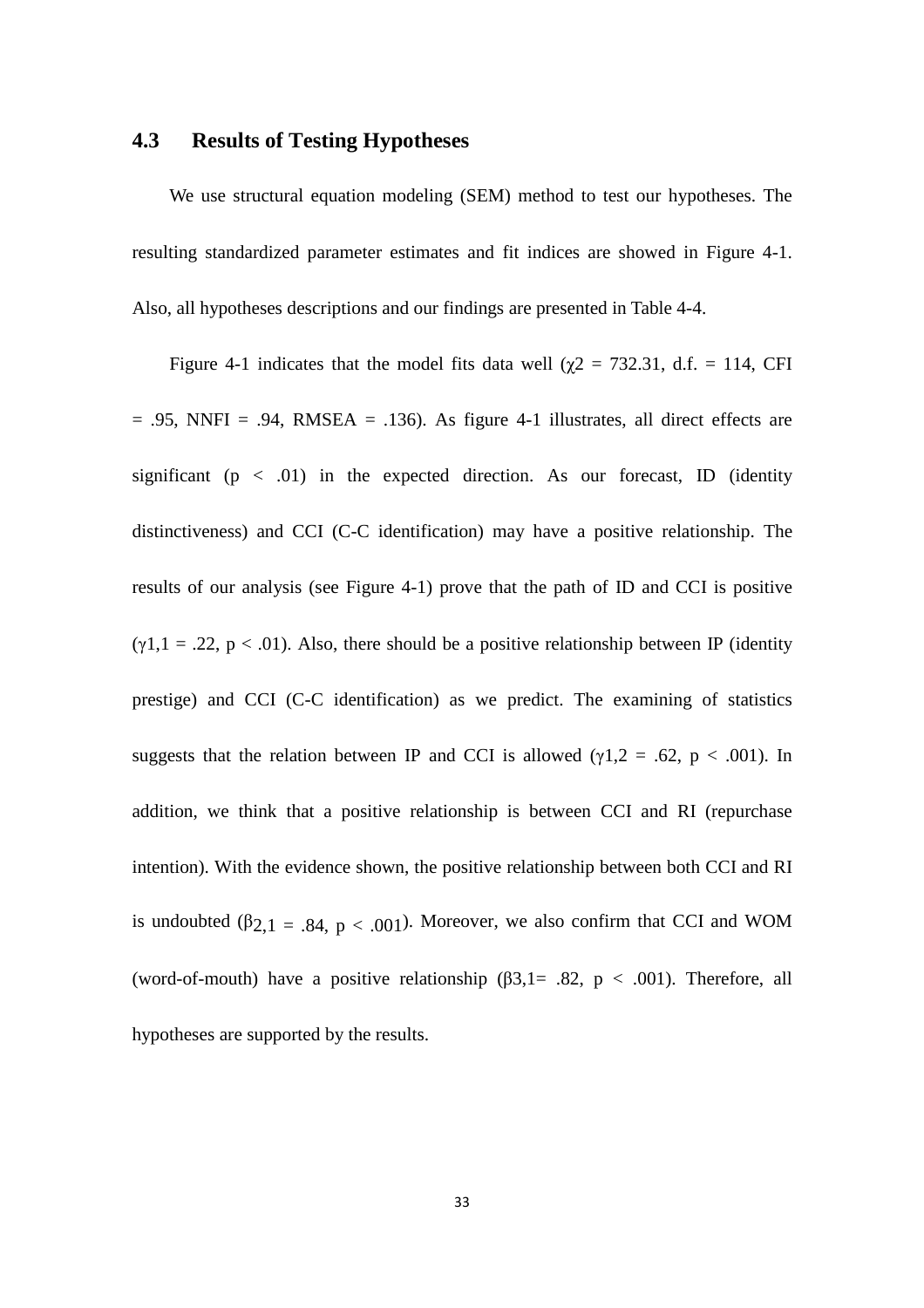

Fit Indices:  $\chi$ 2 = 732.31, d.f. = 114, CFI = .95, NNFI = .94, RMSEA = .136

Note: \*\* p-value <.01, \*\*\* p-value < .001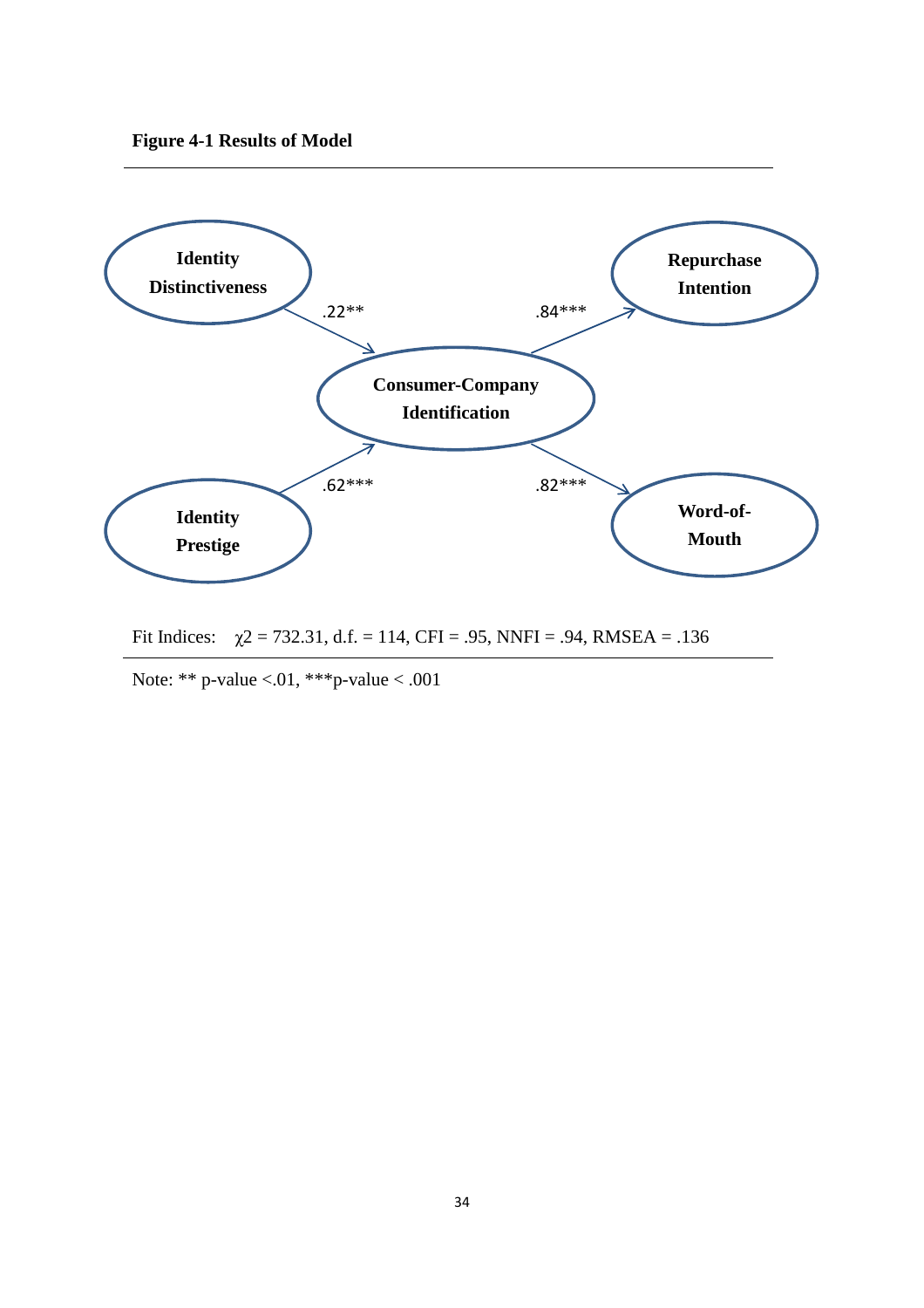| Hypothesis                                                           | Path                                | Standardized | Finding   |  |  |  |
|----------------------------------------------------------------------|-------------------------------------|--------------|-----------|--|--|--|
|                                                                      | <b>Estimates</b>                    |              |           |  |  |  |
| H1                                                                   | ID $\rightarrow$ CCI $(\gamma 1,1)$ | $22**$       | Supported |  |  |  |
| H <sub>2</sub>                                                       | IP $\rightarrow$ CCI $(\gamma$ 1,2) | $62***$      | Supported |  |  |  |
| H <sub>3</sub>                                                       | $CCI \rightarrow RI$ ( $\beta$ 2,1) | $84***$      | Supported |  |  |  |
| H <sub>4</sub>                                                       | $CCI \rightarrow WOM (63,1)$        | $.82***$     | Supported |  |  |  |
| $\gamma$ 2 = 732.31, d.f. = 114, CFI = .95, NNFI = .94, RMSEA = .136 |                                     |              |           |  |  |  |

**Table 4-4 Comparison path estimates** 

Note: 1. CCI (consumer-company identification), RI (repurchase intention), WOM

(word-of-mouth), ID (identity distinctiveness), and IP (identity prestige)

2. \*\* p-value <.01, \*\*\*p-value < .001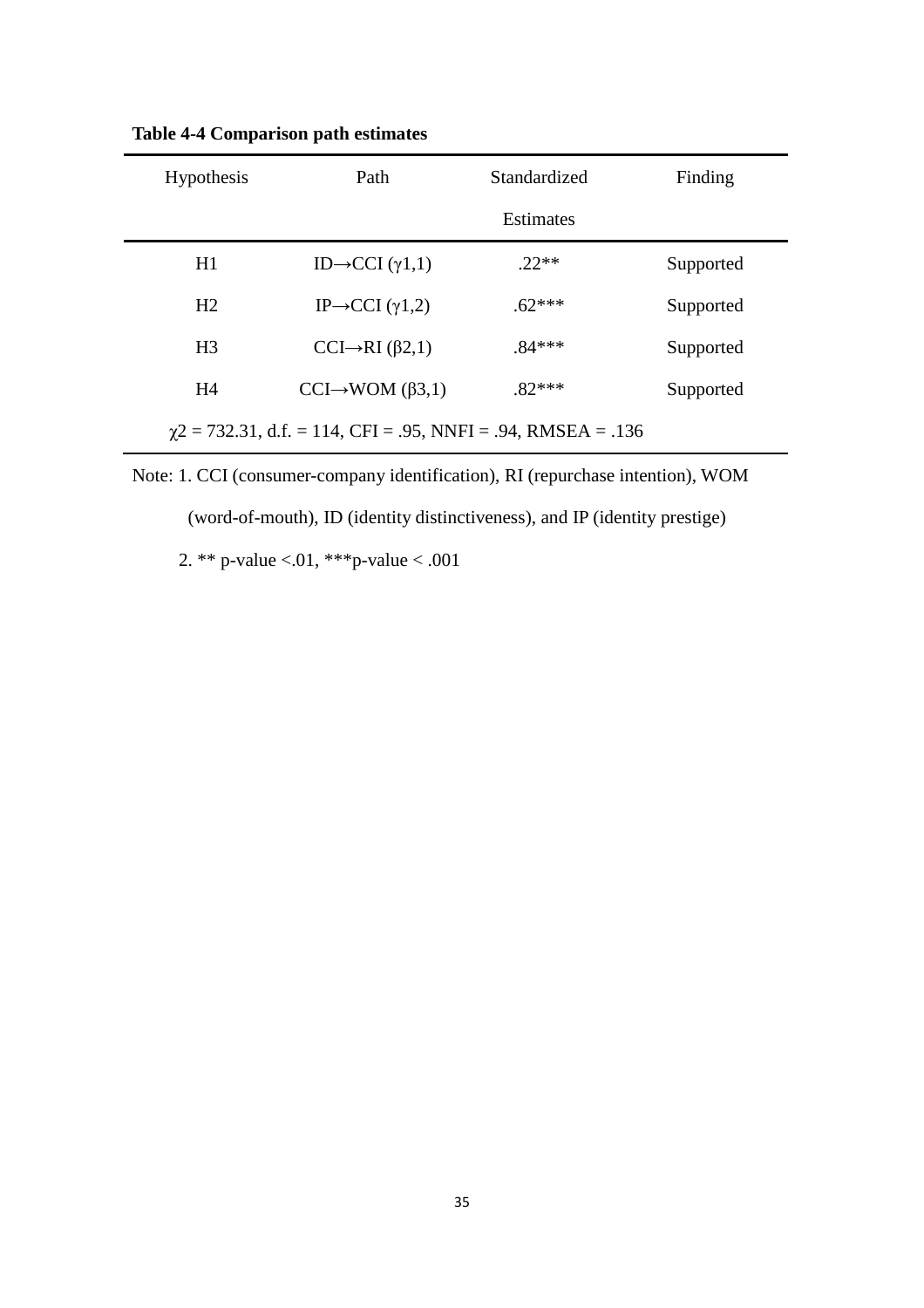## **CHAPTER 5 DISCUSSIONS AND CONCLUSIONS**

 This chapter discusses the findings of our analysis, the contributions and limitations of this study, and recommendations for further research. The objective of the study is to explore and to examine the identification relationships between companies and consumers. We investigate the antecedents (identity distinctiveness and identity prestige) and consequences (repurchase intention and WOM) of C-C identification. In the following segment, the discussions and conclusions of the study are presented.

#### **5.1 Discussions**

 To face the challenges of the competitors, companies have to economize on their cost and strive for customers' support. Establishing long-term relationships with customers is one of their marketing strategies to achieve the goals. Therefore, the study investigates the antecedents and consequences of C-C identification and the major findings are as follows:

 First, the results of the study suggest that not only the relationship between identity distinctiveness and C-C identification is positive, but also the relationship between identity prestige and C-C identification is positive. That is to say, the strength of identity distinctiveness and prestige affect C-C identification. If companies have higher identity distinctiveness or prestige with consumers, the C-C identification could be higher.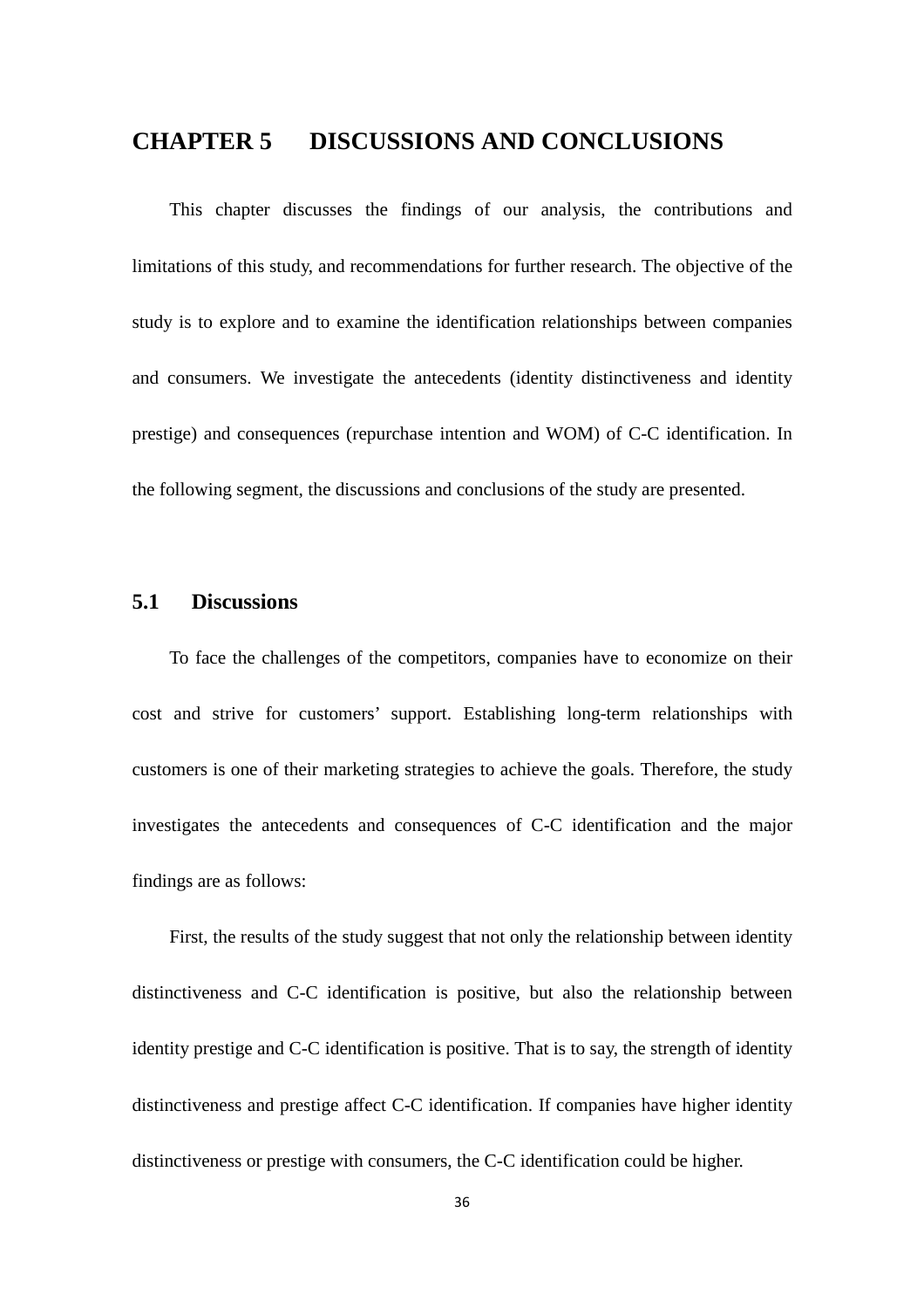Second, the results prove that there is a positive relationship between C-C identification and repurchase intention. Namely, the strength of C-C identification affects the repurchase intention of consumers. If companies make consumers have high C-C identification, the consumers would like to patronize and buy their products again.

 Finally, the results show that the relationship between C-C identification and WOM is positive. In other words, the strength of C-C identification also affects the WOM of consumers. If companies make consumers have high C-C identification, the consumers would like to tell their relatives or friends some good words about the companies.

#### **5.2 Contributions of the Study**

For a start, we collate some related theories (e.g., social identity theory (SIT), organizational identification (OID), and consumer-company identification (C-C identification)) and previous literatures. Then, the identification relationships between consumers and companies are explored by collecting the data from consumers and analyzing it. Moreover, we make use of structural equation modeling (SEM) to examine our sample regarding C-C identification other constructs. All in all, the study makes several contributions including theoretical contributions and managerial implications in the following.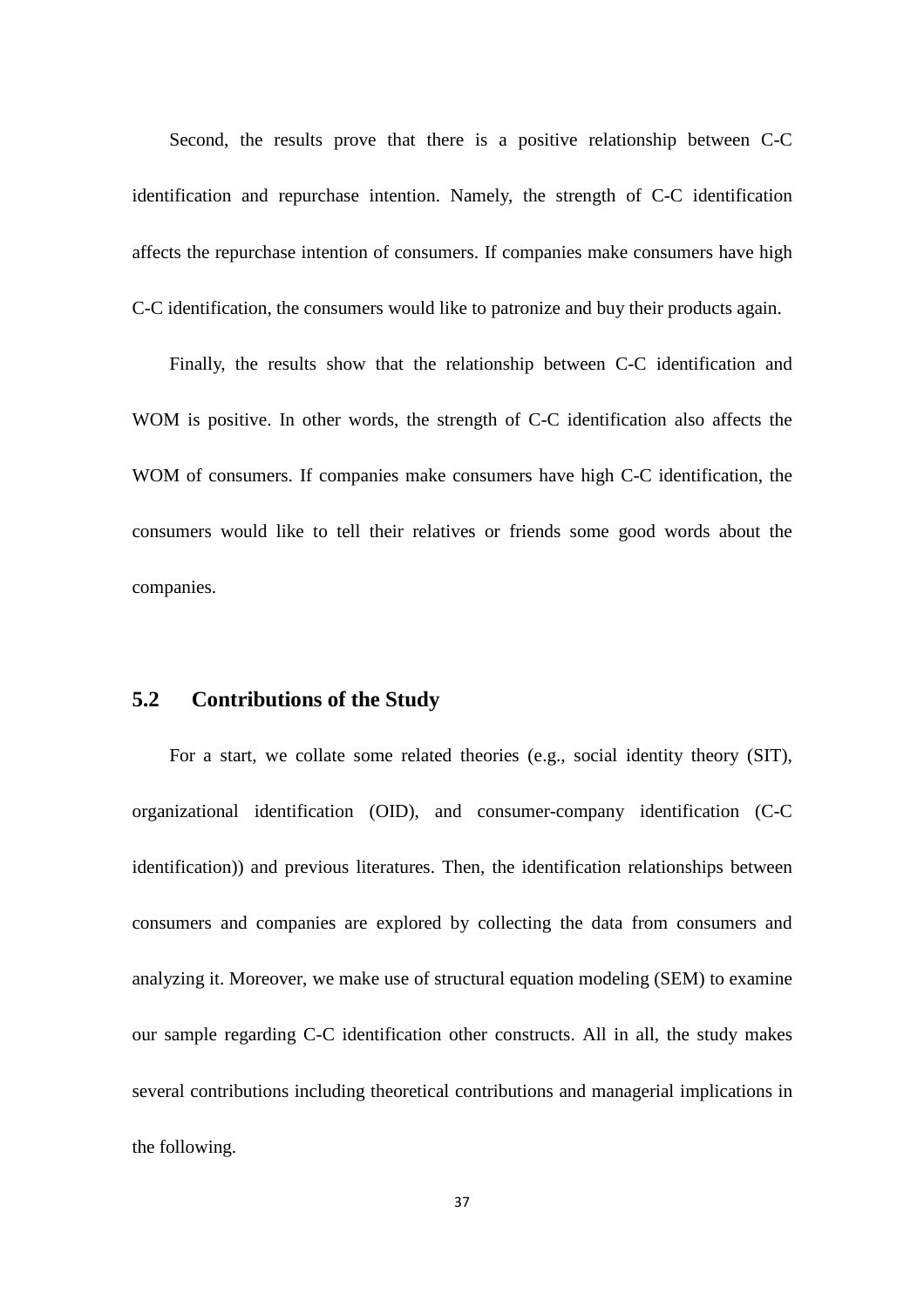#### **5.2.1 Theoretical Contributions**

The issues what kinds of antecedents and consequences of C-C identification are discussed in some previous researches. This study builds the framework with related constructs based on Bhattacharya et al.'s researches (Bhattacharya and Sen, 2003; Currás-Pérez, Bigné-Alcañiz, and Alvarado-Herrera, 2009). In addition, our survey with questionnaire conducted to investigate and collect data is sent to the consumers having shopping experience in department stores. Moreover, we confirm and examine all the effects (identity distinctiveness  $\rightarrow$  C-C identification, identity prestige  $\rightarrow$  C-C identification, C-C identification  $\rightarrow$  repurchase intention, and C-C identification  $\rightarrow$ WOM) of the study on consumers are positive by using SEM.

In other words, the theoretical contributions of our article include as follows. First, the study explores direct influence of the self-definitional characteristics (identity distinctiveness and identity prestige) to C-C identification. Also, we offer the support by quantifying the model testing which includes antecedents and consequences of C-C identification. Especially, we put purchase intention and WOM as the behavioral variables.

#### **5.2.2 Managerial Implications**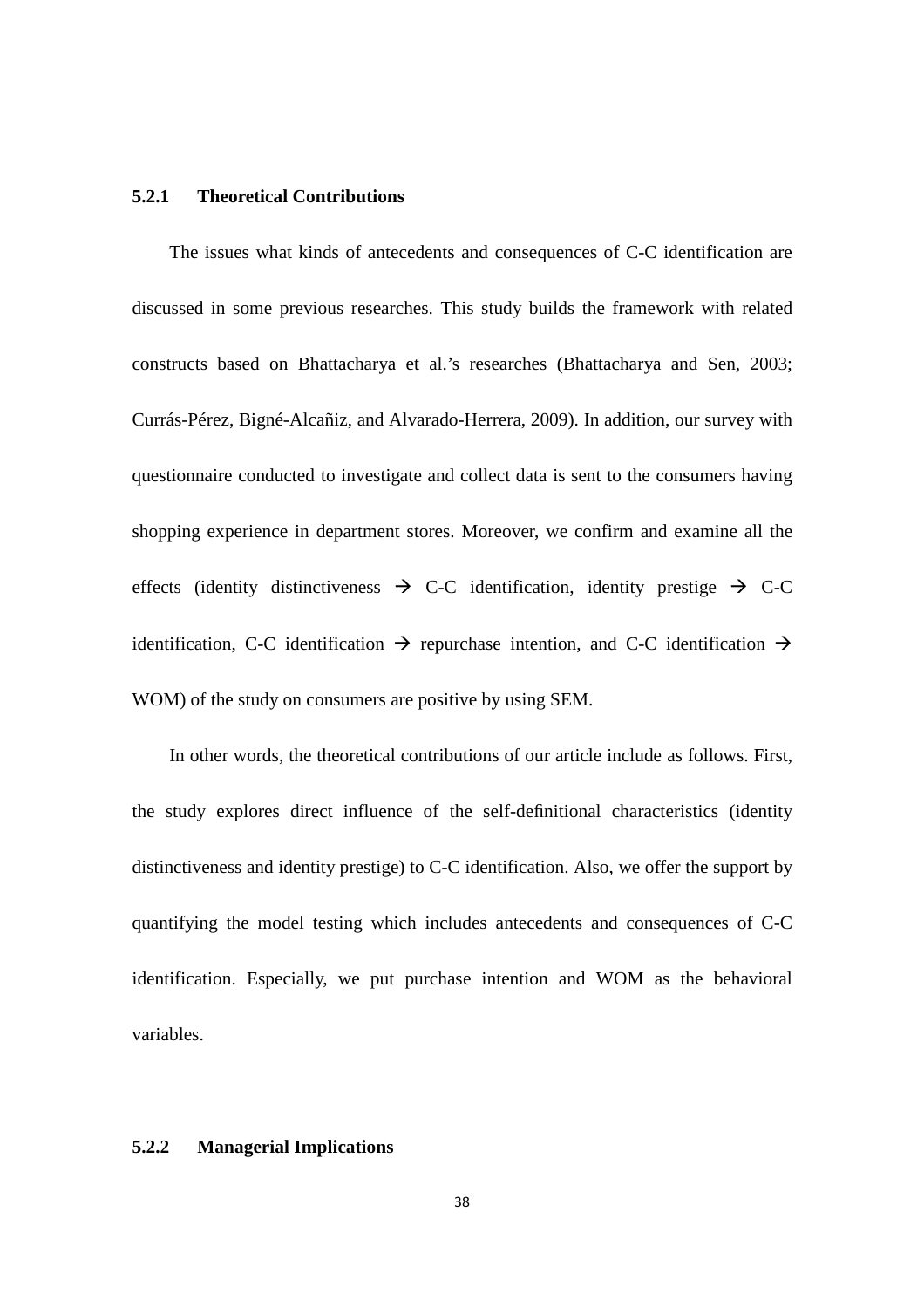Previous researches mentioned that maintaining a long-term, deep, meaningful relationship with consumers could help companies make their financial performance better. To face the competitors, many companies try to establish a relationship with consumers. However, some of them may use the wrong way to achieve the goal. Though this study, it provides evidence that consumers are willing to take an extra step to support the company if they are attracted to some company's characteristics such as distinctiveness or prestige. Corporates managers should improve their C-C identification by strengthening those characteristics as described above.

#### **5.3 Limitations**

There are several limitations of this paper in the following:

First, moderators are not concerned here. We focus on the relations among those constructs without bringing any moderators into the study. Also, only repurchase intention and WOM are taken as the consequences of C-C identification. Others such as company's financial performance are not considered due to the difficulty of information collection. Additionally, the sample was only collected from the customers having shopping experience in department stores of Taiwan. However, different cultures of countries may be moderators and lead to different results. Finally, we collected the sample from consumers after they had shopping experience of interacting with the sales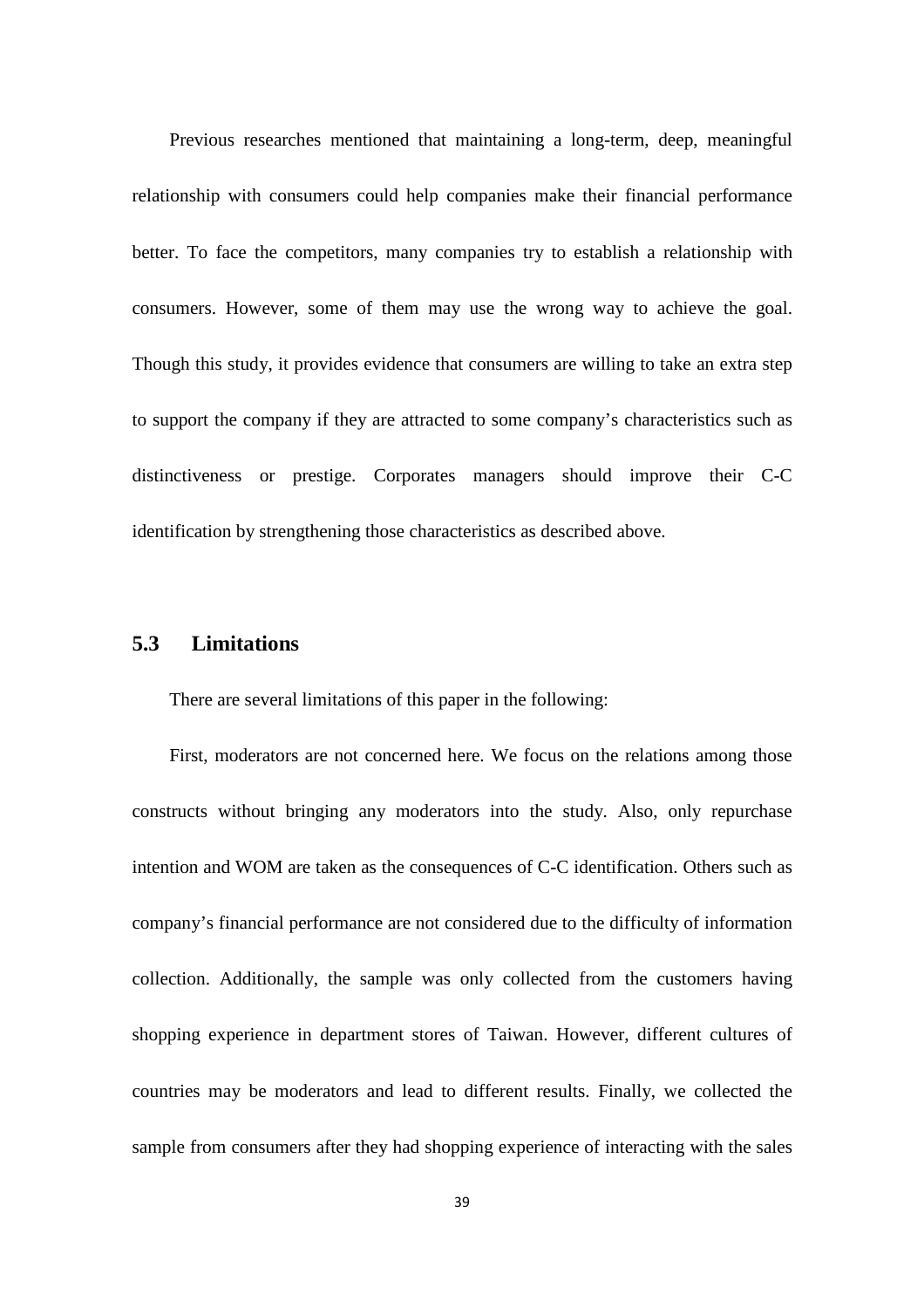frequently. This sort of consumers should be more likely VIP for the company.

## **5.4 Suggestion for Future Research**

 This study explores the antecedents (identity distinctiveness and identity prestige) and consequences (repurchase intention and WOM) of C-C identification. The further research can investigate other antecedents or consequences. Doing different study on other industries and testing the more general model of identification should be suggested. Also, the new study could be generalizable to not only B-to-C but also other B-to-B situations. In addition, sales who are the first-line employees face customers. Their characteristics, behaviors or employee-company identification (ECI) may be the effective moderators in the study.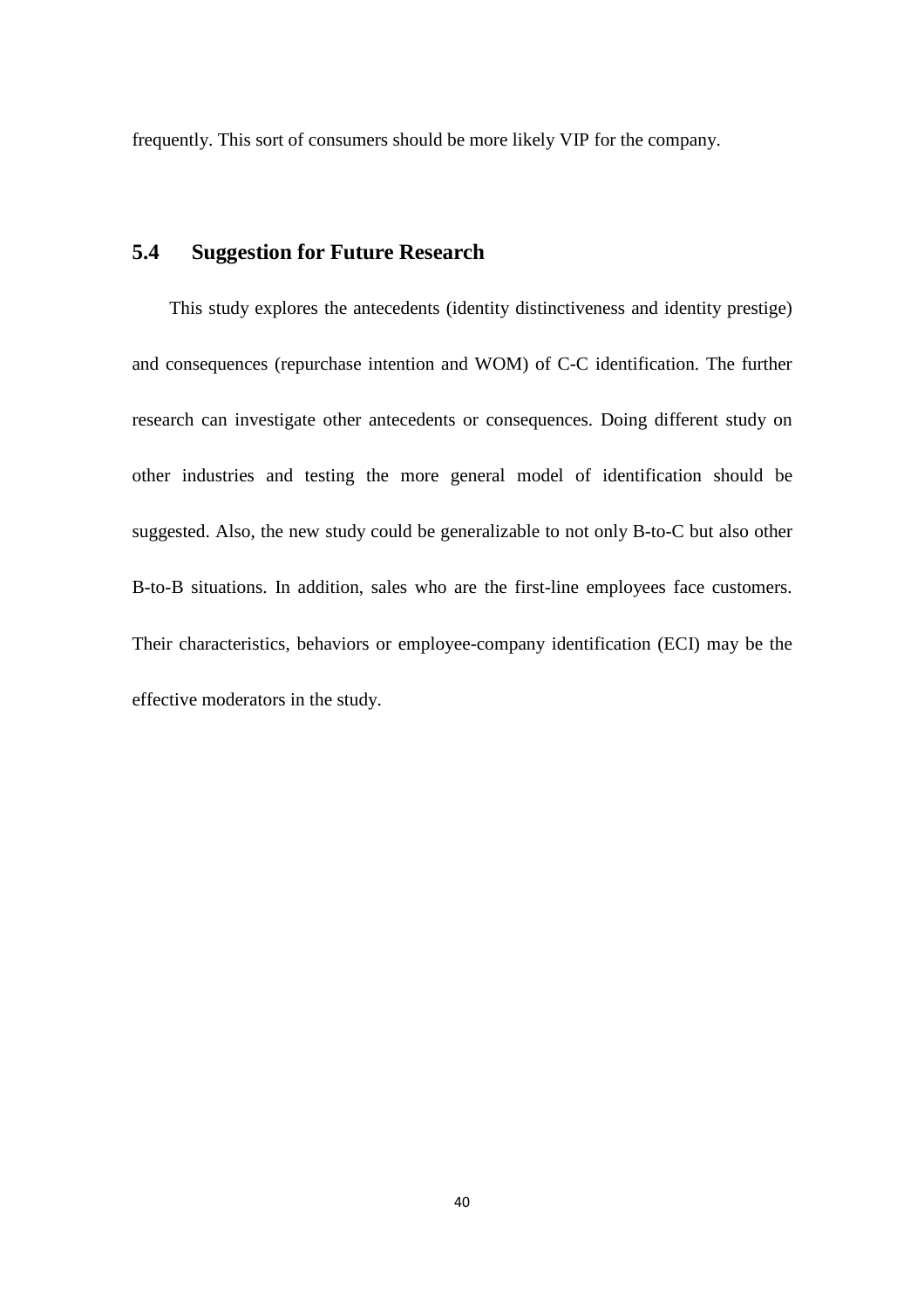### **REFERENCES**

- Ahearne, M., Bhattacharya, C. B. and Gruen, T. (2005), "Antecedents and Consequences of Customer-Company Identification: Expanding the Role of Relationship Marketing", Journal of Applied Psychology, 90(3), 574-585.
- Ashforth, B. E. (1998), "Becoming: How Does the Process of Identification Unfold?" in Whetten, D. A. and Godfrey, P. C. (Eds), Identity in Organizations: Developing Theory Through Conversations, Thousand Oaks, CA: Sage Publications, 213-222.
- Ashforth, B. E. and Mael, F. (1989), "Social Identity Theory and the Organization", Academy of Management Review, 14(1), 20-39.
- Ashforth, B. E., Harrison, S. H. and Corley, K. G. (2008), "Identification in Organizations: An Examination of Four Fundamental Questions", Journal of Management, 34(3), 325–374.
- Babin, B. J., Lee, Y. K., Kim, E. J. and Griffin, M. (2005), "Modeling consumer satisfaction and word-of-mouth: restaurant patronage in Korea", Journal of Services Marketing, 19(3), 133-139.
- Belk, R. (1988), "Possessions and the Extended Self", The Journal of Consumer Research, 15(2), 139–168.
- Bergami, M. and Bagozzi, R. P. (2000), "Self-Categorization, Affective Commitment and Group Self-Esteem as Distinc Aspects of Social Identity in the Organization", British Journal of Social Psychology, 39(4), 555-577.
- Bhattacharya, C. B. and Sankar, S. (2003), "Consumer-Company Identification A Framework for Understanding Consumers' Relationships with Companies", Journal of Marketing, 67, 76-88.

Bhattacharya, C. B., Rao, H. and Glynn, M. (1995), "Understanding the Bond of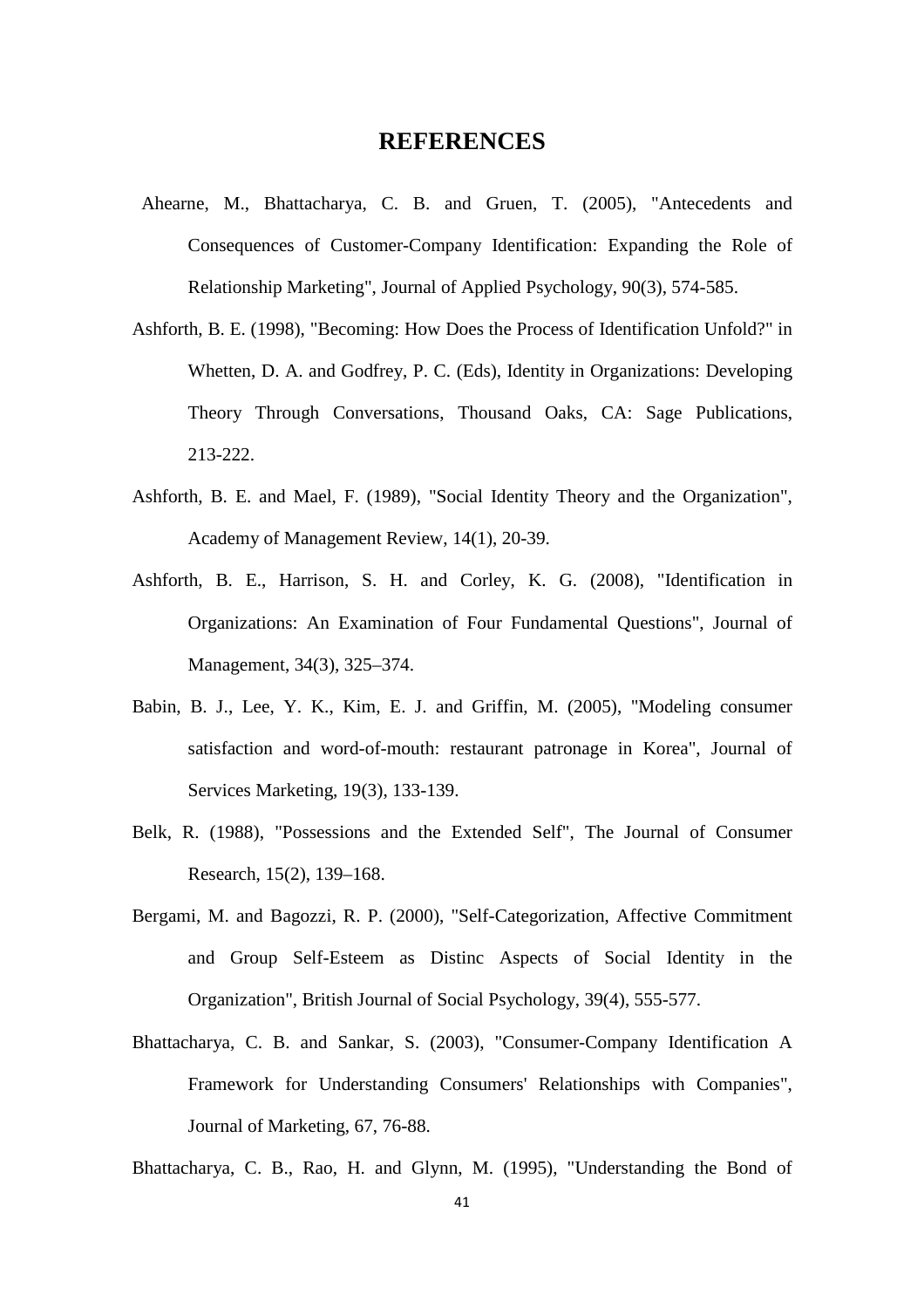Identification: An Investigation of Its Correlates Among Art Museum Members", Journal of Marketing, 59(4), 46–57.

- Brewer, M. B. (1991), "The Social Self: On Being the Same and Different at the Same Time", Personality and Social Psychology Bulletin, 17(5), 475-482.
- Chaudhuri, A. and Holbrook, M. B. (2001), "The Chain Effects from Brand Trust and Brand Affect to Brand Performance: The Role of Brand Loyalty", Journal of Marketing, 65, 81–93.
- Cheney, G. (1983), "On the Various and Changing Meanings of Organizational Membership: A Field Study of Organizational Identification", Communication Monograptts, 50(4), 342-362.
- Cornwell, B. and Coote, L. (2005), "Corporate Sponsorship of a Cause: The Role of Identification in Purchase Intent", Journal of Business Research, 58, 268–276.
- Currás-Pérez, R., Bigné-Alcañiz, E. and Alvarado-Herrera, A. (2009), "The Role of Self-Definitional Principles in Consumer Identification with a Socially Responsible Company", Journal of Business Ethics, 89(4), 547-564.
- Currás-Pérez, R. (2009), "Effects of Perceived Identity Based on Corporate Social Responsibility: The Role of Consumer Identifi cation with the Company", Corporate Reputation Review, 12 (2), 177–191.
- Dimitriadis, S. and Papista, E. (2010), "Integrating relationship quality and consumer-brand identification in building brand relationships: proposition of a conceptual model", The Marketing Review, 10(4), 385-401.
- Dimitriadis, S. and Papista, E. (2011), "Linking consumer-brand identification to relationship quality: An integrated framework", Journal of Customer Behaviour, 10(3), 271-289.
- Dodds, W. B., Monroe, K. B. and Grewal, D. (1991), "Effects of Price, Brand, and Store Information on Buyers' Product Evaluations", Journal of Marketing Research,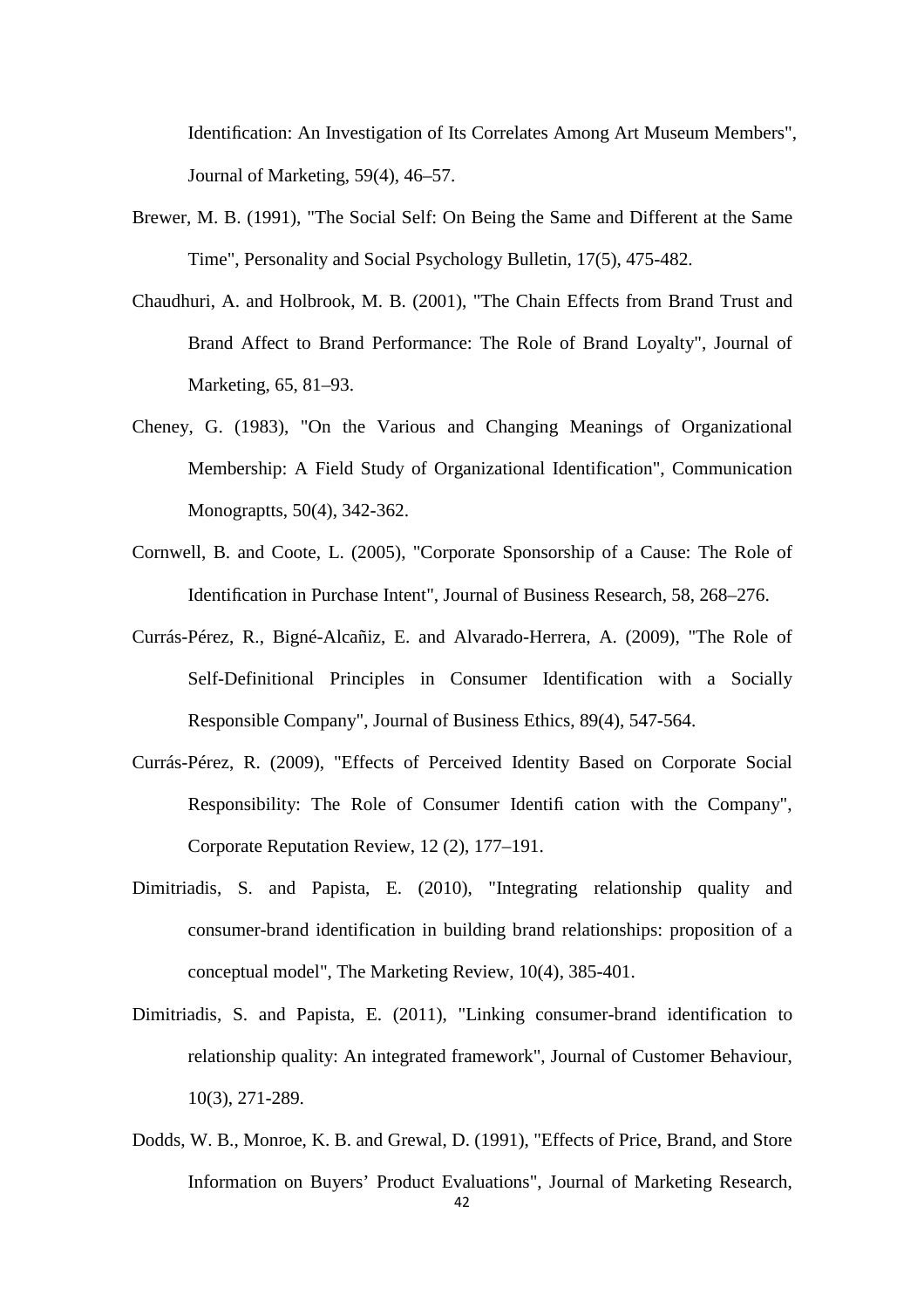28, 307–319.

- Dutton, J. E. and Harquail, C. V. (1994), "Organizational Images and Member Identification", Administrative Science Quarterty, 39(34), 239-263.
- Escalas, J. and Bettman, J. (2005), "Self-Construal, Reference Groups, and Brand Meaning", The Journal of Consumer Research, 32(3), 378–389.
- Fournier, S. (1998), "Consumers and their brands: developing relationship theory in consumer research", Journal of Consumer Research, 24, 343–373.
- Garbarino, E and Johnson, M. S. (1999), "The Different Roles of Satisfaction, Trust, and Commitment in Customer Relationships", Journal of Marketing, 63, 70–87.
- Homburg, C., Wieseke, J. and Hoyer, W. D. (2009), "Social Identity and the Service– Profit Chain", Journal of Marketing, 73, 38-54.
- Kim, C. K., Han, D. and Park, S. B. (2001), "The effect of brand personality and brand identification on brand loyalty", Japanese Psychological Research, 43(4), 195-206.
- Kunda, Z. (1999), "Social Cognition: Making Sense of People", Cambridge. MA: MIT Press.
- Lam, S. K., Ahearne, M., Hu, Y. and Schillewaert, N. (2010), "Resistance to Brand Switching When a Radically New Brand Is Introduced A Social Identity Theory Perspective", Journal of Marketing, 74, 128-146.
- Lichtenstein, D. R., Drumwright, M. and Braig, B. (2004), "The Effect of Corporate Social Responsibility on Customer Donations to Corporate-Supported Nonprofits", Journal of Marketing, 68, 16–32.
- Lichtenstein, D. R., Netemeyer, R. G. and Maxham III, J. G. (2010), "The Relationships Among Manager-, Employee-, and Customer-Company Identification: Implications For Retail Store Financial Performance", Journal of Retailing, 86(1), 85-93.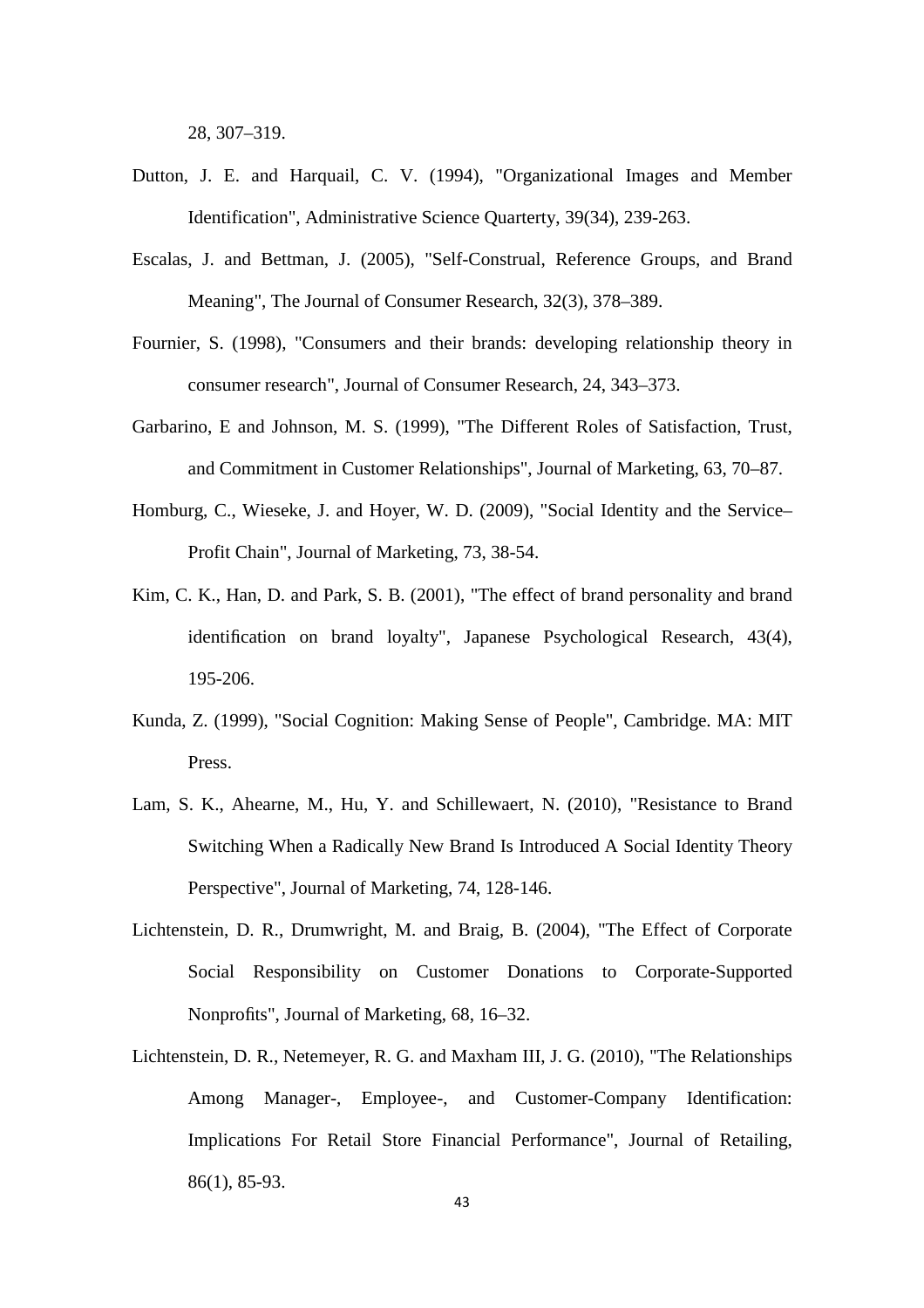- Madrigal, R. (2001), "Social Identity Effects in a Belief-Attitude-Intentions Hierarchy: Implications for Corporate Sponsorship", Psychology and Marketing, 18(2), 145-165.
- McAlexander, J. H., Schouten, J. W. and Koenig, H. F. (2002), "Building Brand Community", Journal of Marketing, 66, 38–54.
- Mittal, V. and Kamakura, W. A. (2001), "Satisfaction, Repurchase Intent, and Repurchase Behavior: Investigating the Moderating Effect of Customer Characteristics", Journal of Marketing Research, 38, 131–142.
- Muniz Jr., A. M. and O'Guinn, T. C. (2001), "Brand Community", Journal of Consumer Research, 27(4), 412–432.
- Park, C. W., MacInnis, D. J. and Priester, J. R. (2009), "Research Directions on Strong Brand Relationships", in Deborah J. M., Park, C. W. and Priester, J. R. (Eds), Handbook of Brand Relationships, Armonk, NY: M.E. Sharpe, 379–391.
- Pratt, M. G. (1998), "To Be or Not to Be: Central Questions in Organizational Identification", in Whetten, D. A. and Godfrey, P. C. (Eds), Identity in Organization: Building Theory Through Conversations, Thousand Oaks, CA: Sage Publications, 171-207.
- Putrevu, S. and Lord, K. (1994), "Comparative and Non-comparative Advertising: Attitudinal Effects Under Cognitive and Affective Involvement Conditions", Journal of Advertising, 23, 77–91.
- Reed II, A. (2002), "Social Identity as a Useful Perspective for Self-Concept Based Consumer Research", Psychology & Marketing, 19(3), 235–266.
- Sheth, J. N., Newman, B. I. and Gross, B. L. (1991), "Why We Buy What We Buy: A Theory of Consumption Values", Journal of Business Research, 22(2), 159–170.
- Shoda, Y. and Mischel, W. (2000), "Reconciling Contextualism with the Core Assumptions of Personality Psychology", European Journal of Personality, 14(4),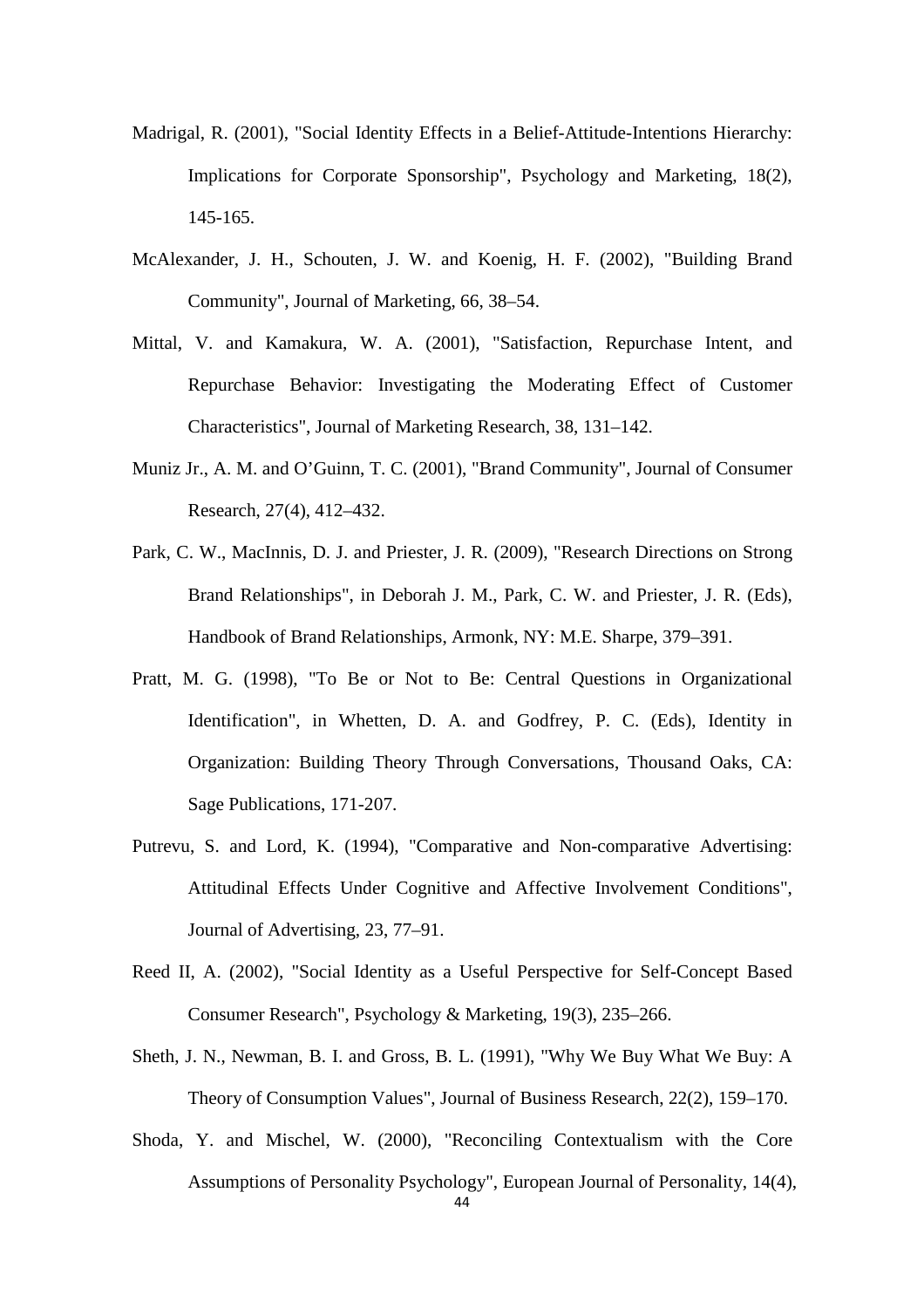407-428.

- Smith, S. (2001), "Profiting from the Customer Experience Economy," working paper. The Forum Corporation.
- Tajfel, H. and Turner, J. C. (1985), "The Social Identity Theory of Intergroup Behavior", in Worchel S. and Austin, W. G. (Eds), Psyctiotogy of Intergroup Retations, Chicago: Nelson-Hall, 6-24.
- Van Knippenberg, D. and Sleebos, E. (2006), "Organizational Identification Versus Organizational Commitment: Self-Definition, Social Exchange, and Job Attitudes", Journal of Organizational Behavior, 27(5), 571–584.
- Wegener, D. T., Sawicki, V. and Petty, R. E. (2009), "Attitudes as a Basis for Brand Relationships", in MacInnis, D. J., Park, C. W. and Priester, J. R. (Eds), Handbook of Brand Relationships, Armonk, NY: M.E. Sharpe, 283–304.
- Yoon, Y., Gu¨rhan-Canli, Z. and Bozok, B. (2006), "Drawing Inferences About Others on the Basis of Corporate Associations", Journal of the Academy of Marketing Science, 34(2), 167–173.
- Zeithaml, V. A., Berry, L. L. and Parasuraman, A. (1996), "The Behavioral Consequences of Service Quality", The Journal of Marketing, (60:2), 31-46.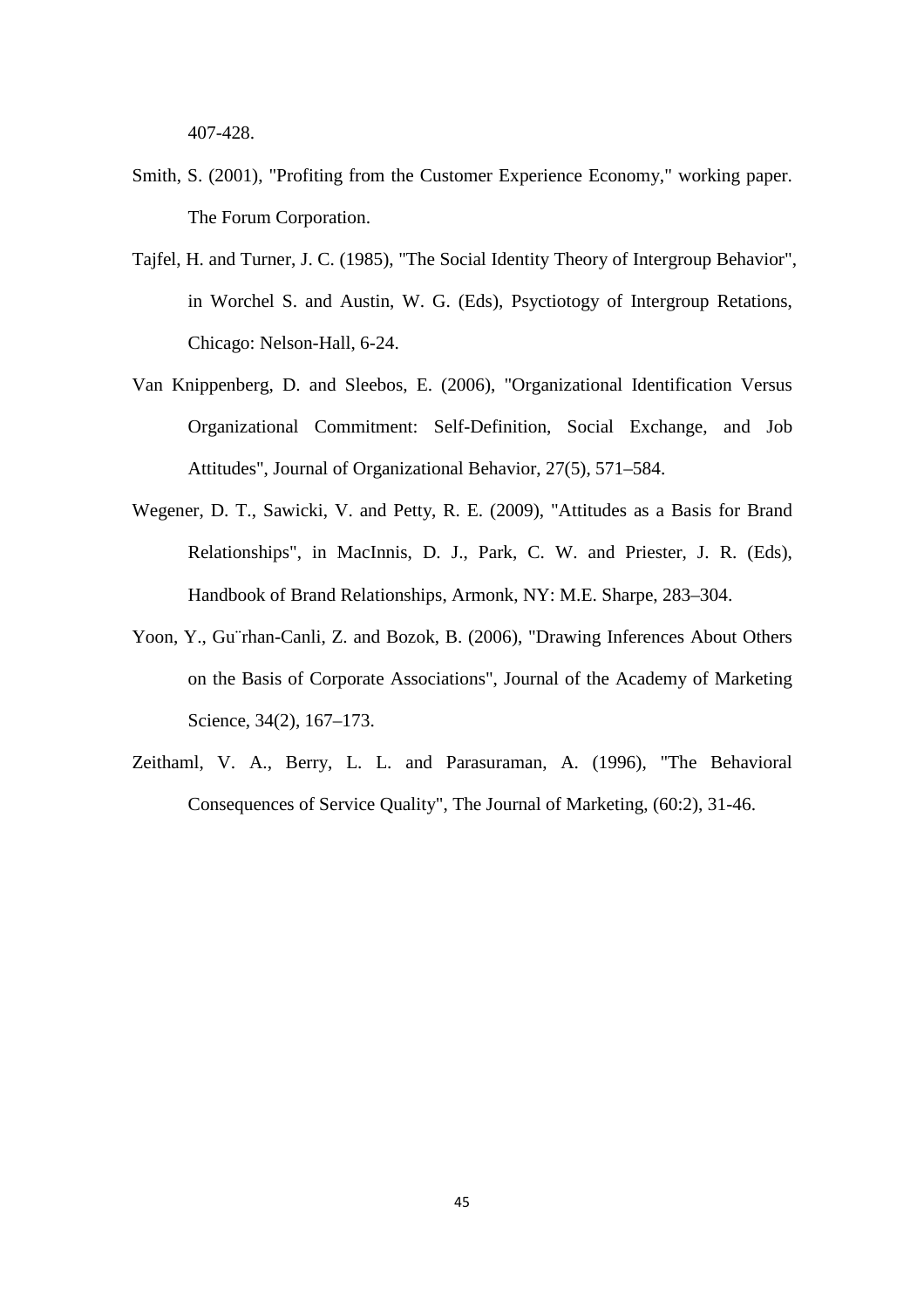## **APPENDIX – SURVEY QUESTIONNAIRE**

敬愛的受訪者 您好:

 感謝您撥空填答此份問卷,本問卷主要的目的在了解您於百貨公司專櫃購買 服飾時的相關感受。每項問題皆無標準答案,您僅需依照個人想法作答即可。本 問卷採不計名方式作答,所有資料僅供學術研究之用,絕不對外公開,敬請安心 作答。

敬祝

| 健康快樂 |       |                |
|------|-------|----------------|
|      |       | 國立中山大學 企業管理研究所 |
|      | 指導教授: | 黃明新<br>博士      |
|      | 研究生:  | 賴思齊<br>敬上      |

一、請試著回想您近期於百貨公司購買服飾總金額超過新台幣一千五百元整,並 且與百貨公司專櫃銷售人員有密集互動的購物經驗(專櫃人員介紹服飾或是回 答您所提出關於服飾的任何問題) ,並且依據上述回想之購物經驗完成下列句 子。

例如:我一個月前在 Calvin Klein 花了 1500 元買了一件衣服。

我\_\_\_\_\_\_\_\_\_\_\_在\_\_\_\_\_\_\_\_\_\_\_花了\_\_\_\_\_\_\_\_\_\_\_\_元買了\_\_\_\_\_\_\_\_\_\_\_\_\_。

請翻頁作答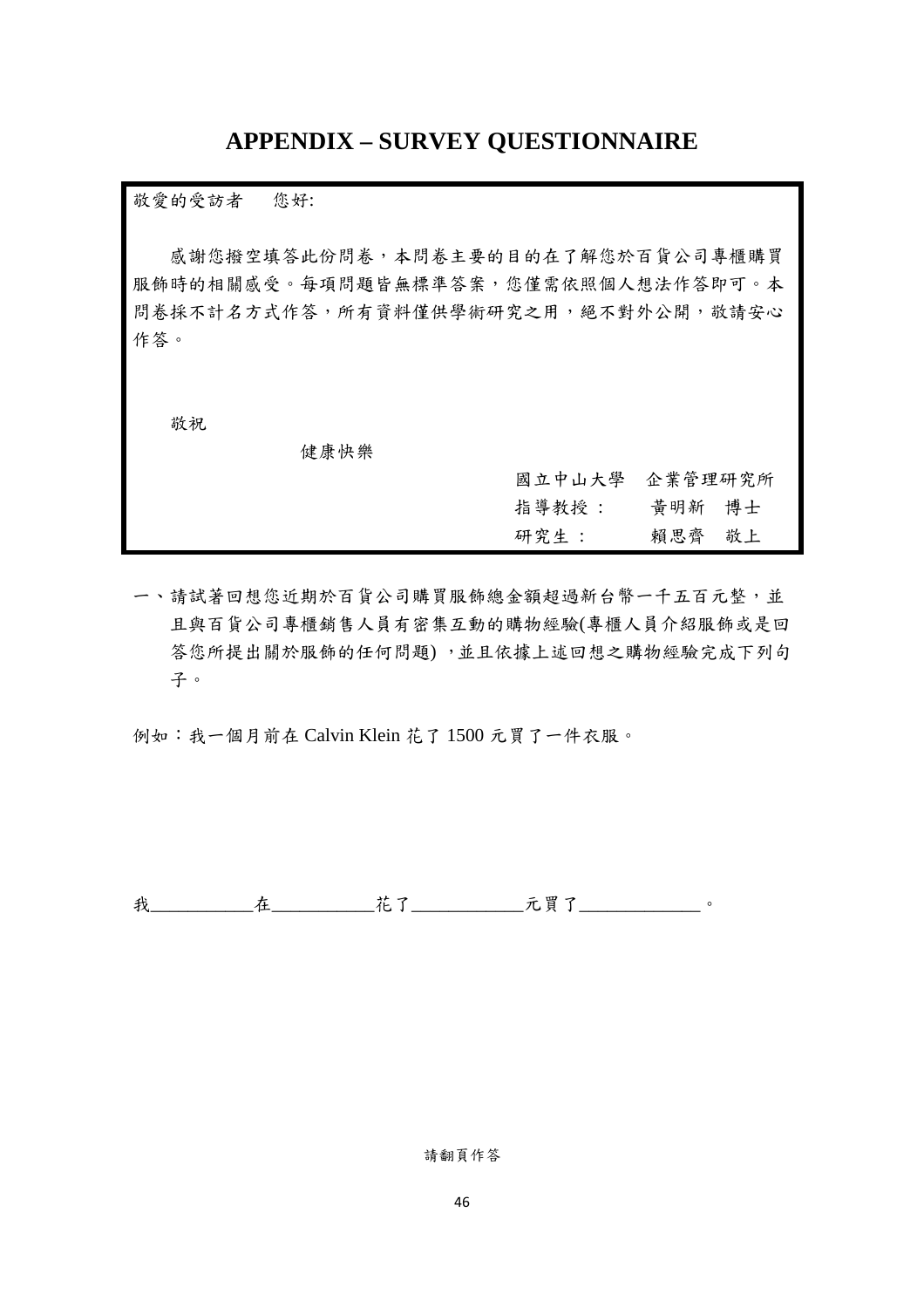## \*接下來請試著回想並依照您所填答的購物經驗回答以下問題\* \*請圈選您認為較貼近且能完整呈現您感受之數字\*

二、請閱讀以下各題描述後,選擇最符合之答案。

|                |                                  | 非<br>常<br>不  | 不<br>同         | 稍<br>微<br>不    | 沒<br>有         | 稍<br>微         | 同 | 非<br>常         |
|----------------|----------------------------------|--------------|----------------|----------------|----------------|----------------|---|----------------|
|                |                                  | 同<br>意       | 意              | 同<br>意         | 意<br>見         | 同<br>意         | 意 | 同<br>意         |
| $\mathbf{1}$   | 我非常認同這家專櫃。                       | $\mathbf{1}$ | $\overline{2}$ | 3              | $\overline{4}$ | 5              | 6 | 7              |
| $\overline{2}$ | 成為這家專櫃的顧客是很好的事。                  | $\mathbf{1}$ | $\overline{2}$ | 3              | $\overline{4}$ | 5              | 6 | $\overline{7}$ |
| 3              | 我樂於告訴別人我是這家專櫃的顧客。                | $\mathbf{1}$ | $\overline{2}$ | 3              | $\overline{4}$ | 5              | 6 | 7              |
| $\overline{4}$ | 這家專櫃很適合我。                        | $\mathbf{1}$ | $\overline{2}$ | 3              | $\overline{4}$ | 5              | 6 | 7              |
| 5              | 我對這家專櫃有歸屬感。                      | $\mathbf{1}$ | $\overline{2}$ | 3              | $\overline{4}$ | 5              | 6 | 7              |
| 6              | 如果未來我需要同類型的產品時,我會考慮再<br>到這間專櫃購買。 | $\mathbf{1}$ | $\overline{2}$ | 3              | $\overline{4}$ | 5              | 6 | 7              |
| 7              | 未來我很有可能會回這家專櫃購買服飾。               | $\mathbf{1}$ | $\overline{2}$ | 3              | $\overline{4}$ | 5              | 6 | 7              |
| 8              | 我一定會再到這家專櫃購買服飾。                  | $\mathbf{1}$ | $\overline{2}$ | 3              | $\overline{4}$ | 5              | 6 | 7              |
| 9              | 我會對其他人說這家專櫃的好話。                  | $\mathbf{1}$ | $\overline{2}$ | 3              | $\overline{4}$ | 5              | 6 | $\tau$         |
| 10             | 當有人徵詢我的意見時,我會推薦這家專櫃。             | $\mathbf{1}$ | $\overline{2}$ | $\overline{3}$ | $\overline{4}$ | $\overline{5}$ | 6 | $\overline{7}$ |
| 11             | 我會鼓勵我的親人及朋友光顧這家專櫃。               | $\mathbf{1}$ | $\overline{2}$ | 3              | $\overline{4}$ | 5              | 6 | 7              |
| 12             | 此專櫃與其它同類型的專櫃不同。                  | $\mathbf{1}$ | $\overline{2}$ | 3              | $\overline{4}$ | 5              | 6 | 7              |
| 13             | 此專櫃與其競爭對手不同。                     | $\mathbf{1}$ | $\overline{2}$ | 3              | $\overline{4}$ | 5              | 6 | 7              |
| 14             | 此專櫃在眾多競爭對手中表現傑出。                 | $\mathbf{1}$ | $\overline{2}$ | 3              | $\overline{4}$ | 5              | 6 | 7              |
| 15             | 我周遭的人對此專櫃的印象是正面的。                | $\mathbf{1}$ | $\overline{2}$ | 3              | $\overline{4}$ | 5              | 6 | $\overline{7}$ |
| 16             | 一般而言,此專櫃是令人敬重的。                  | $\mathbf{1}$ | $\overline{2}$ | 3              | $\overline{4}$ | 5              | 6 | 7              |
| 17             | 此專櫃擁有良好的信譽。                      | $\mathbf{1}$ | $\overline{2}$ | 3              | $\overline{4}$ | 5              | 6 | 7              |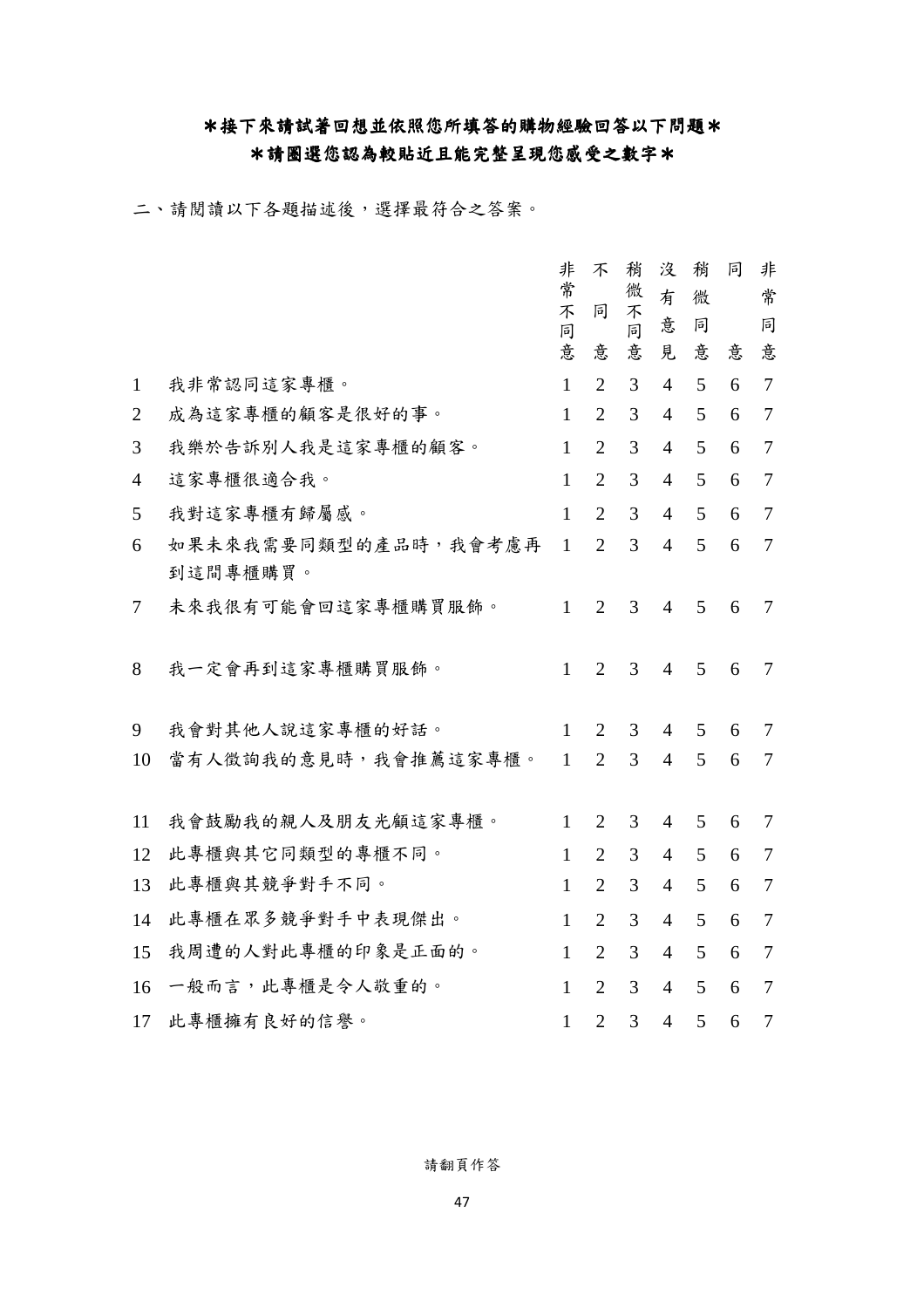個人基本資料

 $1.$ 性別: ロ男 ロ女

- 2.年齡: □20 歲以下□21~30 歲□31~40 歲□41~50 歲□51 歲以上
- 3.職業:口農林漁牧 □工 □商(含金融)□軍公教 □服務業 □自由業

□學生 □其他 \_\_\_(請說明)

- 4. 學歷:□國中(含以下)□高中職 □大專院校 □碩士 □博士(含以上)
- 5. 居住地區: □北部地區(基隆、台北、桃園、新竹、苗栗)
- □中部地區(台中、彰化、雲林、南投)
- □南部地區(嘉義、台南、高雄、屏東)
- □東部地區 (宜蘭、花蓮、台東)
- □離島(澎湖、金門、馬祖、綠島等)

■國外(非台澎金馬地區)

6. Email: \_\_\_\_\_\_\_\_\_\_\_\_\_\_\_\_\_\_\_\_\_\_\_\_\_\_\_\_\_\_\_\_\_\_

\*\* 問卷到此結束,感謝您的耐心填答! \*\*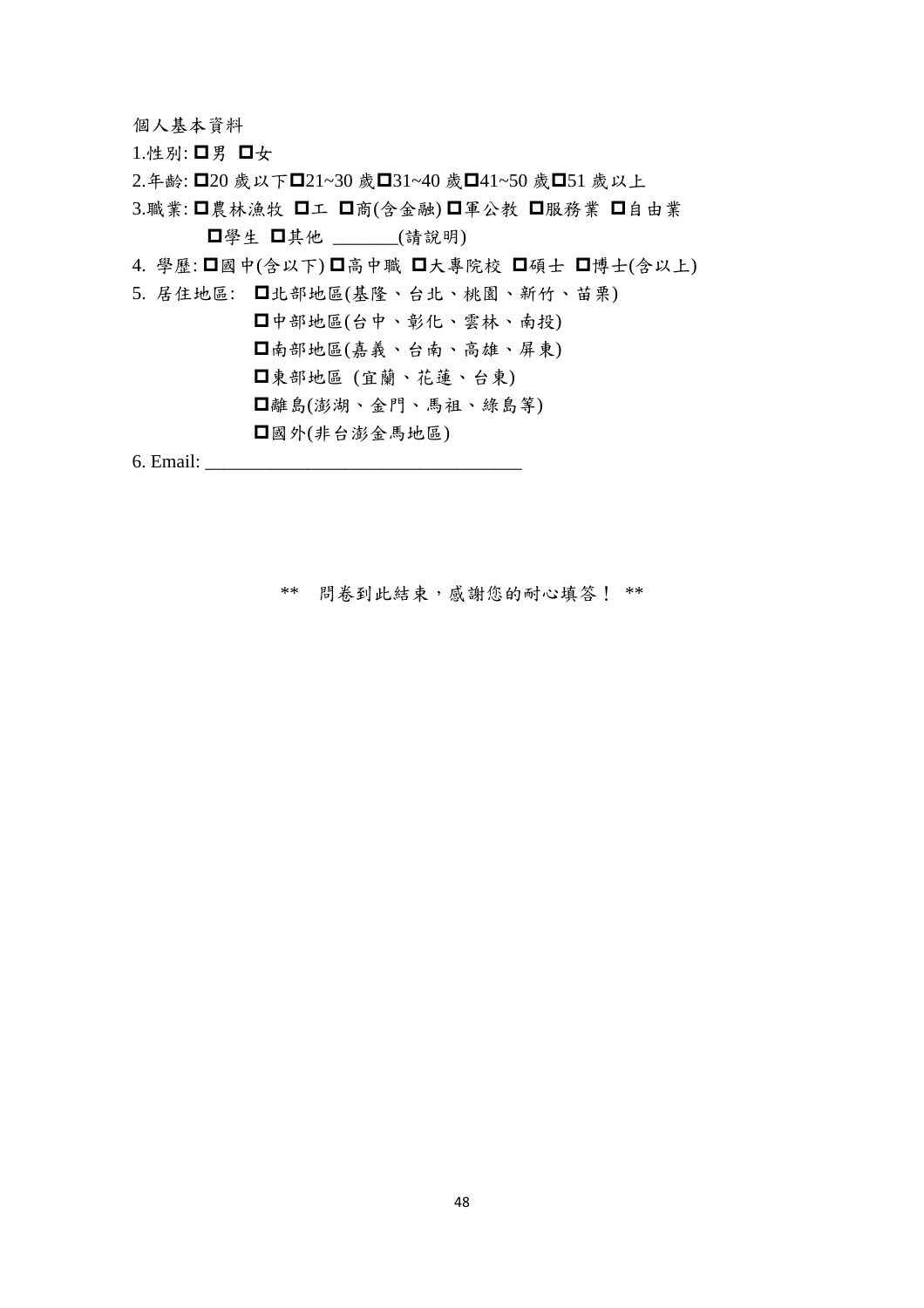## **AUTOBIOGRAPHY**

My name is Vincent. I have a lot of hobbies. I like reading, photography, sport, music and movie. During my school years, I was a president of photography club, a captain of picket, a vice president of the class, a study class leader and a P.E. class leader. I learned some things including responsibility, planning activities and improving relationships with others. Also, I have worked for my school, Nielsen Company Taiwan, and a coffee shop. Those experiences helped me understand how to face people and talk easily.

My project team and I won the first place in the project design and implementation achievement contest when I was a senior in the university. We constructed the Mobile English Learning System. The competition for the first prize was fierce. Nonetheless, we have finally succeeded after numerous attempts to implement the system. Moreover, I understood some important principles: "Teamwork is very important." "If at first you don't succeed... try, try again."

After serving in the army, I have worked in Sinyi, Eslite, Cavesbooks and Shin Kong Mitsukoshi for several years. When I worked in Sinyi, I helped people to buy or to sell their houses. When I worked in Eslite and Shin Kong Mitsukoshi, I promoted foreign investment, negotiated with factory owners, administered sales and executed marketing plans. When I worked in Cavesbooks, I sold teachers matters for teaching